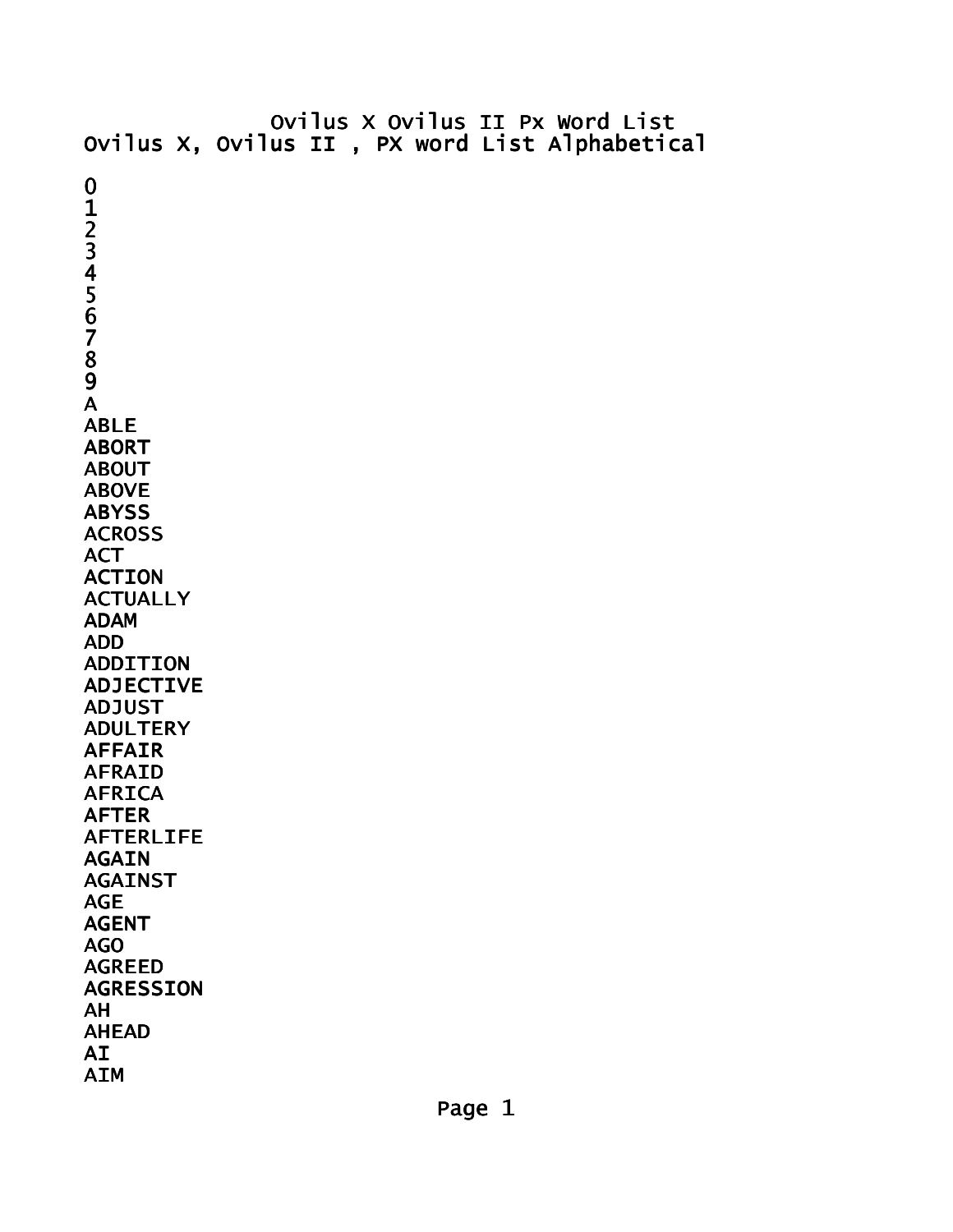AIR AKASHA ALCOHOL ALICE ALIEN ALIGNMENT ALIVE ALL ALL RIGHT ALLEY ALLOW ALMOST ALONE ALONG ALPHABET ALREADY ALRIGHT ALTER ALTHOUGH ALWAYS AM AM NOT AMANDA AMBITION **AMBULATORY** AMELINE AMERICA AMERICAN AMONG AMOUNT AN AND ANGER ANGLE ANGLES ANGRY ANIMAL ANN ANNA ANOMALIES ANSWER ANTHONY ANTI ANY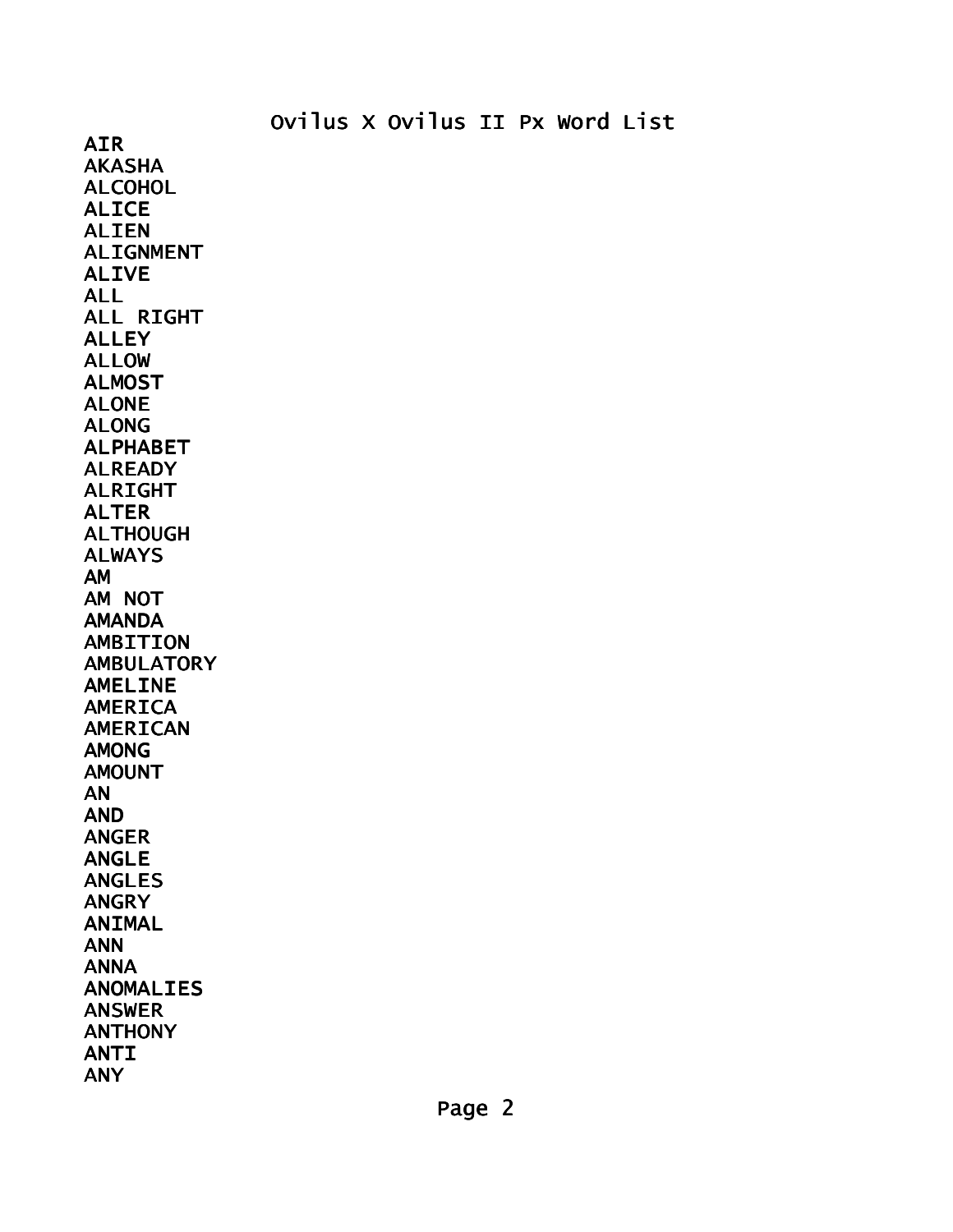ANYTHING APART APOCALYPSE APPEAR APPETITE APPLE APPLET APRIL AQUA ARE AREA ARM ARMS ARMY AROUND ARREST ARRIVED ART AS ASCEND ASHES ASK ASSAULT ASTRAL AT ATE ATOM **ATTACK** ATTIC **ATTITUDE** AU AUGUST AUNT AURA AUTOMATIC AVERAGE AWARD AWAY AWKWARD AXE B **BABY BACK BACON**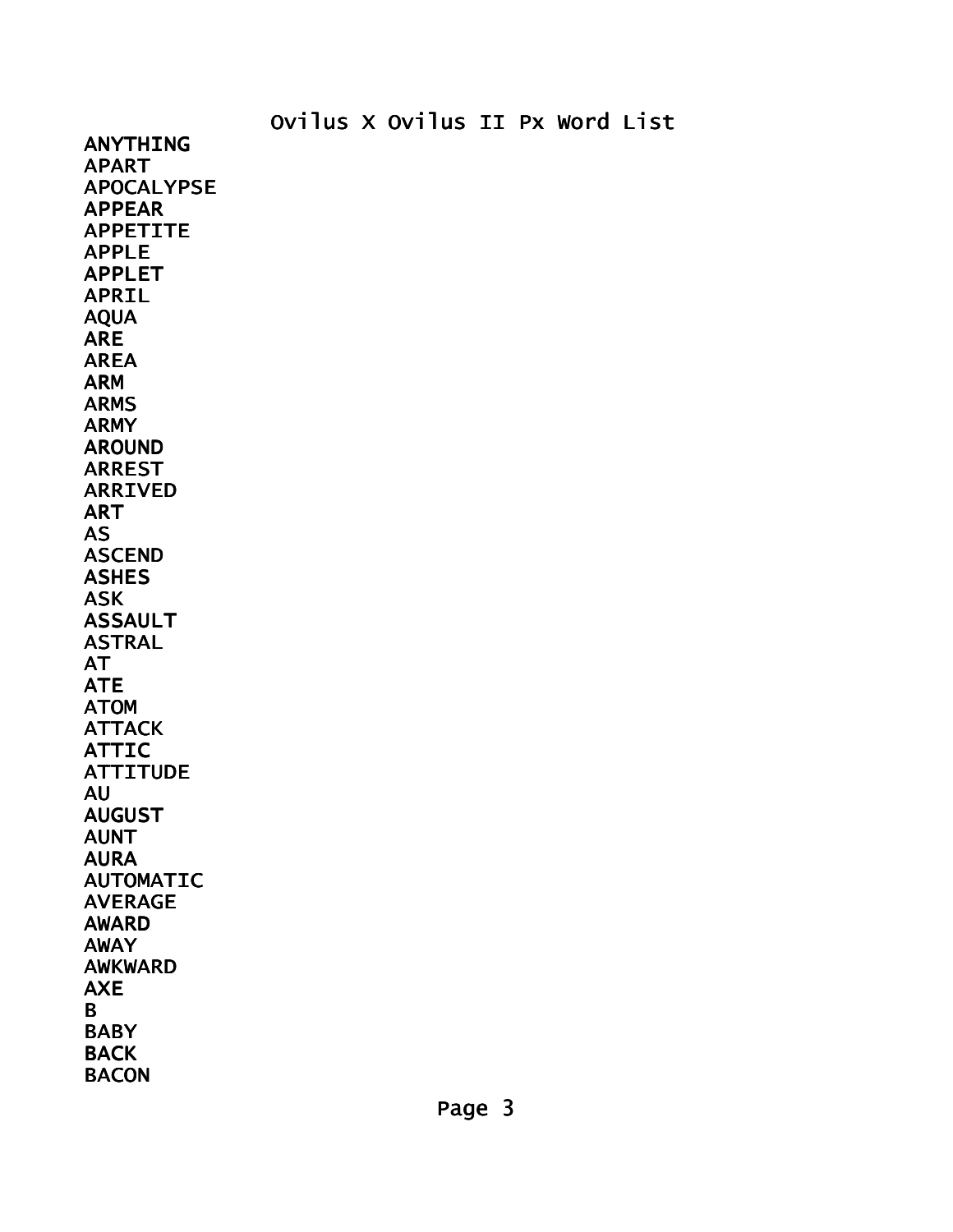BAIL BALL **BAND** BANG BANK BANSHEE BAR BARN BARREL BARRY BASE BASEMENT BATH **BATTERIES BATTERY** BE BEACH BEANS BEAR BEAST BEAT BECAME BECAUSE **BECKON** BECOME BED BEEN BEER BEFORE BEFORE TIME BEFRIEND BEG BEGAN BEGIN BEHIND BEING BELIEVE BELL BELONG BELOW BEND BESIDE BEST

**BAD**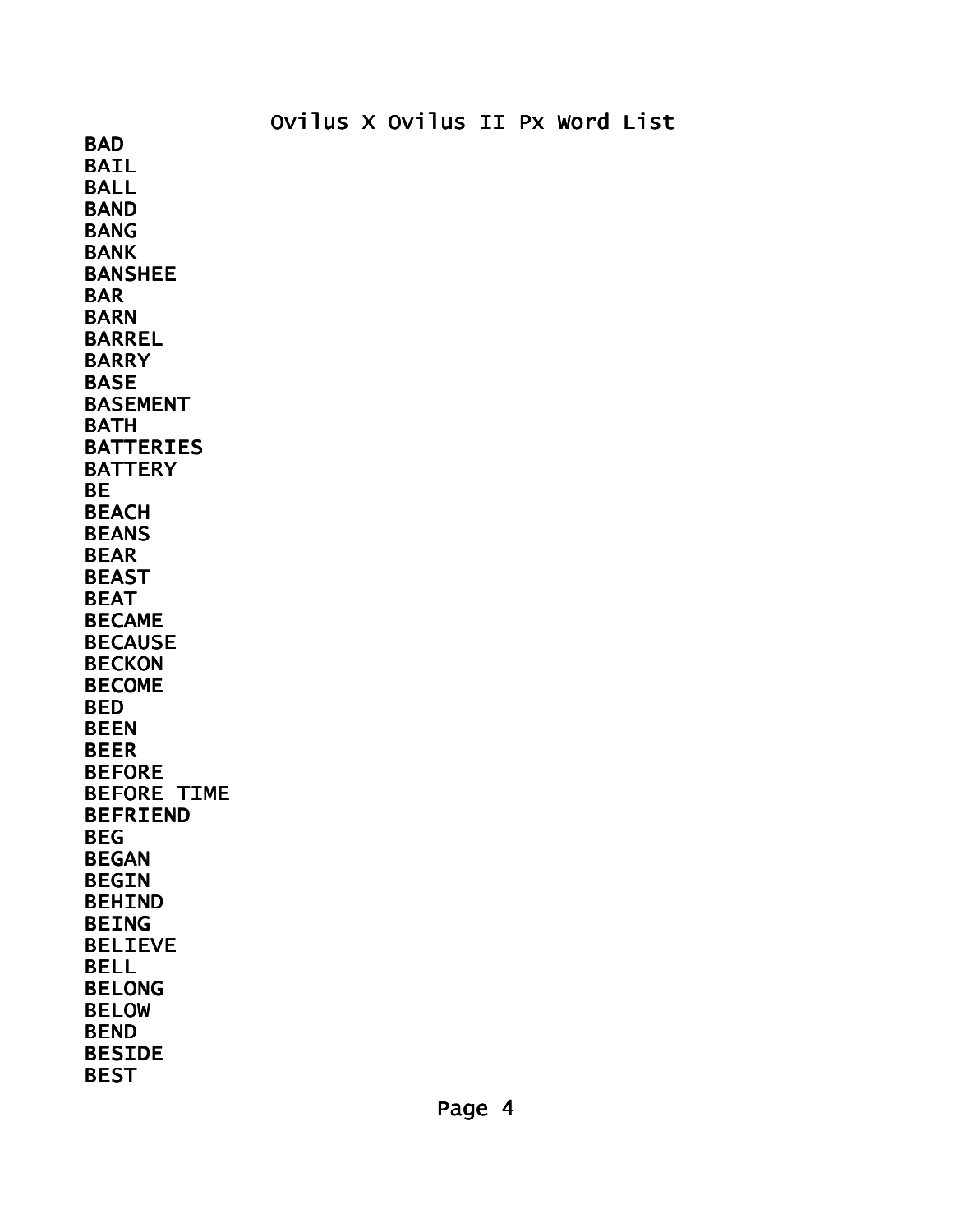BET **BETH** BETTER **BETTY** BETWEEN BEWARE BIBLE **BIG** BIKE BILL BILLION BIND BIRD **BIRDS** BIRTH BISHOP **BIT** BLACK BLANKET BLAZE BLED BLIND BLOCK BLOG BLOOD BLOW BLUE BOARD BOAT **BODY** BOMB BONES BOOK BOOT BOOTS BORN BOTH BOTTLE BOTTOM **BOX BOY** BRACE BRACELET BRAD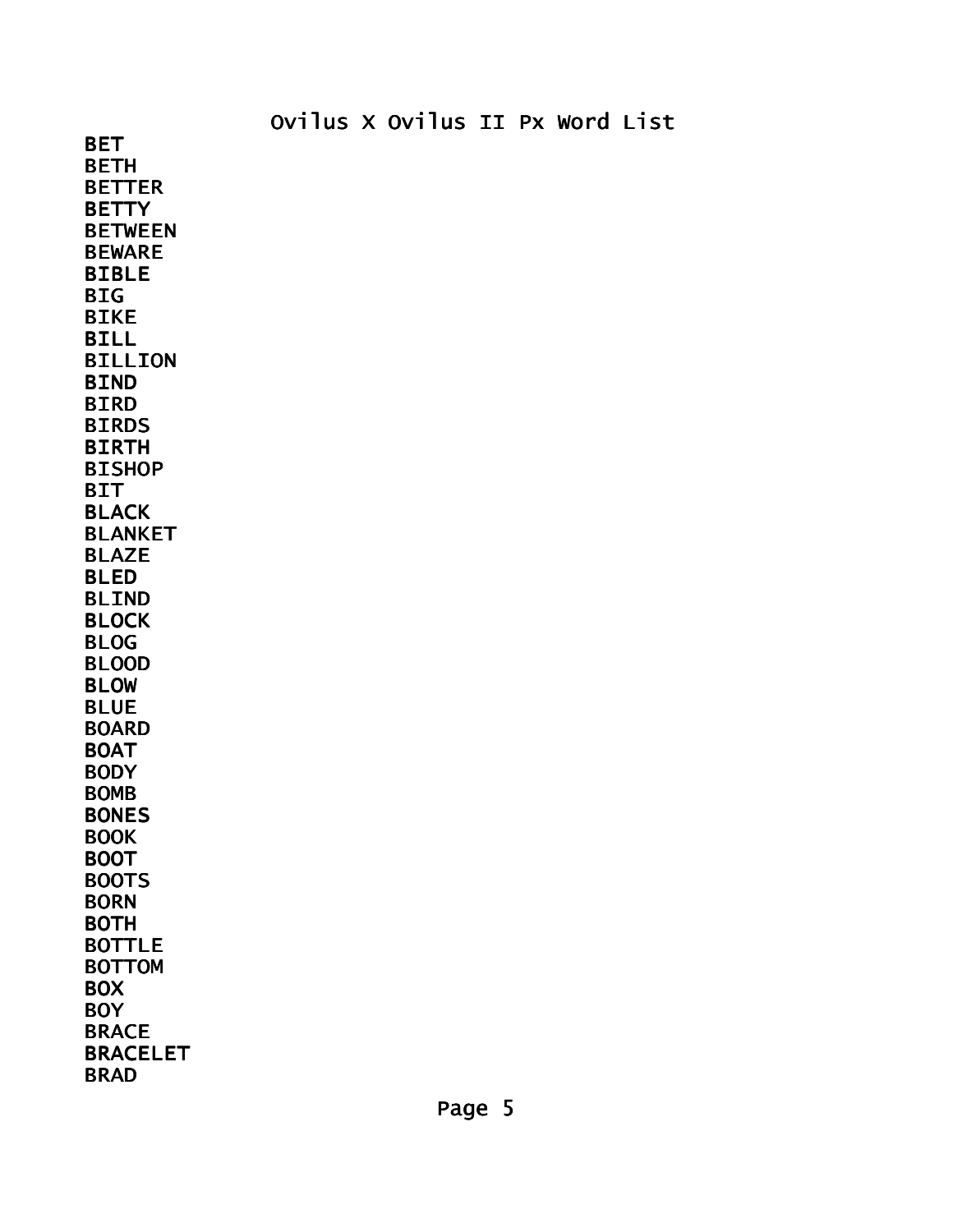**BRANCHES BRASS** BRAVE BREAK BREAKER BREAKFAST BRIDGE BRIDLE BRIGHT BRING BRITISH BROAD BROKEN BROTHER BROUGHT BROWN BRUSH BUDAH BUILD BUILDING BUILT BUNNY BURN BURNING **BURY** BUSH BUSINESS **BUT** BUTTON **BUY BY** CABLE CAGE **CAKE** CALCIUM **CALL** CALLED CALM CAME **CAMERA CAN** CAN YOU **CANCER** CANDLE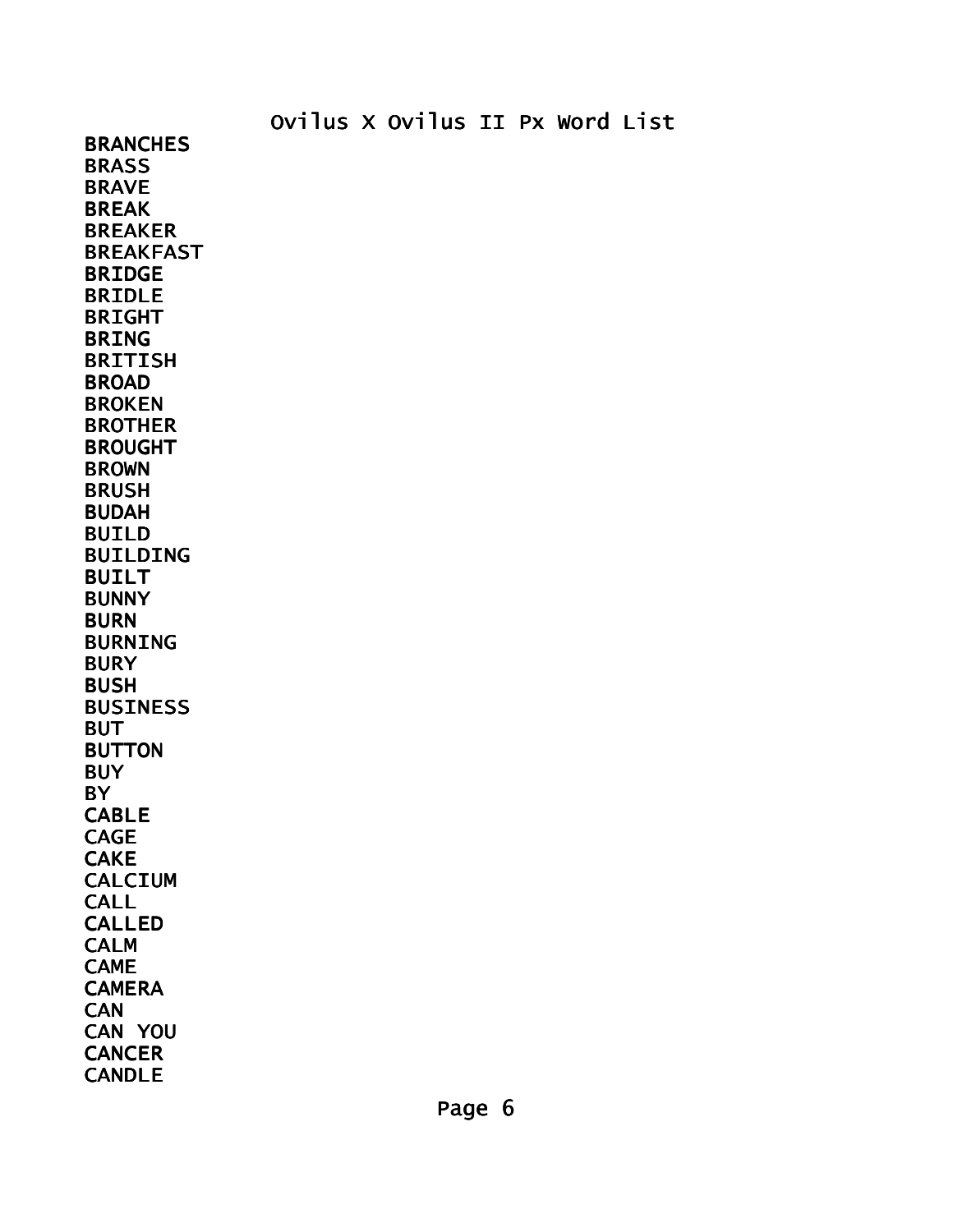**CANDY CANNON CANNOT** CAPITAL CAPTAIN CAR **CARBON** CARD **CARDS** CARE CARESS **CAROL** CARPET CARRIER **CARRY** CASE CASKET CAST CASTLE **CAT CATCH CATHY** CATTLE CAUGHT **CAUSE CAVE** CEILING CELEBRATION **CELLAR CELLS** CEMENT **CENSURES CENT CENTER** CENTRAL **CENTS CENTURY CERTAIN CESIUM CHAIN CHAIR CHANCE CHANGE** CHANNELING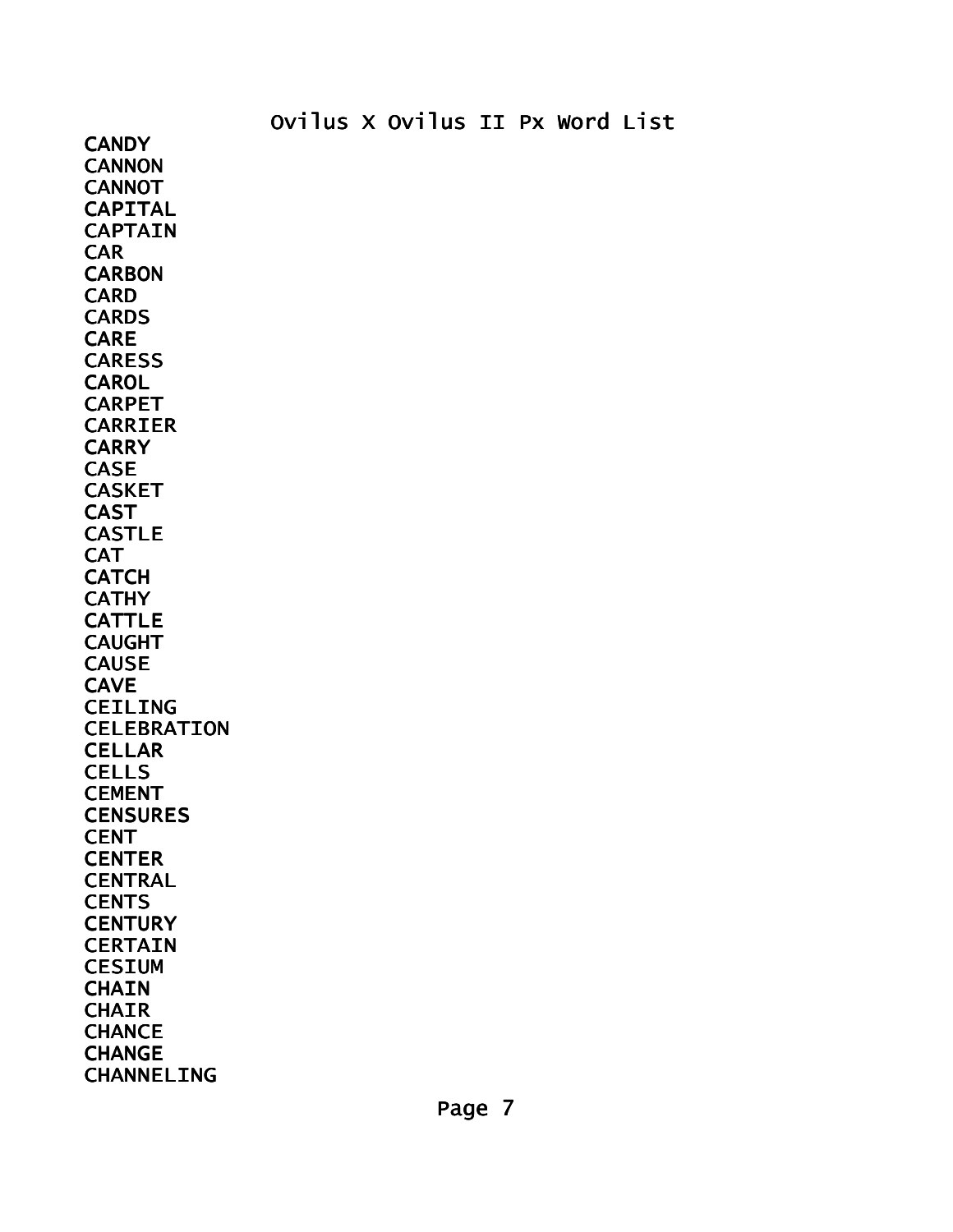**CHANT CHARACTER CHARLES CHART CHAT CHEAT CHECK CHEST CHICKEN** CHIEF CHILD CHILDREN **CHILL** CHILLS CHIMP CHLORIDE CHOKE **CHOOSE CHRIS** CHURCH **CIRCLE CITY** CLAIRVOYANT CLAP CLASS CLASSIC CLEAN CLEANSING CLEAR CLIMB CLIMBED CLIP **CLOCK** CLOCKWISE **CLOISTER CLOSE** CLOSET CLOTHES CLOUD CLOUDED CLUB **CLUTTER COARSE COAST**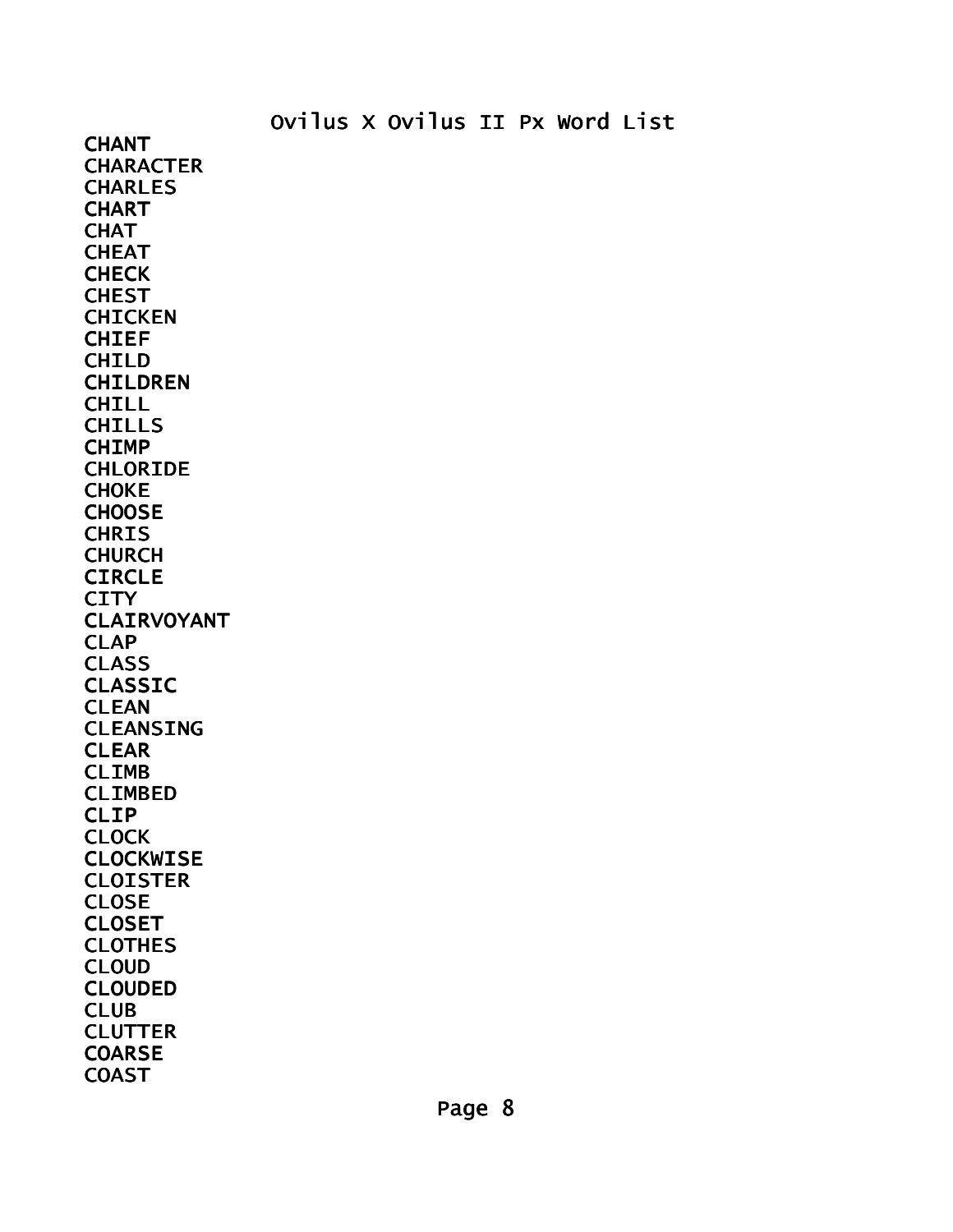**COAT COFFEE COFFIN COIN** COINS COLD **COLOR** COLUMN COME **COMFORT COMMON COMMUNICATE COMPANY** COMPARE COMPETE COMPLETE COMPOUND **COMPUTER CONCENTRATE** CONDITIONS **CONFESS CONGRUISM** CONSIDER CONSOLE CONSONANT CONSTANT **CONTAIN** CONTINUED **CONTRACT CONTRITION CONTROL COOK** COOL **COPPER COPY CORD CORE CORN CORNER CORRECT** COST **COTTON COUCH COUGH**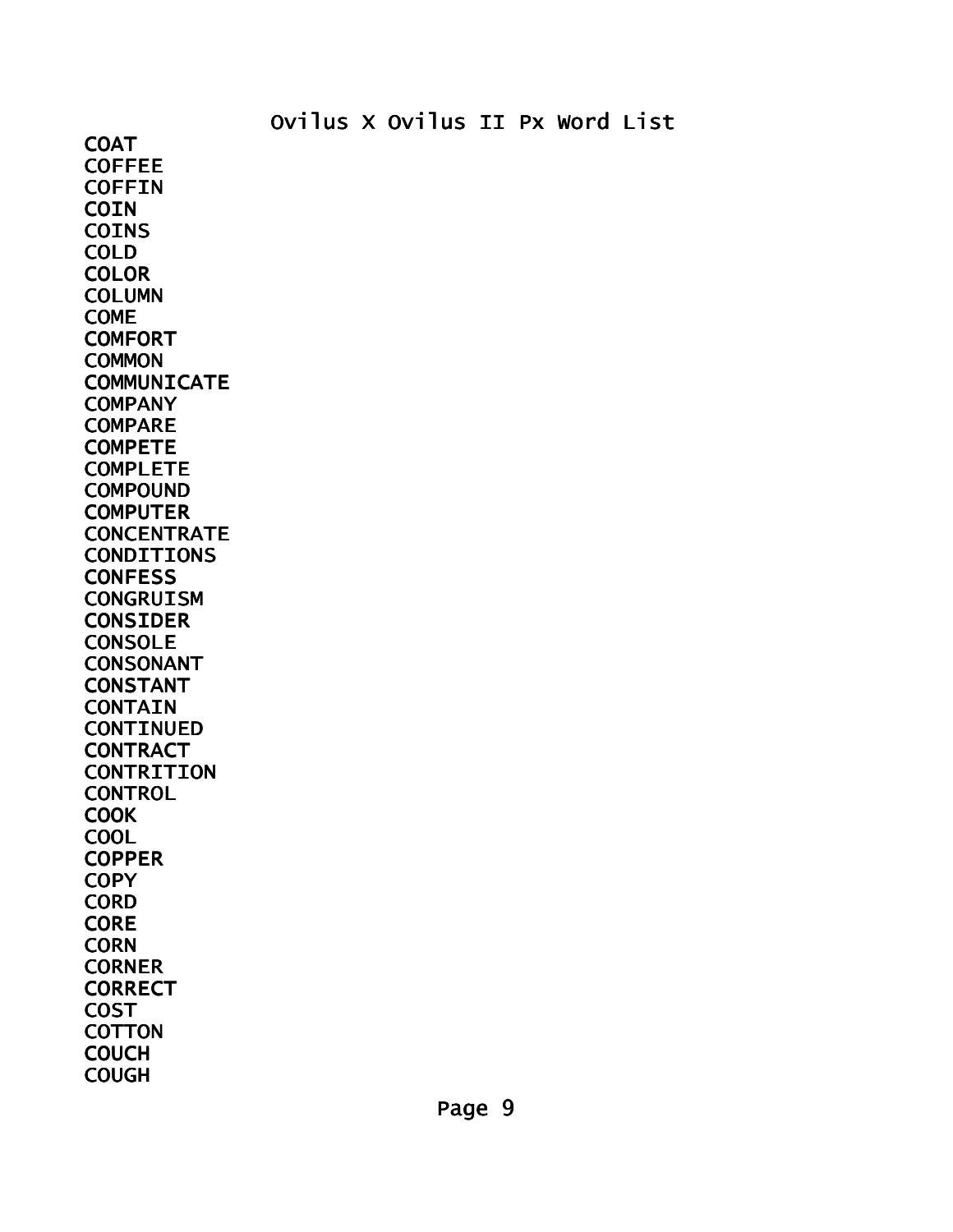COULD COUNT COUNTER **COUNTRY COURSE COUSIN COVER COVERED** COW **COWS CRASH** CRAWL **CRAYON** CREATE **CREEK CREMATE** CRESCENT CRIED **CROPS CROSS CROSSOVER** CROWD **CRUST CRY CRYSTAL CUBE** CUP CUPCAKE CURRENT **CURSE CURT CUT CUTE CYCLE** D **DADDY** DAM DAN **DANCE** DARK DARKNESS DASH **DATA** DATE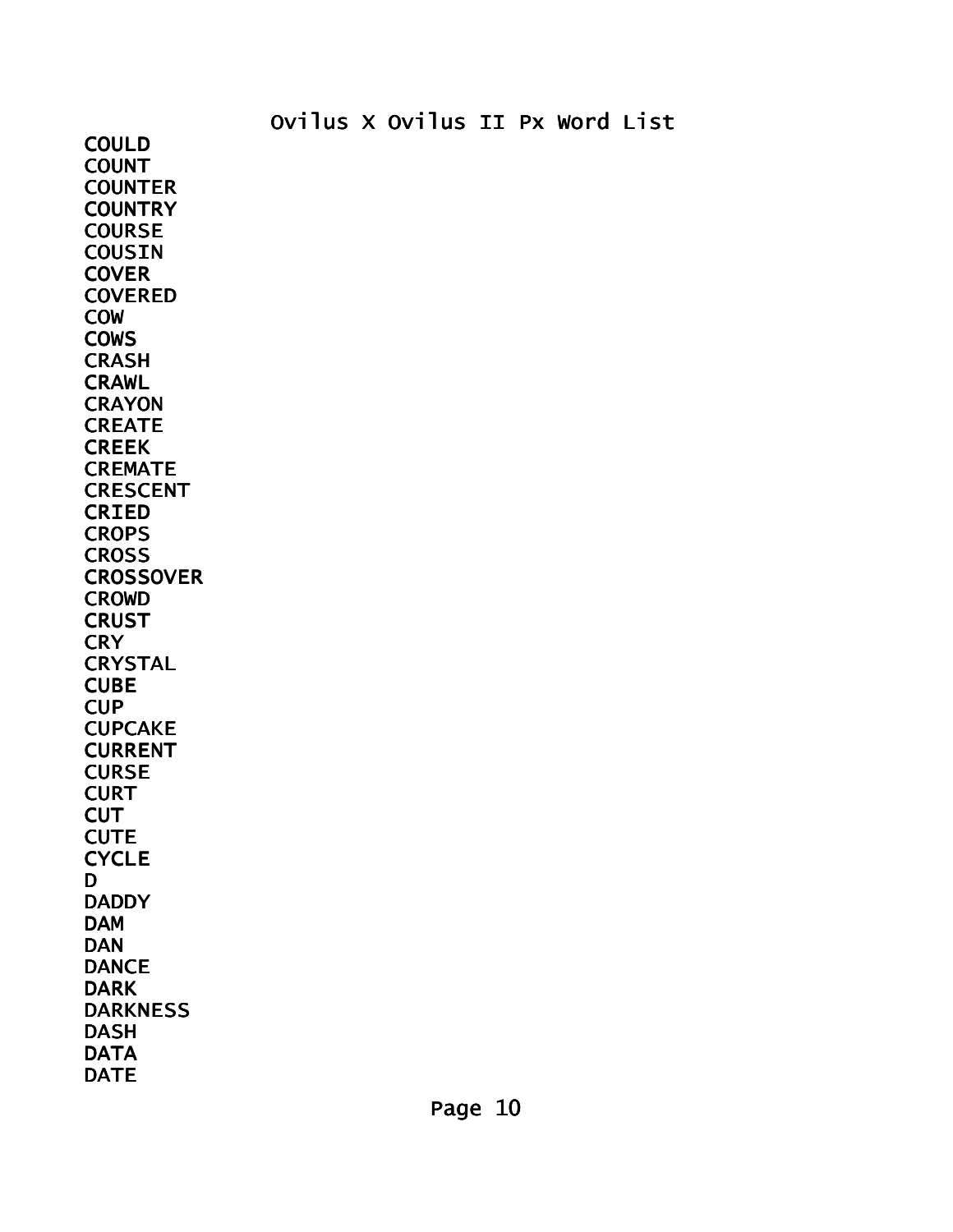DAVE DAVID DAWN **DAY** DEAD DEAL DEATH DEBBIE DEBRA DECEIT DECEMBER DECEND DECIDED DECIMAL DECOMPOSE DEEP DEMAND DEMON **DENSITY** DEPLETE **DERICK** DERRICK DESCRIBE DESERT DESIGN DESIGNATE DESK DESOLATE DETAILS DETERMINE DEVELOPED DEVICE DEVIL DIABLO DICTION DICTIONARY DID DIED DIFFERENCE DIFFERENT DIFFICULT DIG DIGGING DIGITAL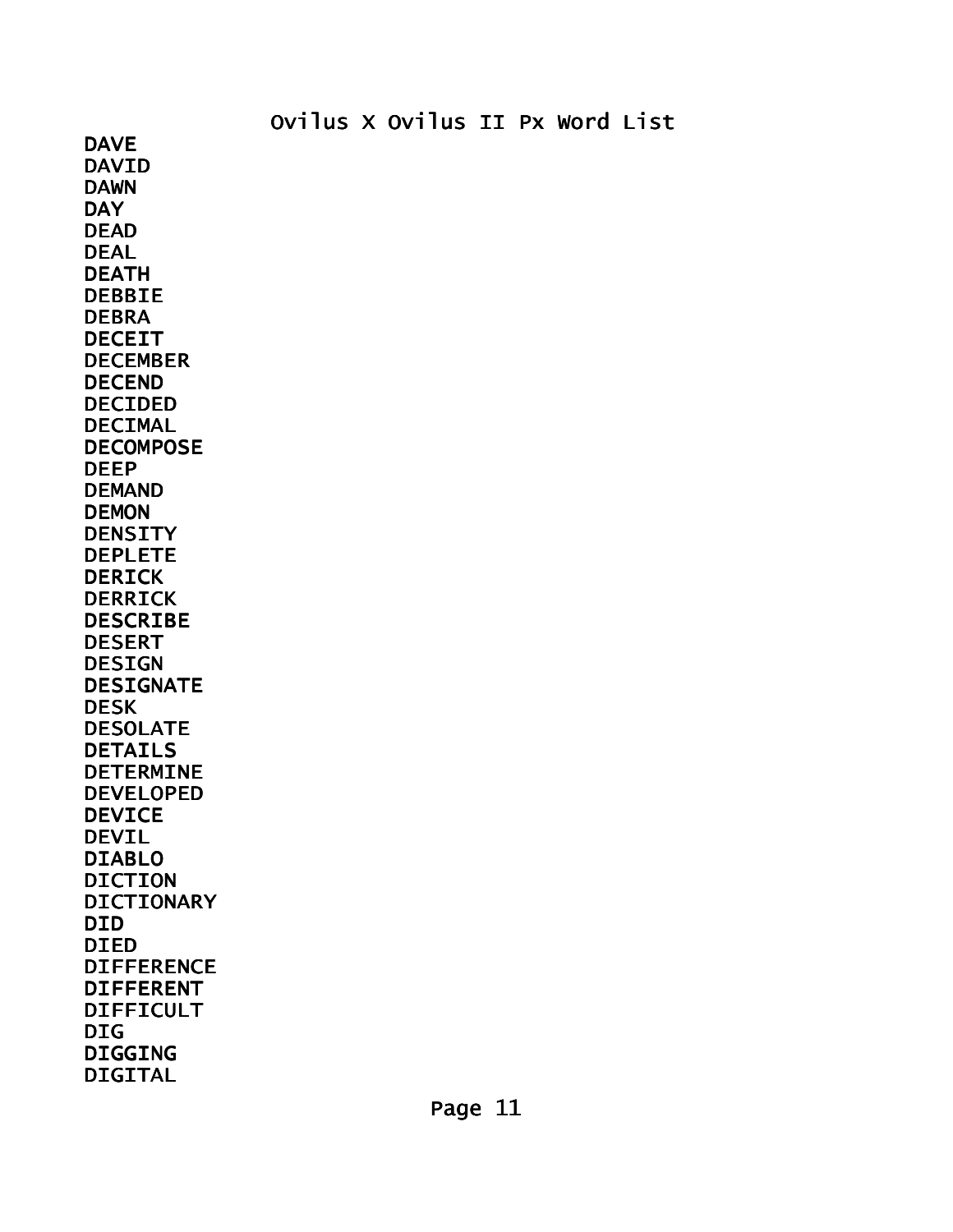DIME DINNER DIRECT DIRECTION DIRT **DIRTY** DISASTER DISCERNMENT DISCOVERED DISEASE DISEMBODIED DISK DISPOSE DISREGARD **DISTANCE** DISTURB DIVE DIVES DIVIDE DIVIDED DIVISION DO DO NOT DO RUN **DOCK DOCTOR DOES** DOG DOLLAR DOLLARS DOMINATE **DON** DONE **DOOR** DOPE DOUBLE DOUBT DOWN DRAG DRANK DRAW DRAWING **DRESS** DRESSER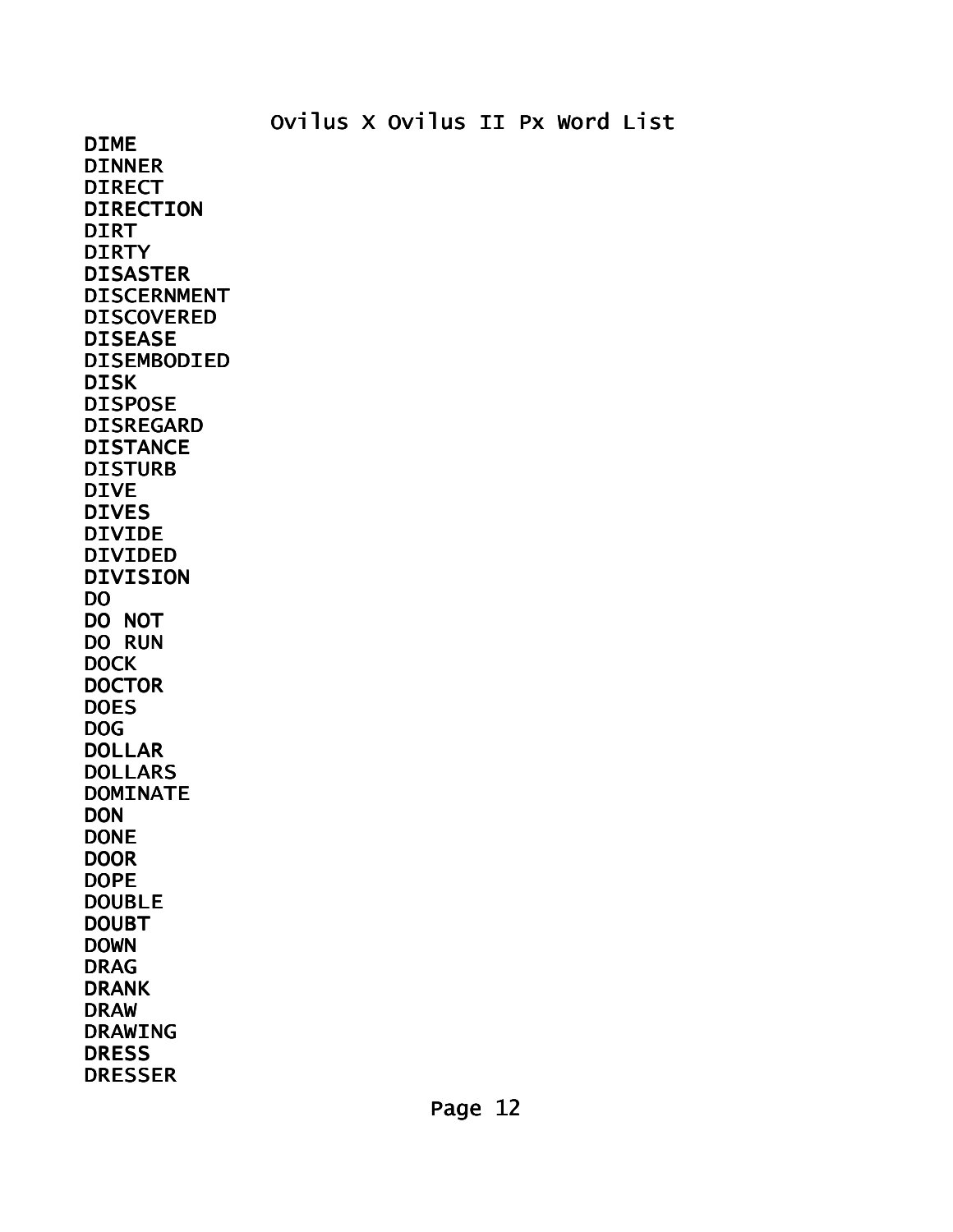DRINK DRIVE DRONE DROP DROWN DRUNK **DRY** DUG DUNE DURING **DUST DUTY** DWINDLE E **EACH** EAR EARLY EARS EARTH EARTHEN EASE EAST EASY EAT ED EDGE EDISON EDNA EERIE EFFECT EGGS EIGHT **EIGHTY** EITHER ELECTRIC ELEMENT ELEMENTAL ELEMENTS ELEVEN ELIAS ELSE EMBARK EMPATH

DRIFT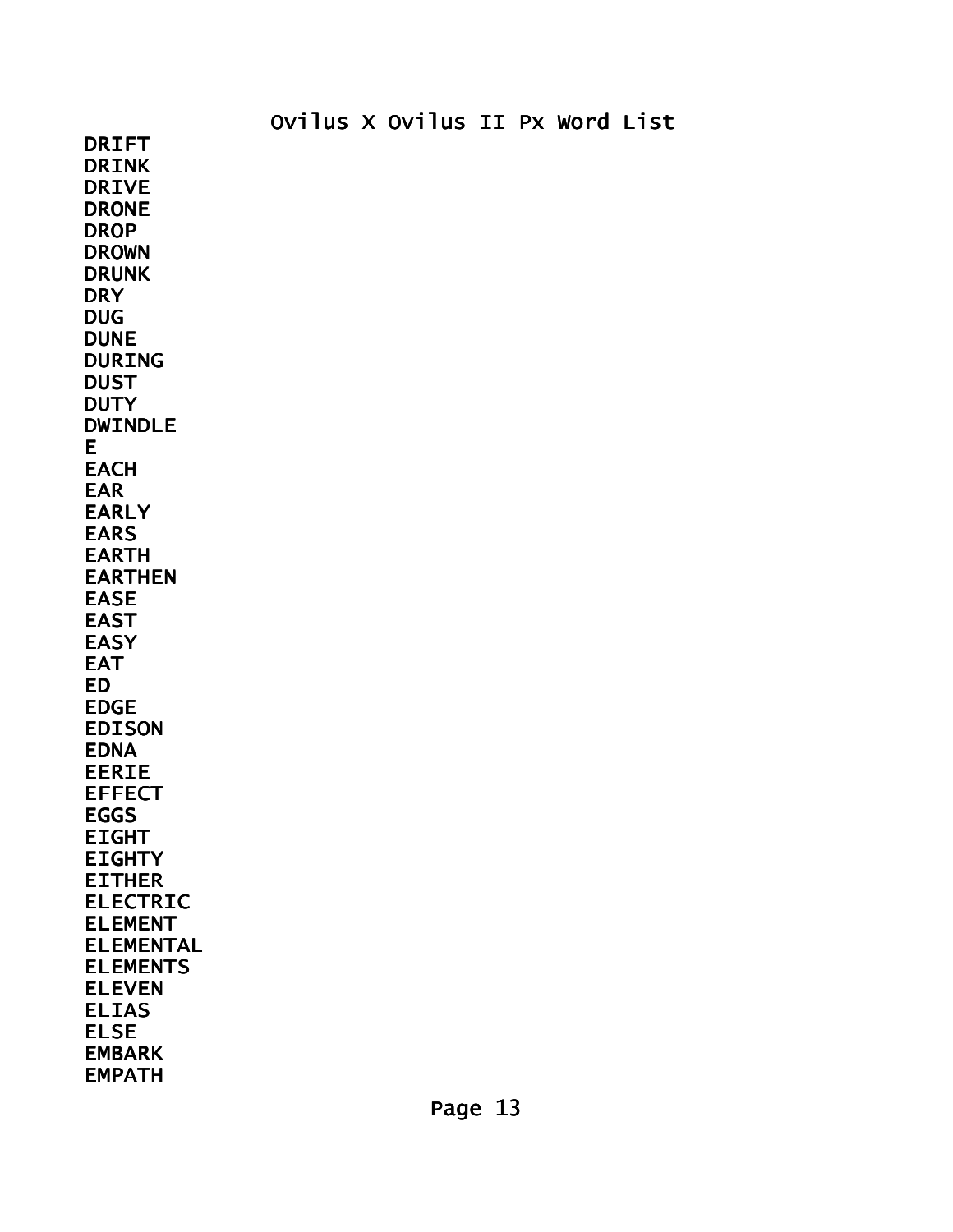EMPTY EMULATE END ENEMY ENERGY ENGINE ENGLAND ENGLISH **ENJOY** ENOUGH ENTERED ENTIRE EQUAL EQUATE EQUATION EQUATOR ERASE ERROR ESPECIALLY **ETCH** EUROPE EVEN EVENING EVER EVERY EVERYTHING EVIL EVOLUTION EXAMPLE **EXCEL** EXCEPT EXIT EXPECT EXPLAIN EXPRESS EYE F FACE **FACT** FACTORIES FACTORS FADE FAITH FALL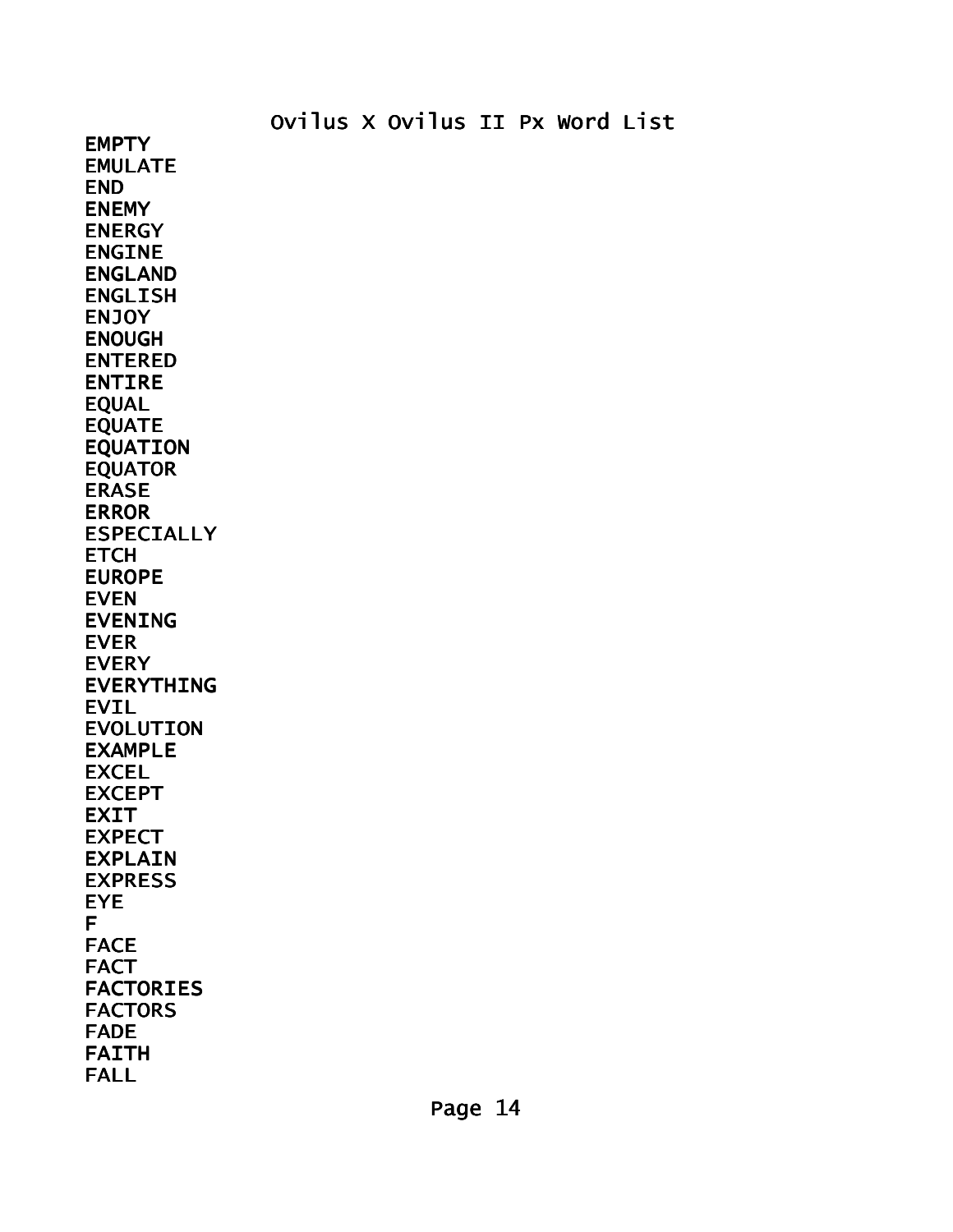FALLS FAME FAMILY **FAMOUS** FAN FAR FARM FARMERS FAST FASTER FATAL FATE FATHER FAY FEAR FEBUARY FEED FEEL FEELING FEET FELL FELON FELT FEMALE FEW FIDDLE FIELD FIFTEEN FIFTY FIG FIGHT FIGURE FILE FILLED FILTER FINALLY FIND FINE FINGER FINGERS FINISH FINISHED FIRE FIRST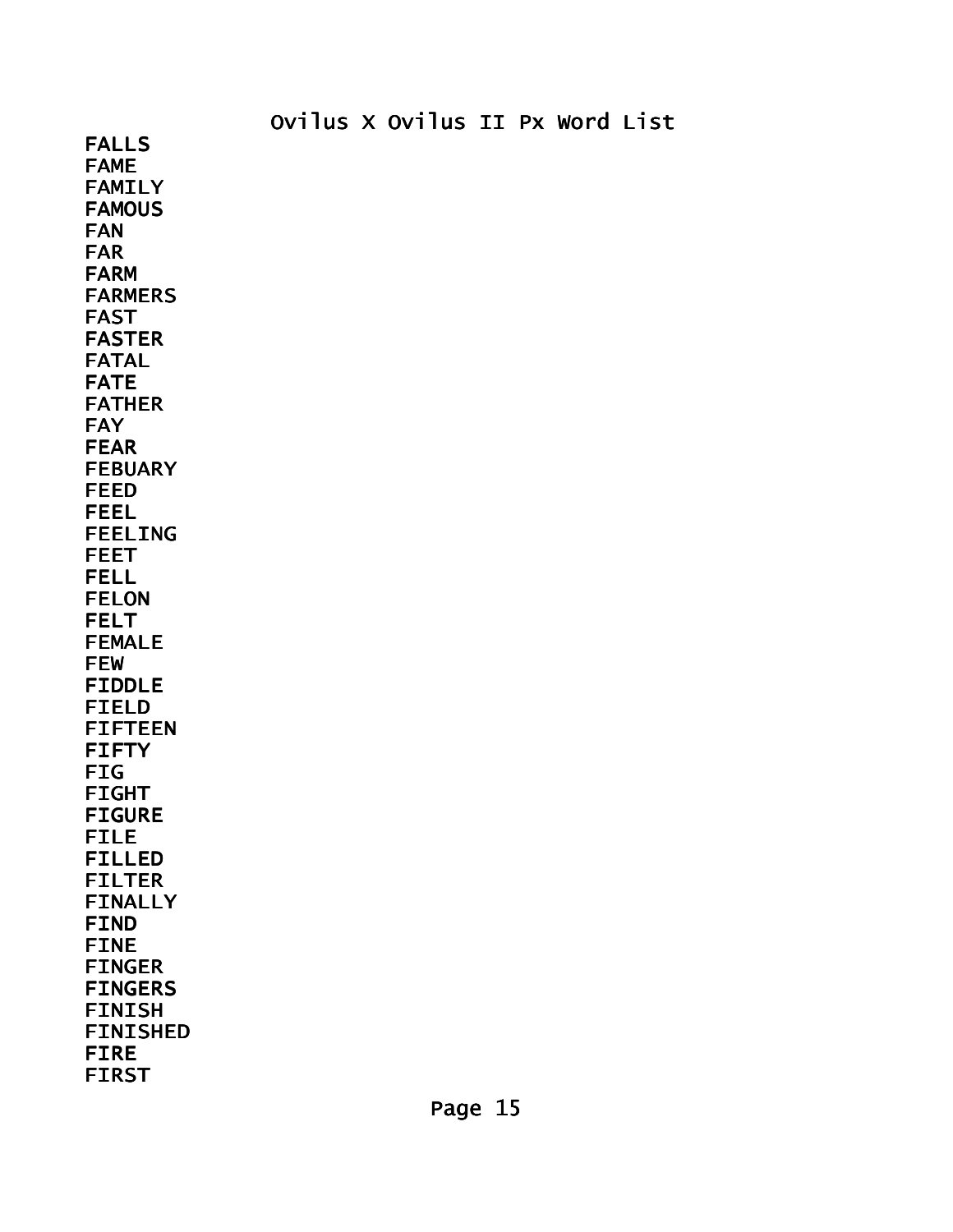FISH FIST FIT FIVE FLAT FLOAT FLOOR FLOW FLOWER FLOWERS **FLY FOCUS** FOE FOG FOLIAGE FOLLOW FOOD FOOT FOR FOR ME FORCE FOREIGN FOREST FOREVER FORK FORM FORMAT FORTY FORWARD FOUND FOUR FRACTION FRAME FRANCE FRANK FREE FREEZE FRENCH FRESH FRIEND FRIENDLY FRIENDS

FRIGID FROM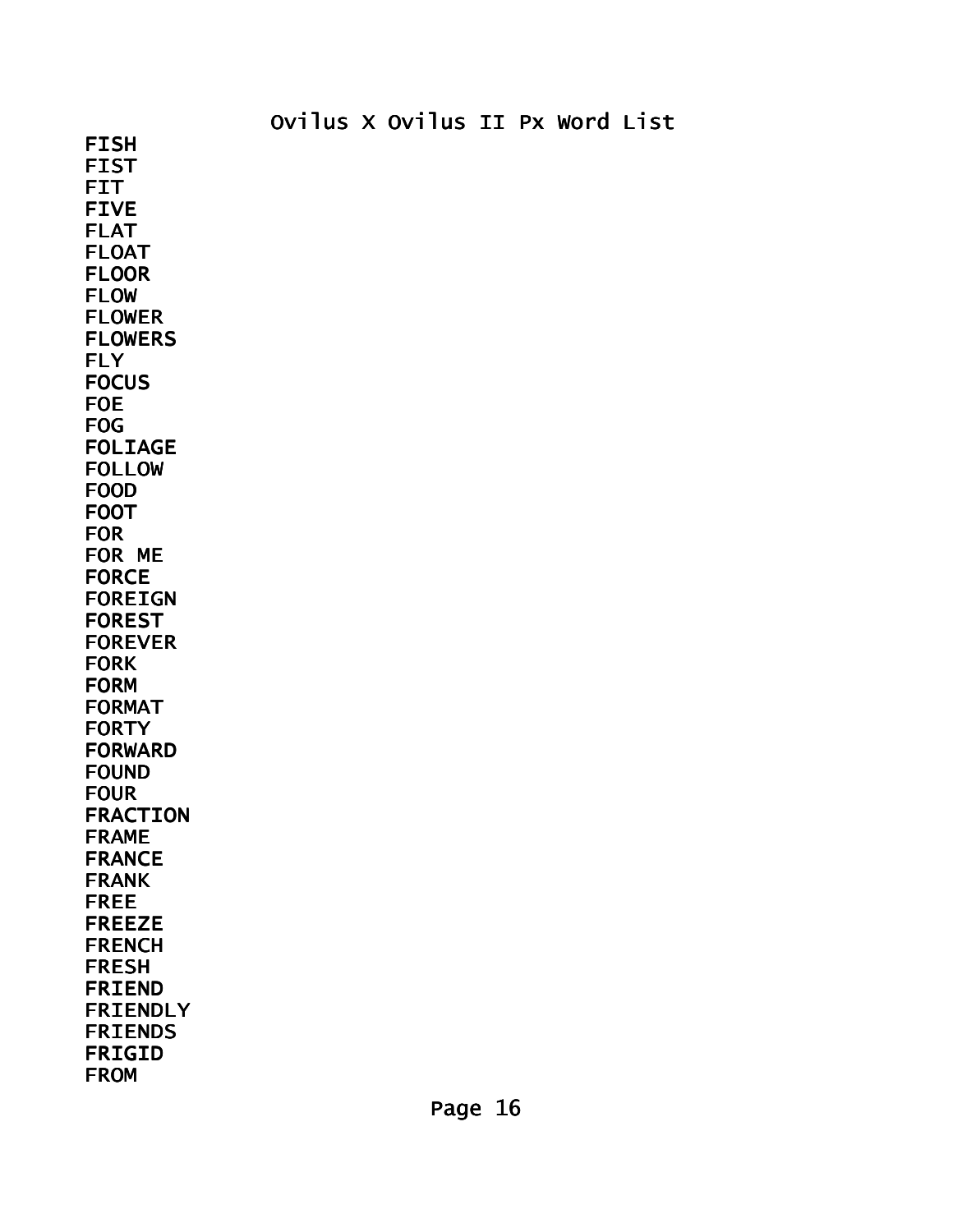FRONT FRUIT FULL FUN FUNERAL FURY FUZZY G GAG GAGE GAIL GAME GARDEN GAS **GASP** GATE **GATEWAY GATHER GAUZE** GAVE GEEK GENDER GENERAL GENTLE **GENTLY** GEORGE GET **GHOST** GIRL GIVE GLANCE GLASS **GLORY** GLOVE GO GOD GOLD GONE GONG GOOD GOODBYE GOT **GOUGE** GOVERNMENT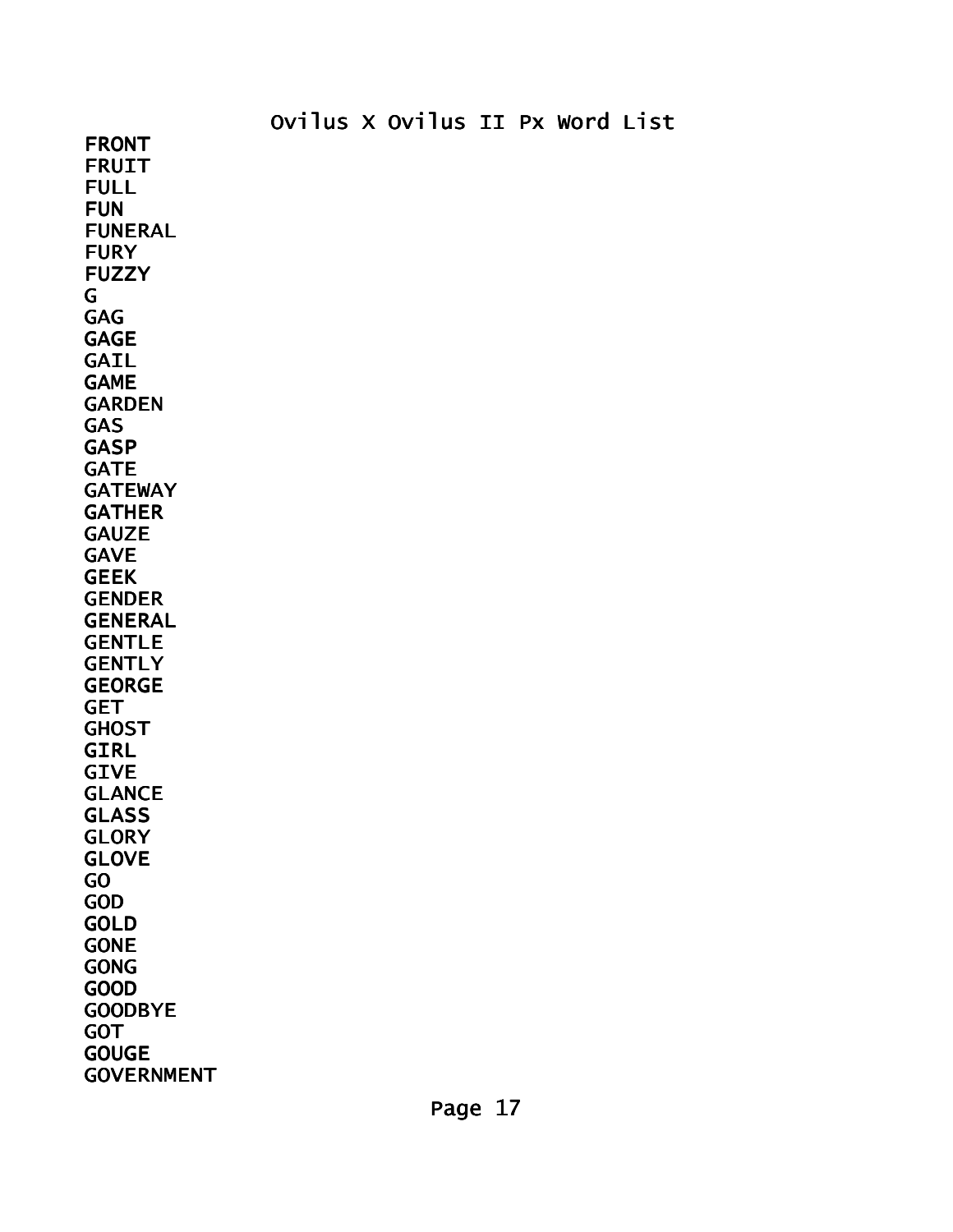GRAB **GRACE** GRAIN GRAND GRANDFATHER **GRANDMA** GRANDMOTHER **GRANDPA GRASP GRASS** GRAVE GRAVE YARD **GRAVITY** GRAY GREAT GREATER GREEK GREEN GREGG GREW GRIND GROUND **GROUP** GROW GUESS **GUN GUY** H **HAD HAIL** HAIR HALLOW HALO **HALT HAMMER HAND HANG** HAPPEN HAPPENED HAPPENS HAPPINESS **HAPPY HARD** HARMONIC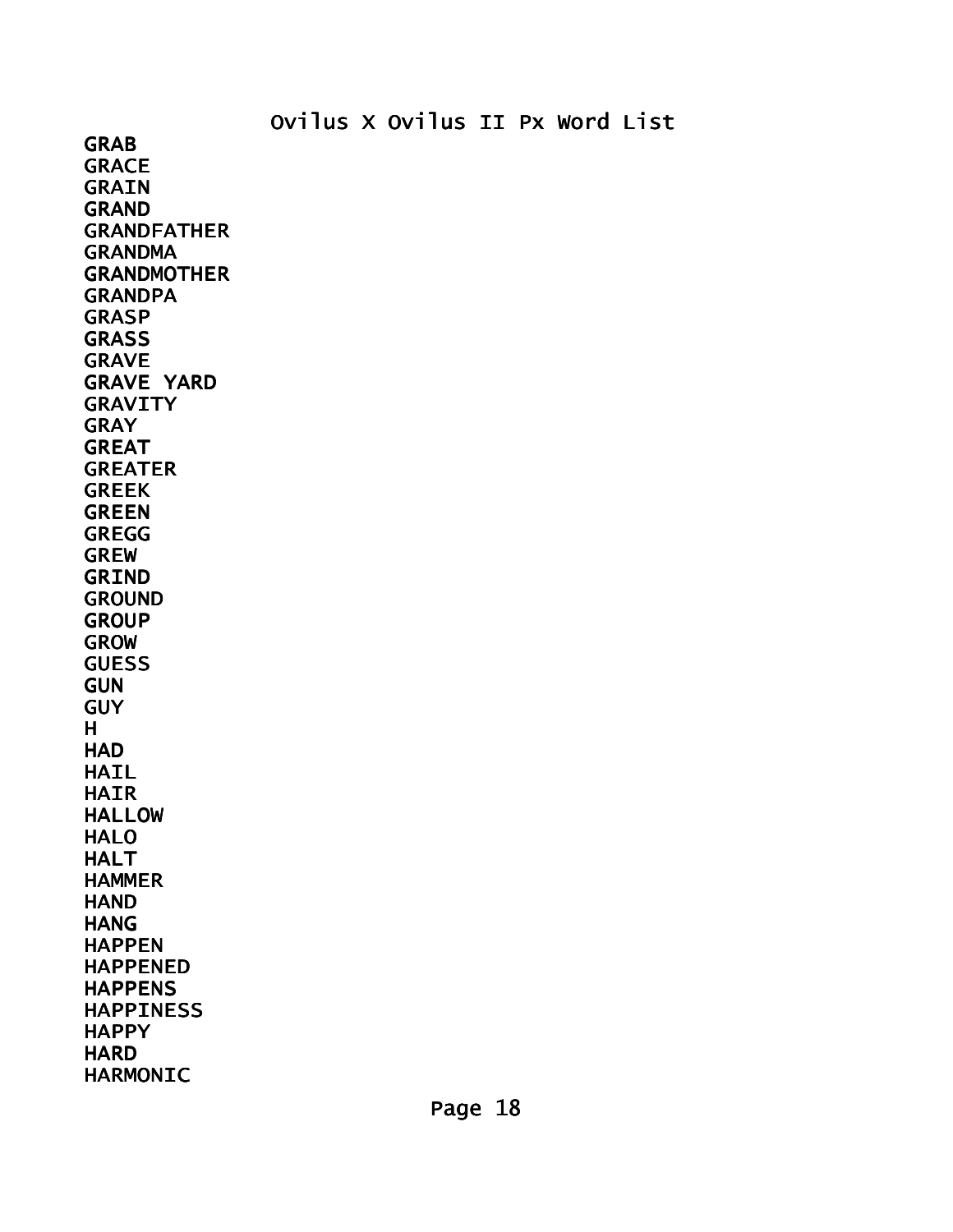HARRIET **HARRY** HARVEST **HAS** HASTE **HAT HATE** HAUNTING **HAVE HAZE HE HEAD** HEAD STONE HEALER **HEAR HEARD** HEART **HEAT HEAVEN HEAVY HELD** HELL HELLO HELP HELPFUL **HEMATAUS HER HERD HERE** HERNIA **HEY** HI<sub>1</sub> HIDDEN **HIDE** HIGH HIGHWAY **HIKE** HILL HIM HIMSELF HIPID HOP HIS **HISTORY HIT**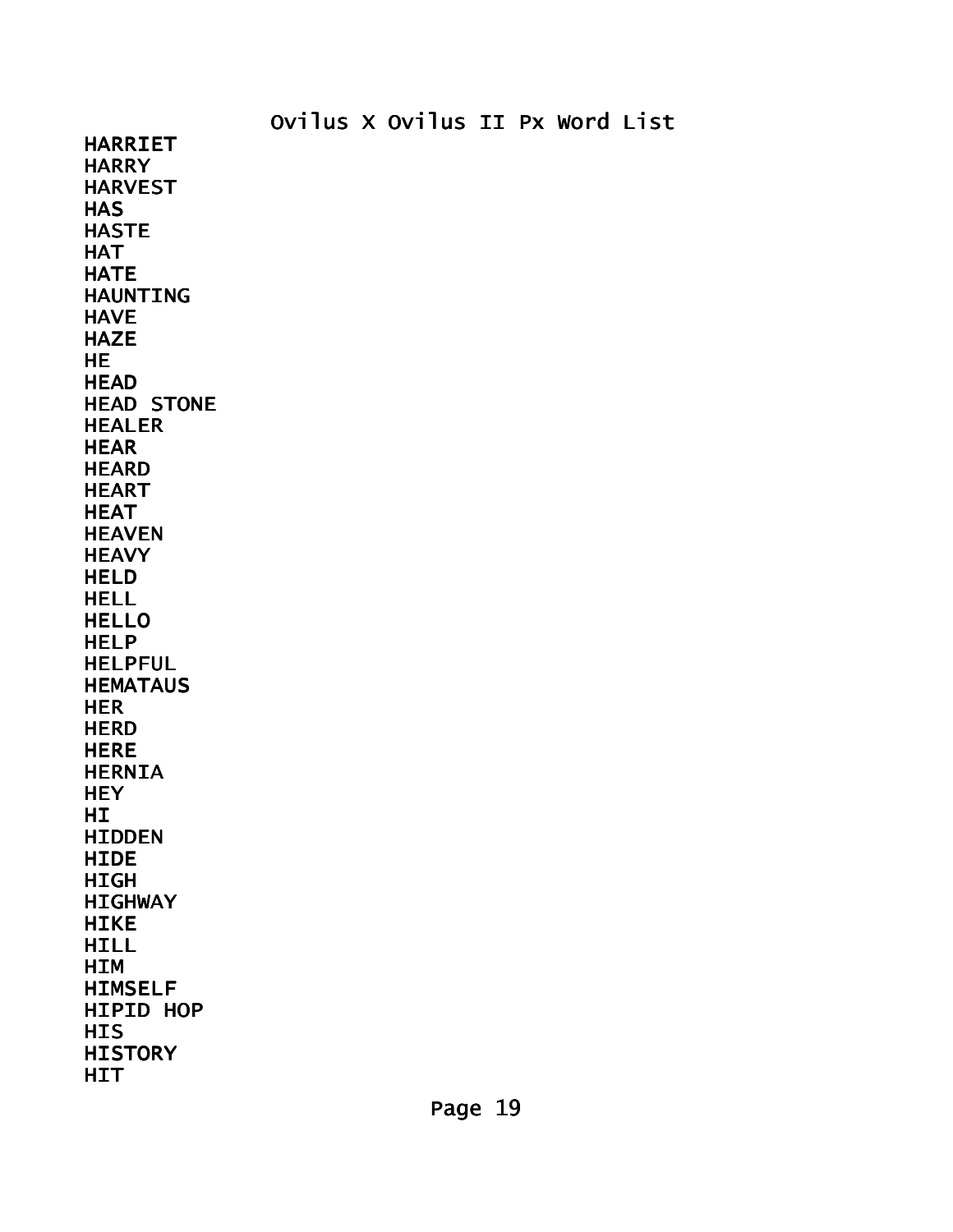HOBBLE **HOCKEY** HOLD **HOLE** HOLIDAY HOLLOWED **HOLY** HOME HOMICIDE **HONOR HOP HOPE** HORRIBLE **HORSE HOT HOUR HOURS HOUSE HOW** HOWEVER HUG HUGE HUMAN HUNDRED **HUNG** HUNT HUNTED HUNTING **HURRY HURT** HUSBAND I **ICE** IDA IDEA IDLE IF IMMERSION IMPORTANT **IN INCHES INCLUDE INCREASE INCUBUS**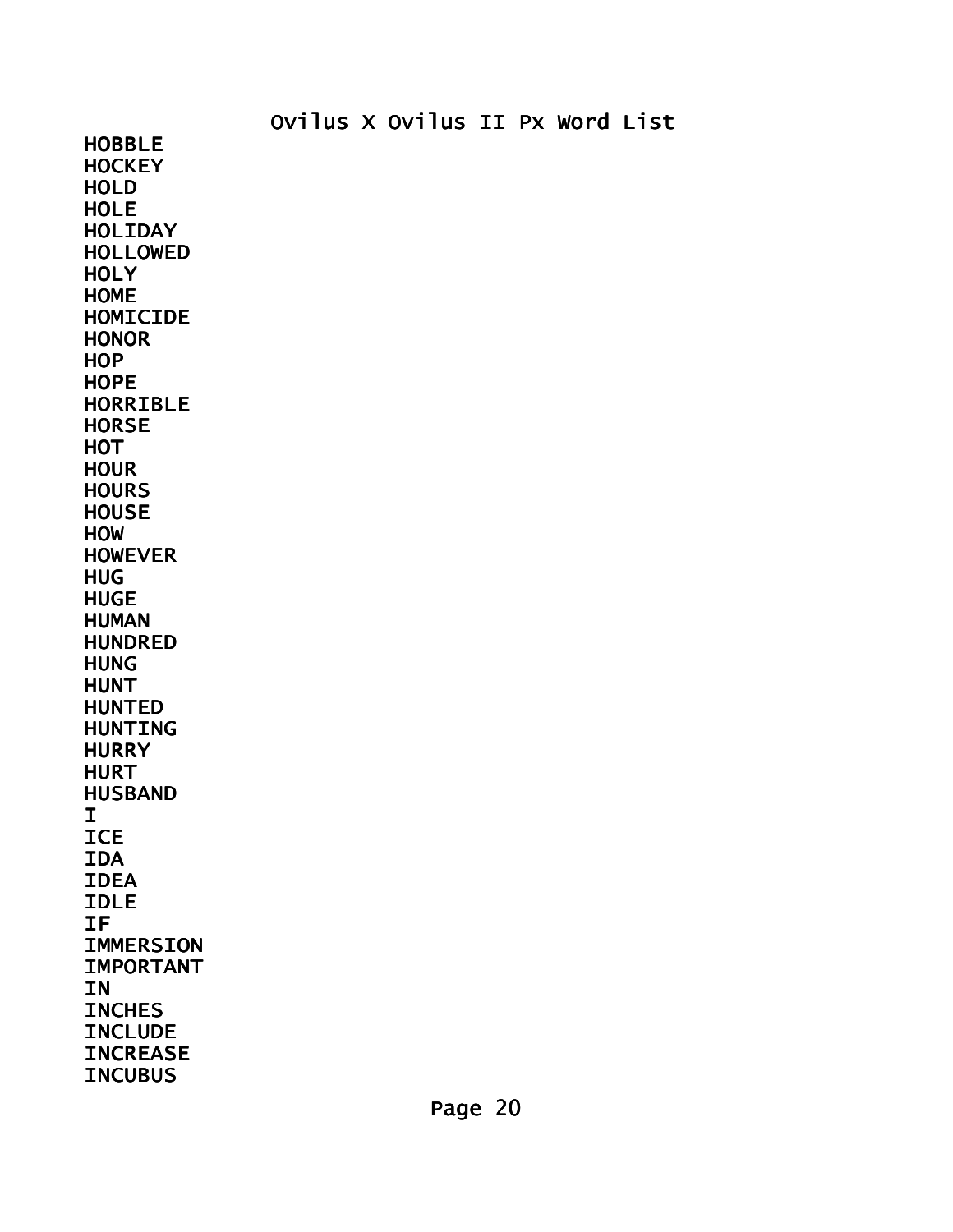INDEX INDIAN INDICATE INDIRECT VOICE **INDUSTRY** INFORMATION INFORMED INITIAL INNER **INSECTS** INSIDE INSTEAD INTENT INTENTION **INTEREST** INTERN INTERRUPT INTO **IRON** IS ISLAND IT ITS ITSELF **JACK JACKET JACKIE** JADE JAM **JAMES** JAN **JANUARY JAPANESE JEN JERK JESS JESUS JEWELRY** JIM JO JOB JOG JOHN **JOHNNY**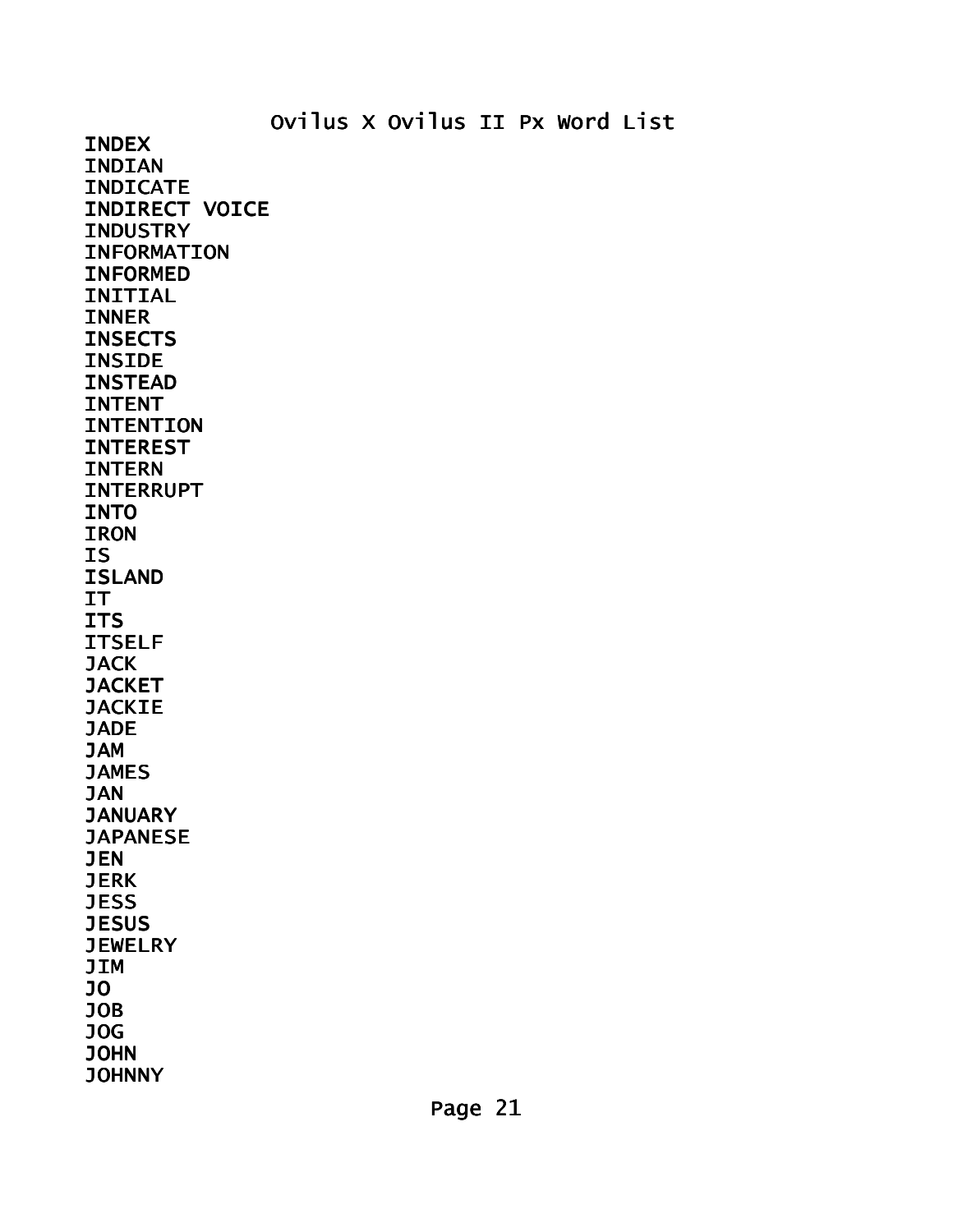JOINED JOKE JON **JUDGE JUDGMENT JULY** JUMP JUMPED **JUNE JUPITER JUST JUSTICE KANSAS** KAREN **KATE** KEEP KELLY KEPT **KEY** KID KILL KILLED KIM KIND KING **KISS** KITE **KITTY** KNEE KNEW KNIFE **KNIT KNOT** KNOW KNOWN **KORAN** L LABOR LADY LAG LAGOON LAKE LAMB LAMP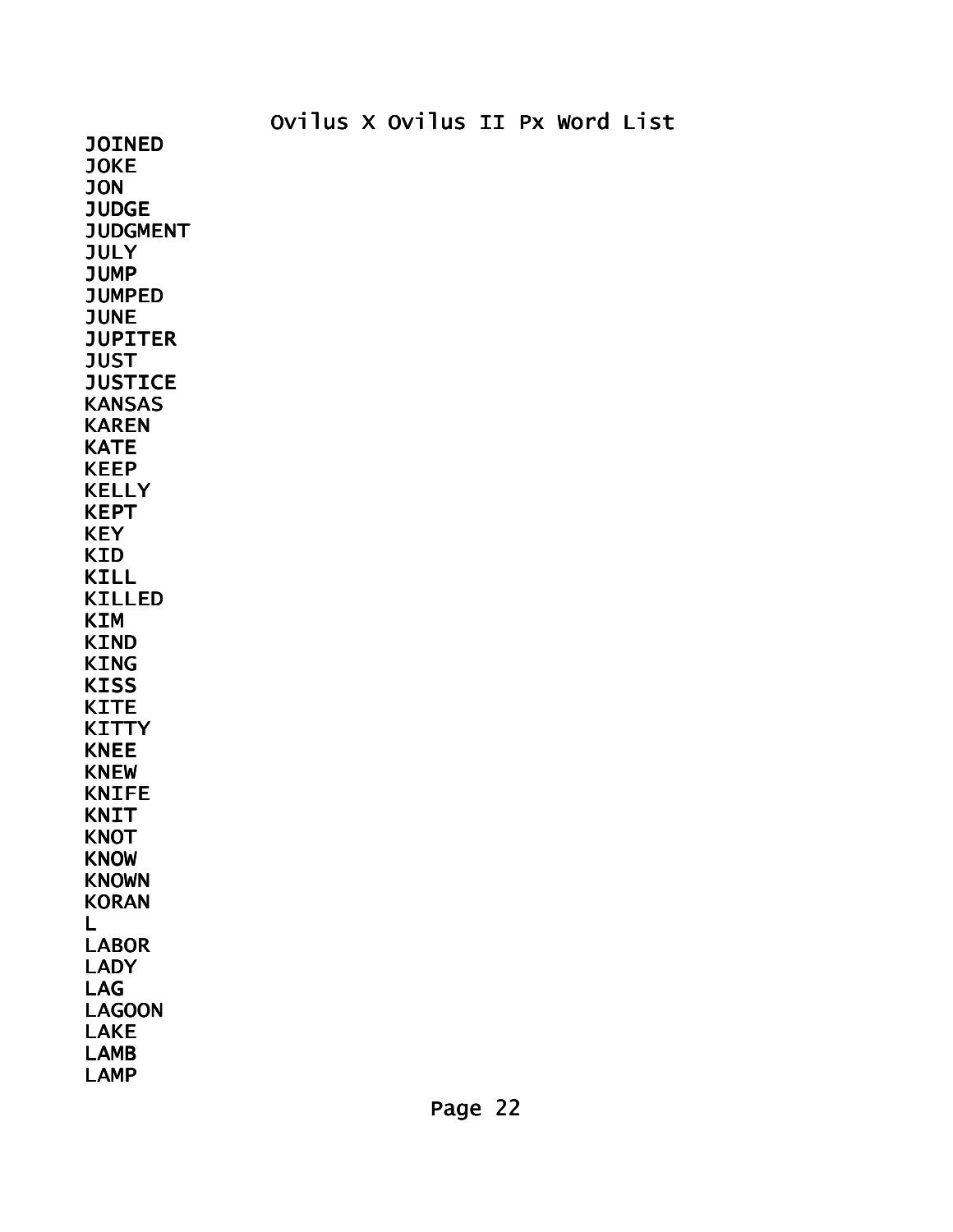LAND LANGUAGE LARGE LARK LARRY LASH LAST LASTING LATE LATER LAUGH LAW **LAY** LEAD LEADED LEADER LEAN LEARN LEAST LEATHER LEAVE LEAVEN LED LEDGE LEFT LEG LEGION LEGS LEMON LEND LENGTH LENS LESS LESSER LET LETTER LEVEL LEVITATION LIBERTY LICK LIE LIFE LIFT LIGHT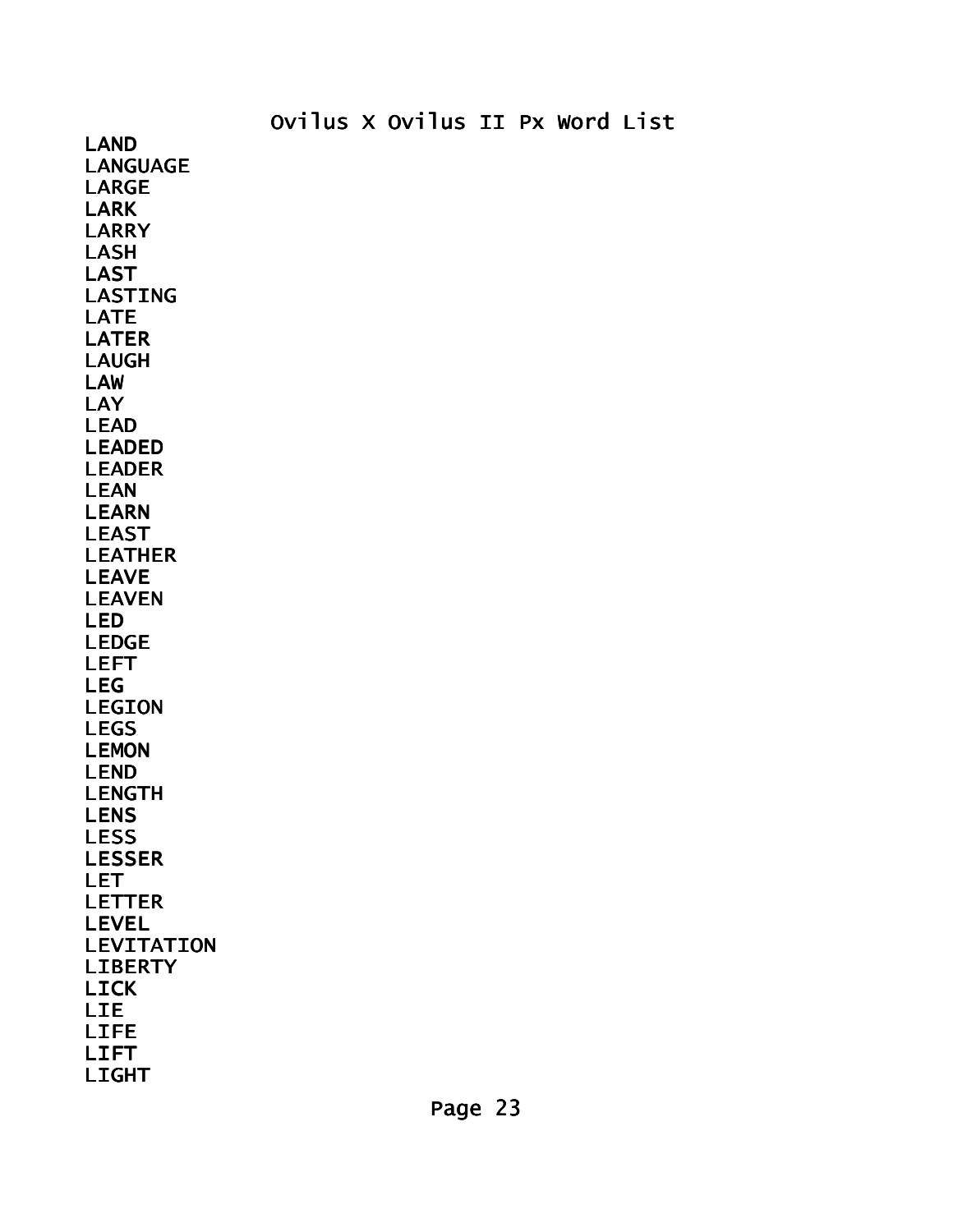LIMIT LIMP LINE LINGER LIQUID LISA LISP LIST LISTEN LITTLE LIVE LIVING LMAO LOCATED LOCK LOGICAL LONG LOOK LOOP LOOSE LORD LOSE LOSS LOST LOT LOUD LOVE LOVING LOW LOWER LUCK LUNCH LUST LYNN M **MACHINE** MAD MADE MAGIC MAGNET MAIN MAJOR MAKE

LIKE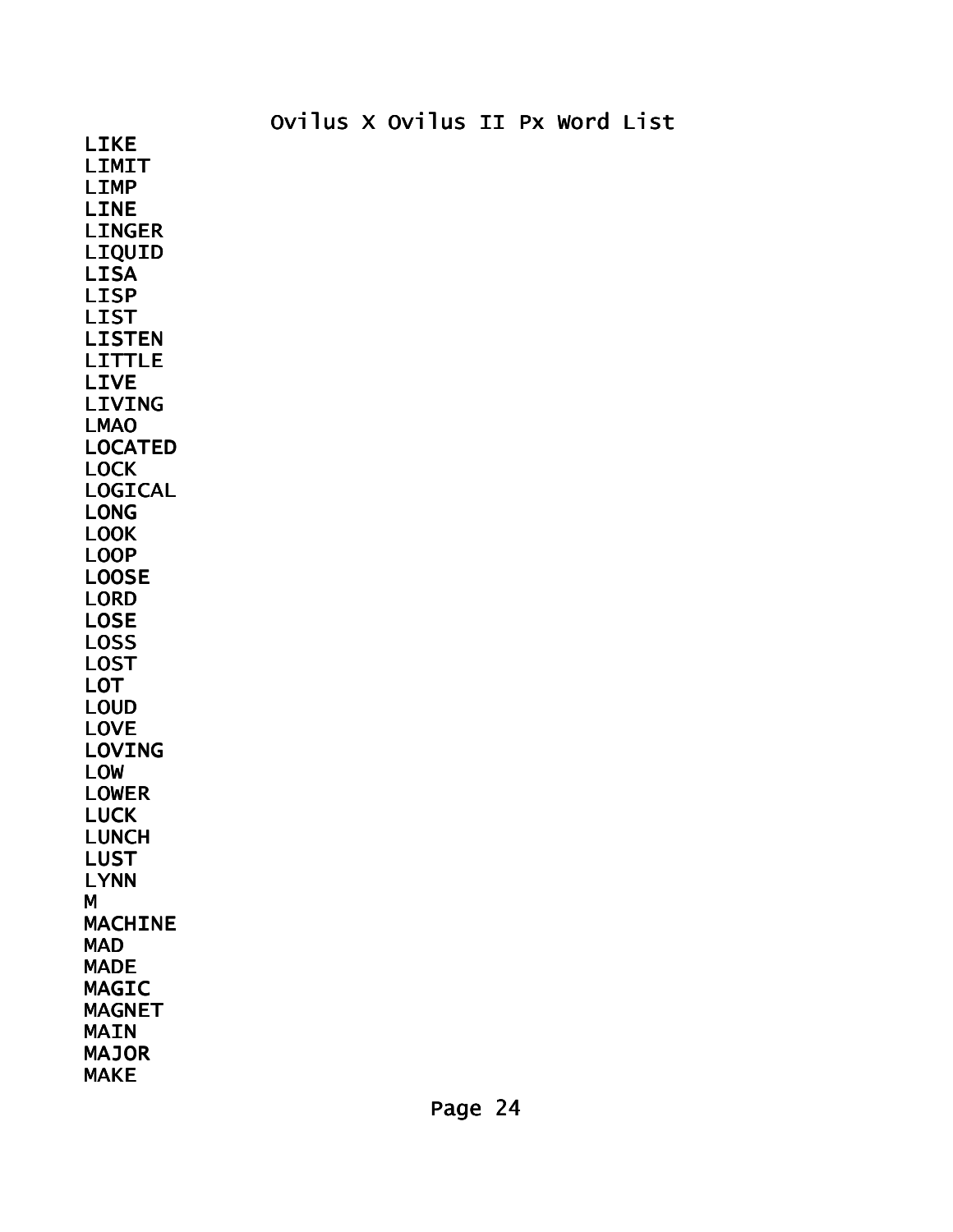MALE MALEVOLENT MALICE MALICIOUS MAMMOTH **MAMMY** MAN **MANDY** MANIFEST **MANOR** MANUAL MANY **MAP** MARCH MARK MARKER MARRY MARS MASON MASS MASTER **MATCH** MATERIAL MATRIX MATTER **MATTRESS** MAXIMUM **MAY** MAYBE MAZE ME MEAN MEASURE MEAT MEDICINE MEDIUM MEET MELINE **MELODY** MEMBERS MEMORIES **MEMORY** MEN MEND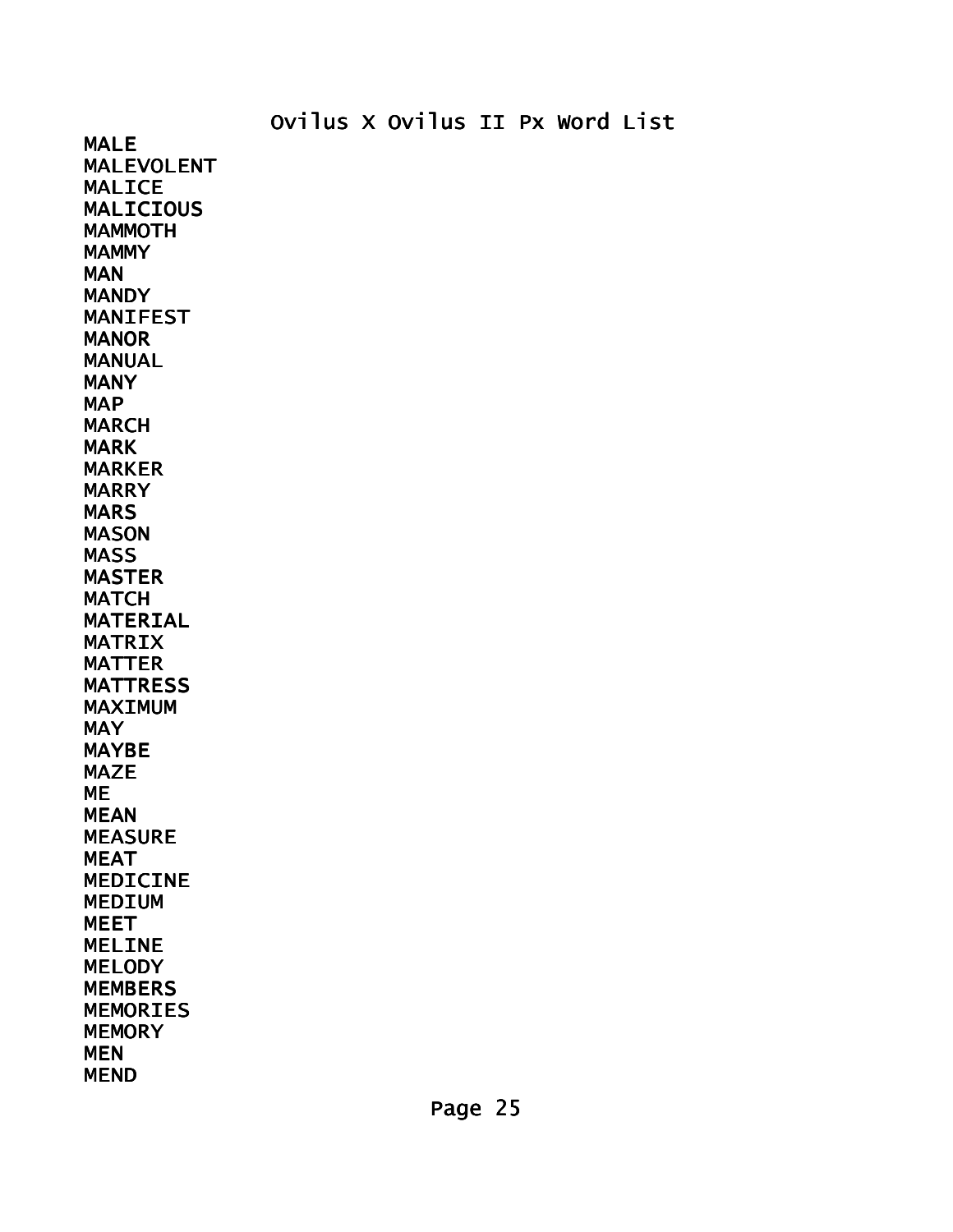**MERCURY MESSENGER** METAL METAPHYSICS METHOD MIDDLE MIGHT MIKE MILE MILK MILLION MIND MINE MINI MINISTER MINUTE MINUTES MIRA MIRROR MISS MISSION **MIST** MISTAKE **MISTRESS MITE** MITTEN **MOAN MOAT** MODERN MOIST MOLECULES MOMENT **MOMMA MOMMY** MONACHI **MONDAY MONEY MONICA** MONITOR

MONO MONTH MONTHS MONUMENT

**MOON**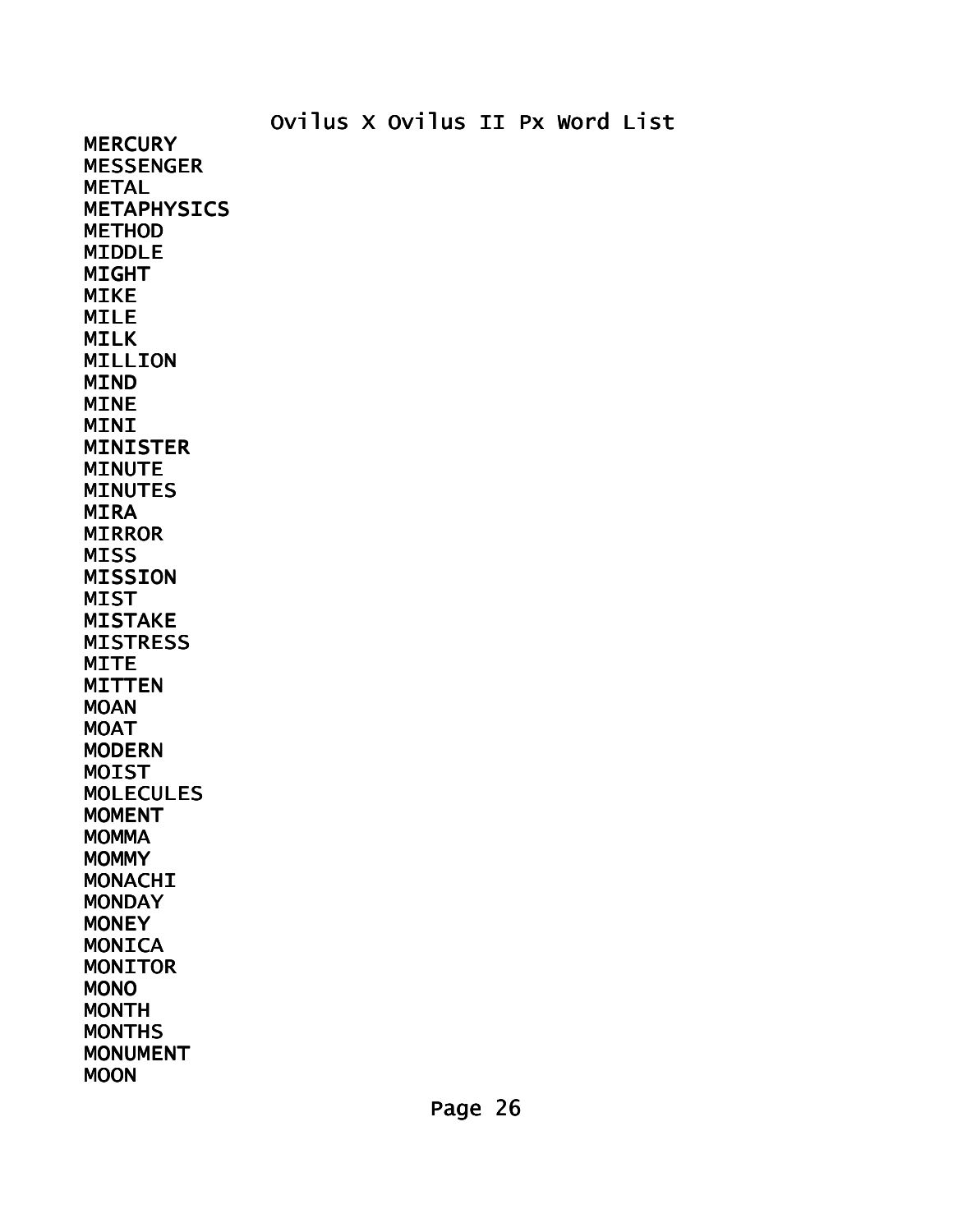MOP **MORE MORES** MORNING MOSS **MOST MOSTLY** MOTHER **MOUNTAIN** MOUSE MOUTH **MOVE** MOVEMENT MOVIE **MUCH MUDDY** MULTIPLE MURDER MURPHY MUSCLE **MUSE** MUSIC MUST MUSTARD MY MYSELF N **NAIL** NAME **NANA NANCY** NATION NATURAL NEAR NEAR DEATH **NECESSARY NECK** NEED NERD **NERVE** NEVER NEW NEW MOON NEWER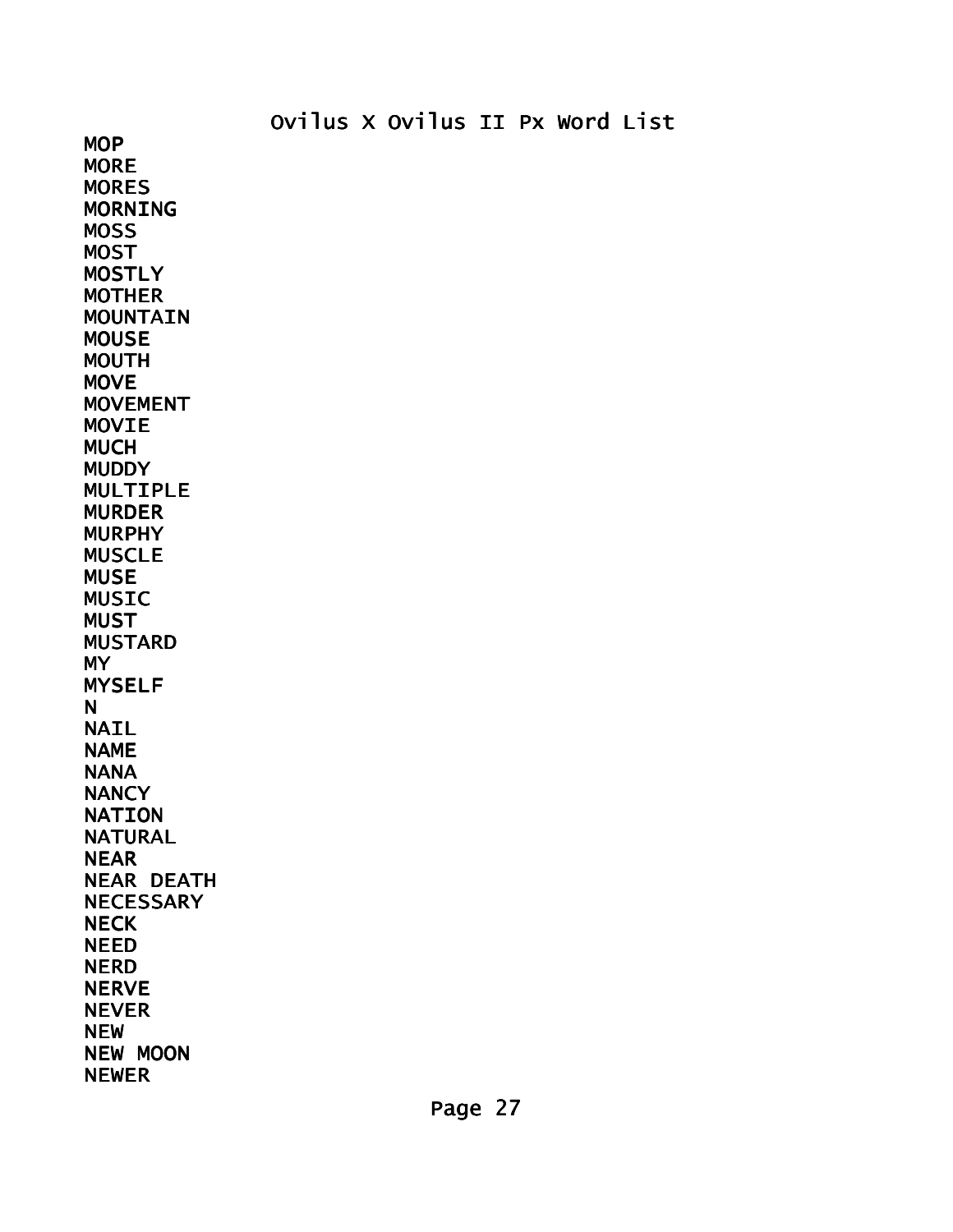NEWS **NEXT NICE NICK** NICKEL **NIGHT** NIGHT TIME NIGHTMARE **NINE NINETY** NO NOAH NOD NODE **NOISE** NONA NONE NOON NOR NORMAL NORMAN NORTH NORTHERN NOSE **NOT NOTE** NOTHING **NOTICE NOUN** NOVEMBER NOW NUMB NUMBER NUMBERS OAR **OBJECT OBSERVE OCEAN OCTOBER** ODD OF OFF **OFFICE OFTEN**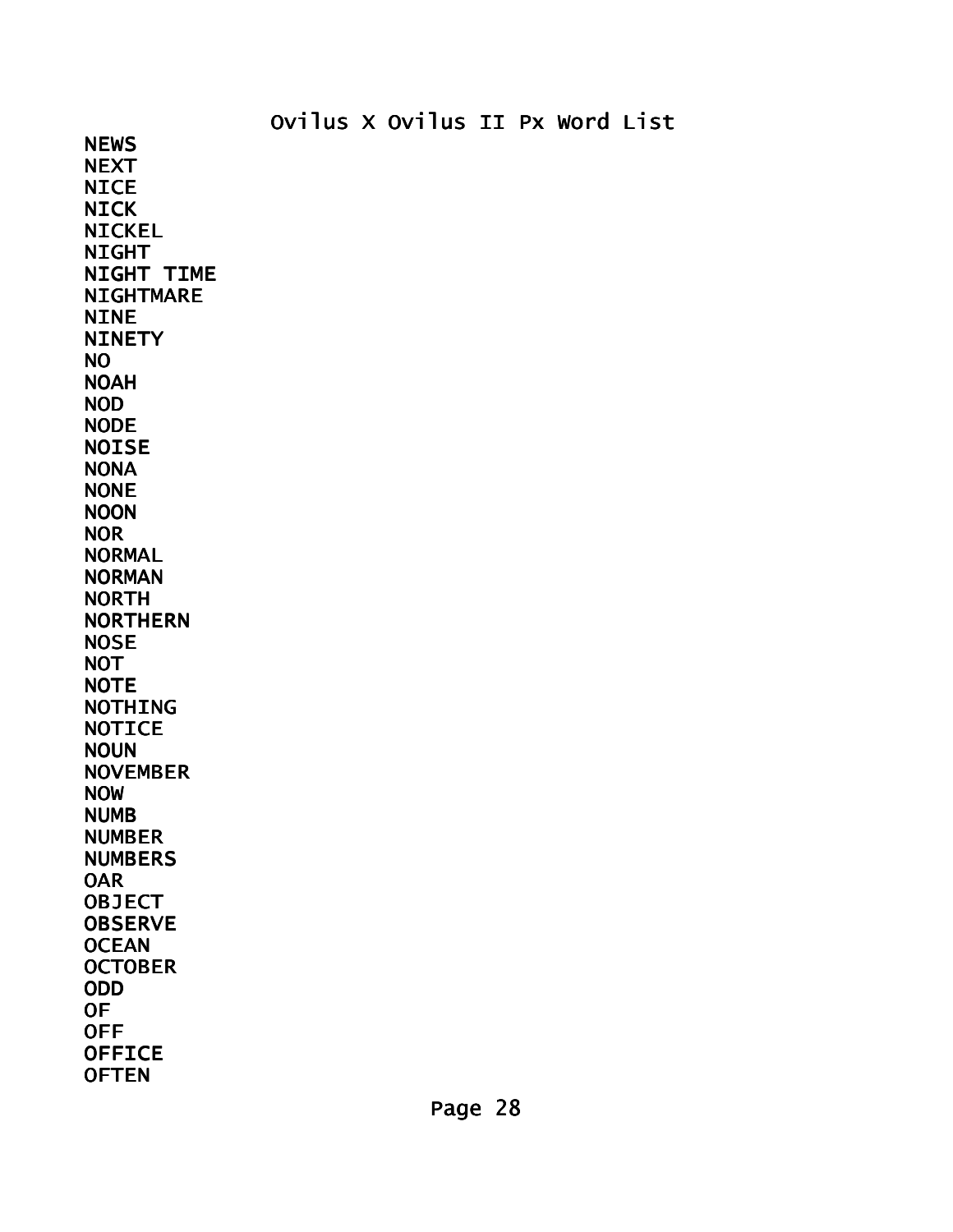**OH OI OIL OK** OLD OLDER **ON ONCE ONE ONLY OPEN** OPENING OPPOSITE OR **ORACLE** ORANGE **ORB** ORDER **OREMUS OTHER OUR OURS OUT OUTSIDE OVER** OWN **OXYGEN** P PACE **PACK** PAGE PAIN PAINT PAIR PALACE PALATINE PAM PAN PANEL PANTS PAPER PAPPY PARAGRAPH PARALYSIS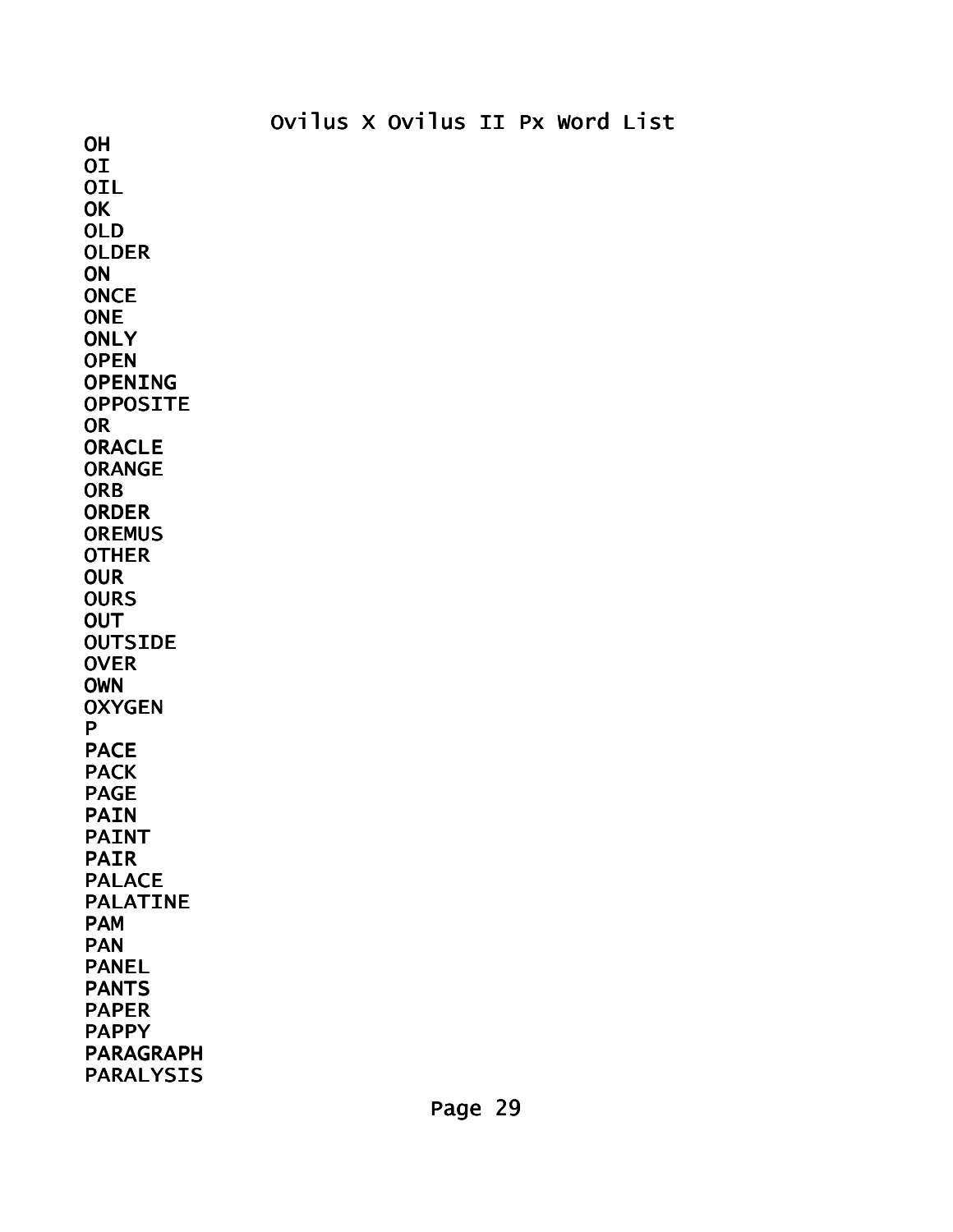Ovilus X Ovilus II Px Word List PARANORMAL PARK PART PARTY PASS PASSED PAST PASTOR PAT PATTERN PAUL PAULA **PAY** PEACE PEGGY PEN PENCIL PENDANT **PENNY** PEOPLE PER PERCENT PERHAPS PERIOD PERIODICAL PERSON PET PETER PHANTOM PHONE PHRASE PICKED PICTURE PIE PIECE PIERCE PILLOW PINE PINKIE PLACATE PLACE PLACEBO PLAIN PLAINS

Page 30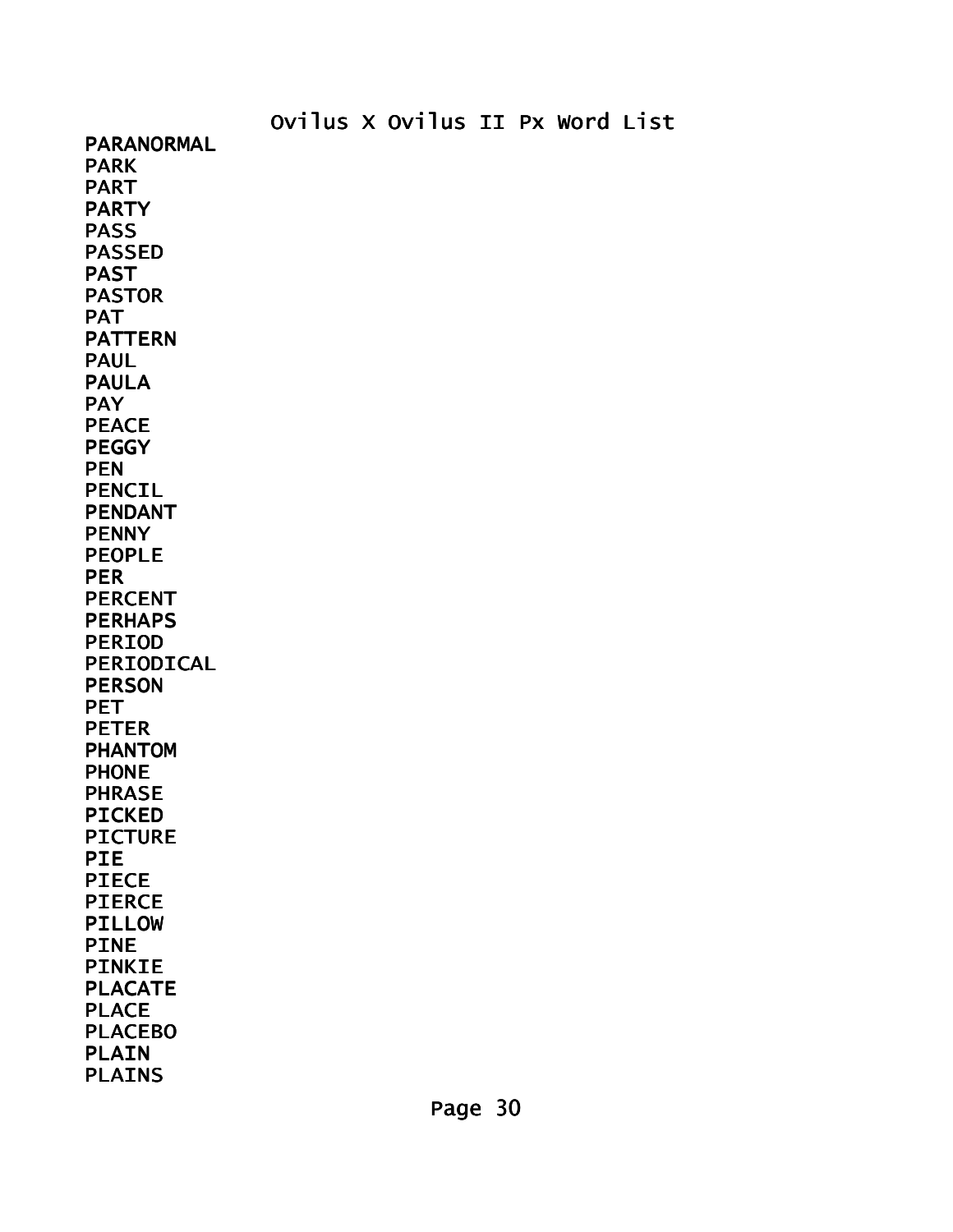PLAN PLANE PLANET PLANT PLANTS PLASTIC PLATE PLAY PLEASE PLURAL PLUTO PM POEM POINT POLE POLICE POLTERGEIST POND POOR POP POPPA PORCH PORT PORTAL POSE POSITION POSSIBLE POSSIBLY **POST** POTENTIAL POUND POUNDS POUT **POVERTY** POWDER POWER PRACTICE PRAY PRAYER PREACHER PREPARED PRESENT PRESIDENTS PRESS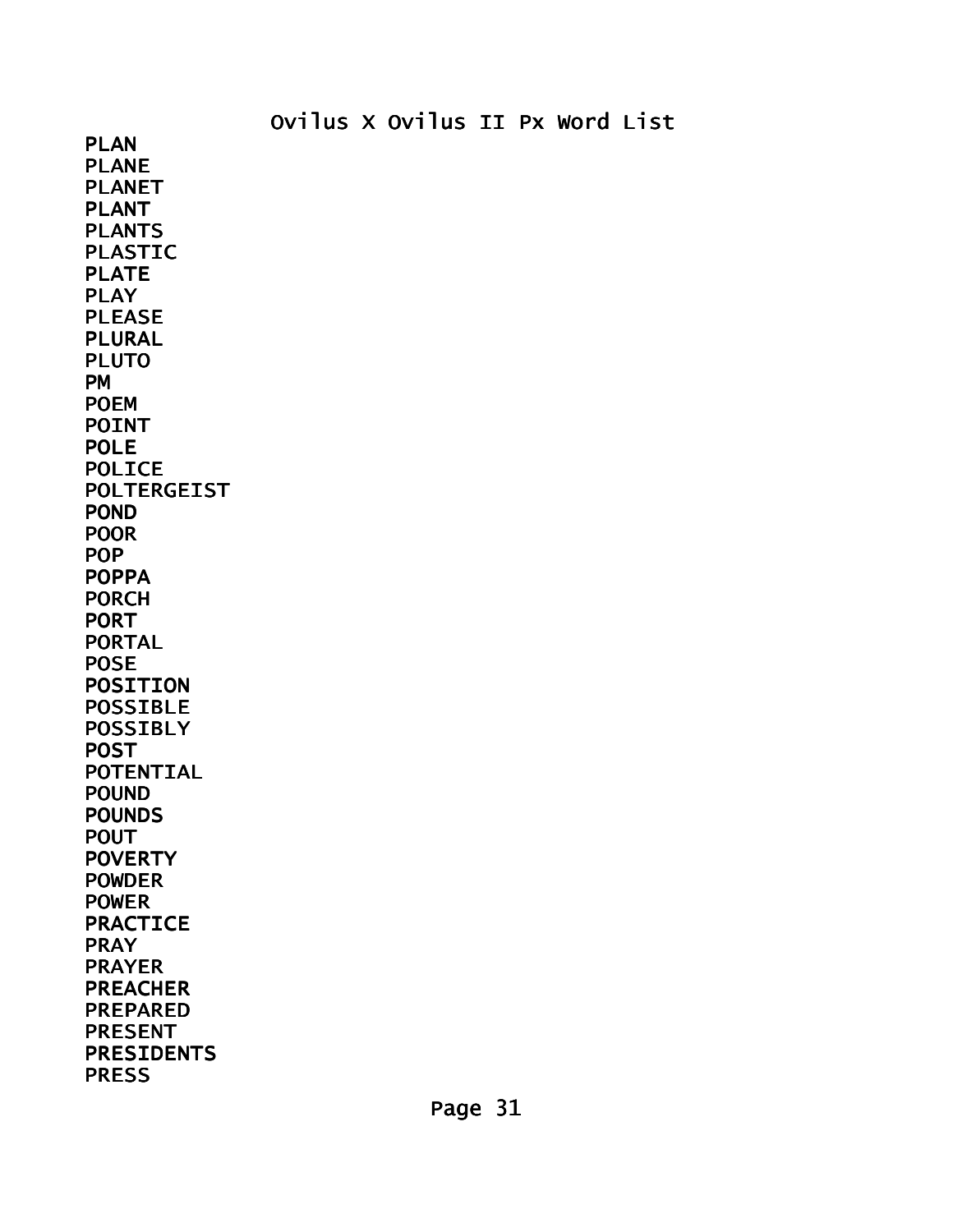**PRETTY** PRIDE PRIEST PRINTED PROBABLY PROBLEM **PROCESS PRODUCE PRODUCTS** PROGRAM PROJECT PROJECTION PROP PROPERTY PROTON PROVIDE PROVIDENCE PROVIDER PSYCHIC PUCK PUDDLE PULL PULLED PULSE PUNCTURE PURGATORY PURIFIED PUSH PUSHED PUT QUANTUM QUARANTINE QUARANTINES QUARTER QUEST QUESTION QUESTIONS QUICK QUICKLY QUIET QUILL QUILT QUITE R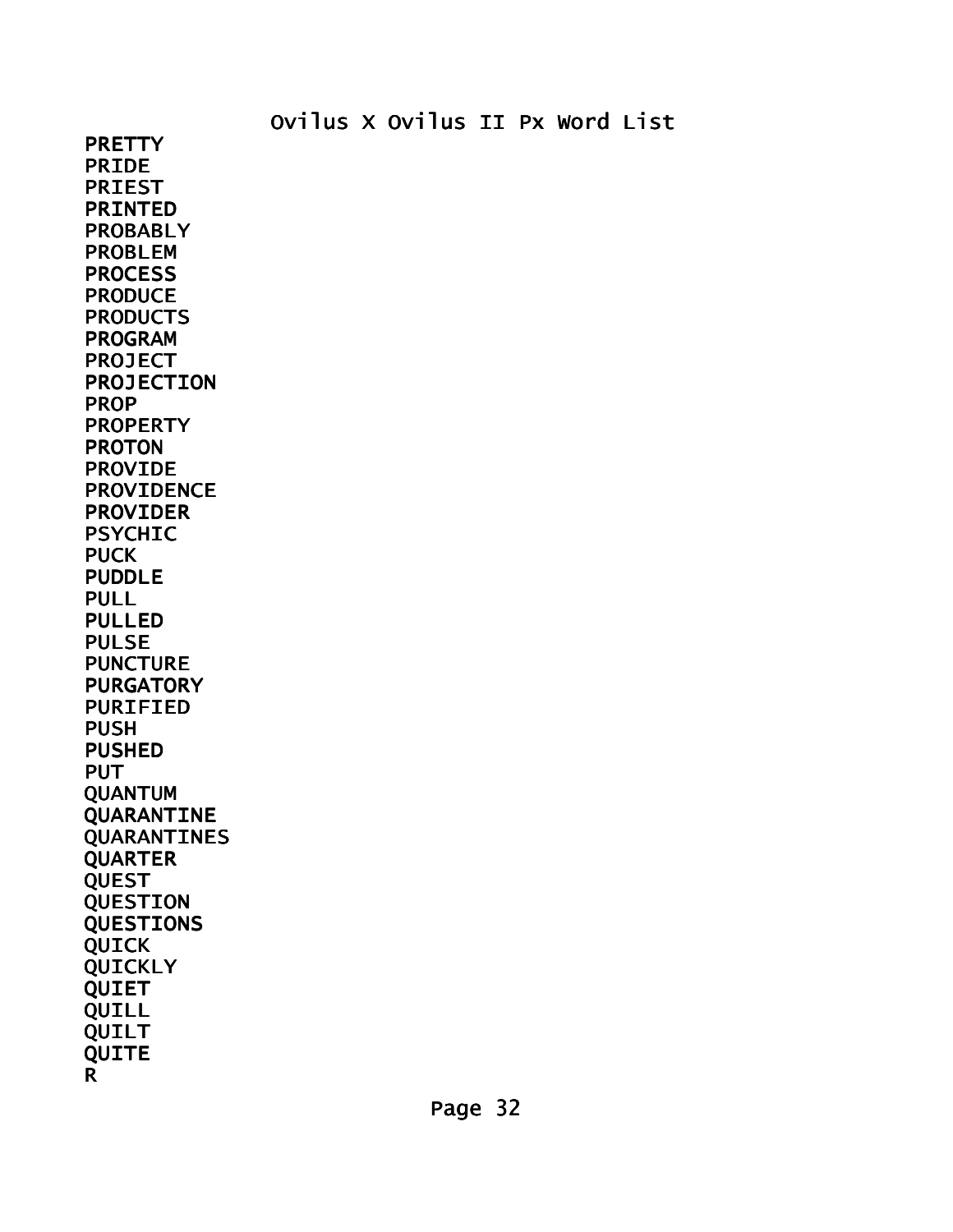RABBIT RACE RADICAL RADIO RAGE RAID RAIL RAIN RAISE RAISED RAMP RAN **RANDY** RAPTURE RASTER RATE RATES RAVINE RAW REACH REACHED **REACT** READ **READY** REAL REALLY REAP REASON **REBECA** RECEIVED RECORD RECORDS RECUSE RED REEL REFICIO REGION RELAX RELEASE RELICS RELIGION REMAIN **REMEMBER** REMOTE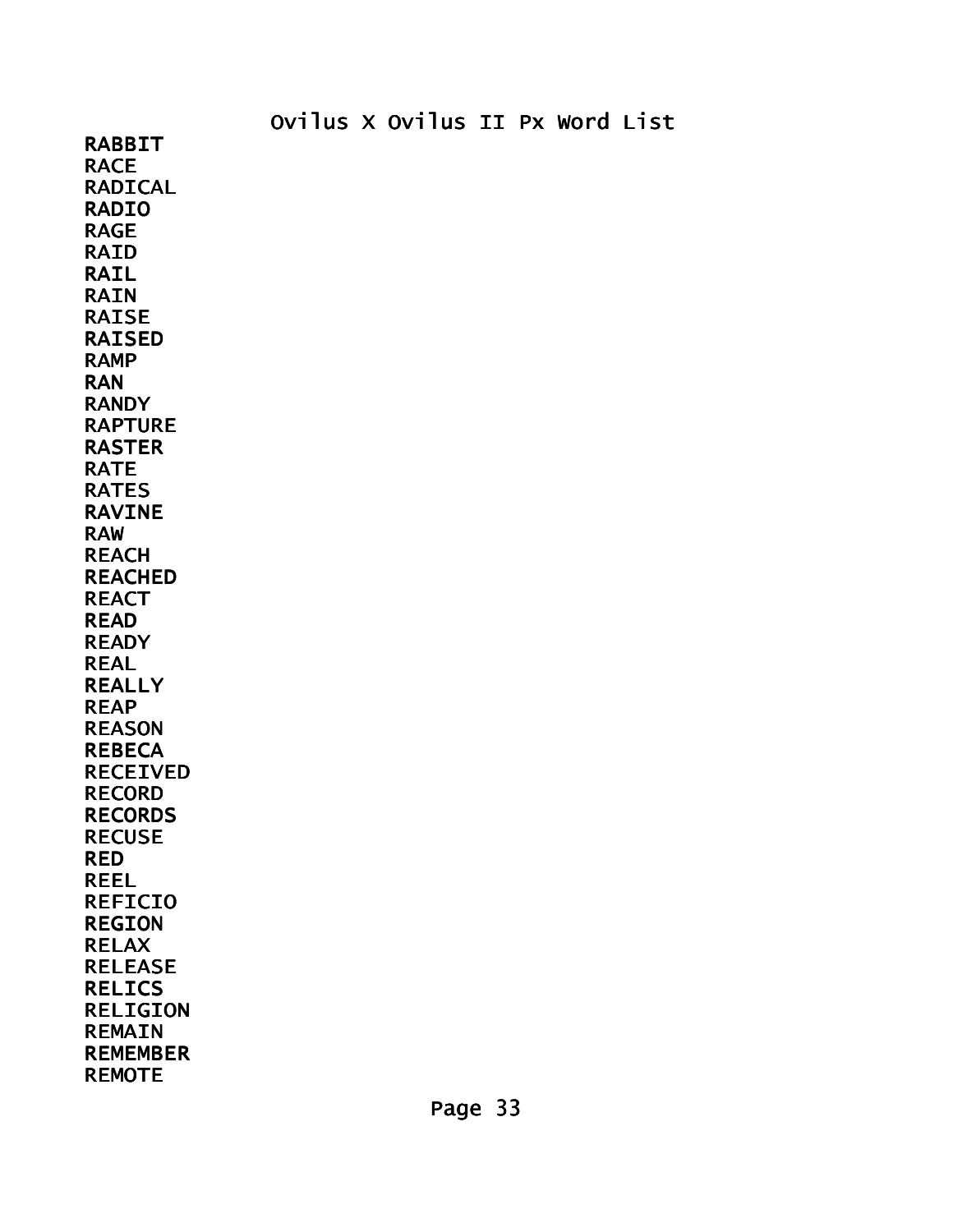REMOVE RENDER RENT REPEATED REPORT REPRESENT RESENT RESERVATION REST RESTORE RESTORED RESULT RETURN REVEAL REVEREND REVOKED REWIND RHYTHM RICH RIDE RIGHT RING RISE RIVER ROAD ROADWAY ROBB ROBERT ROCK ROCKET **ROCKS** RODGER ROLL ROLLED RON RONDA ROOM ROOT ROPE ROSE ROSE LINE ROSES ROT ROUND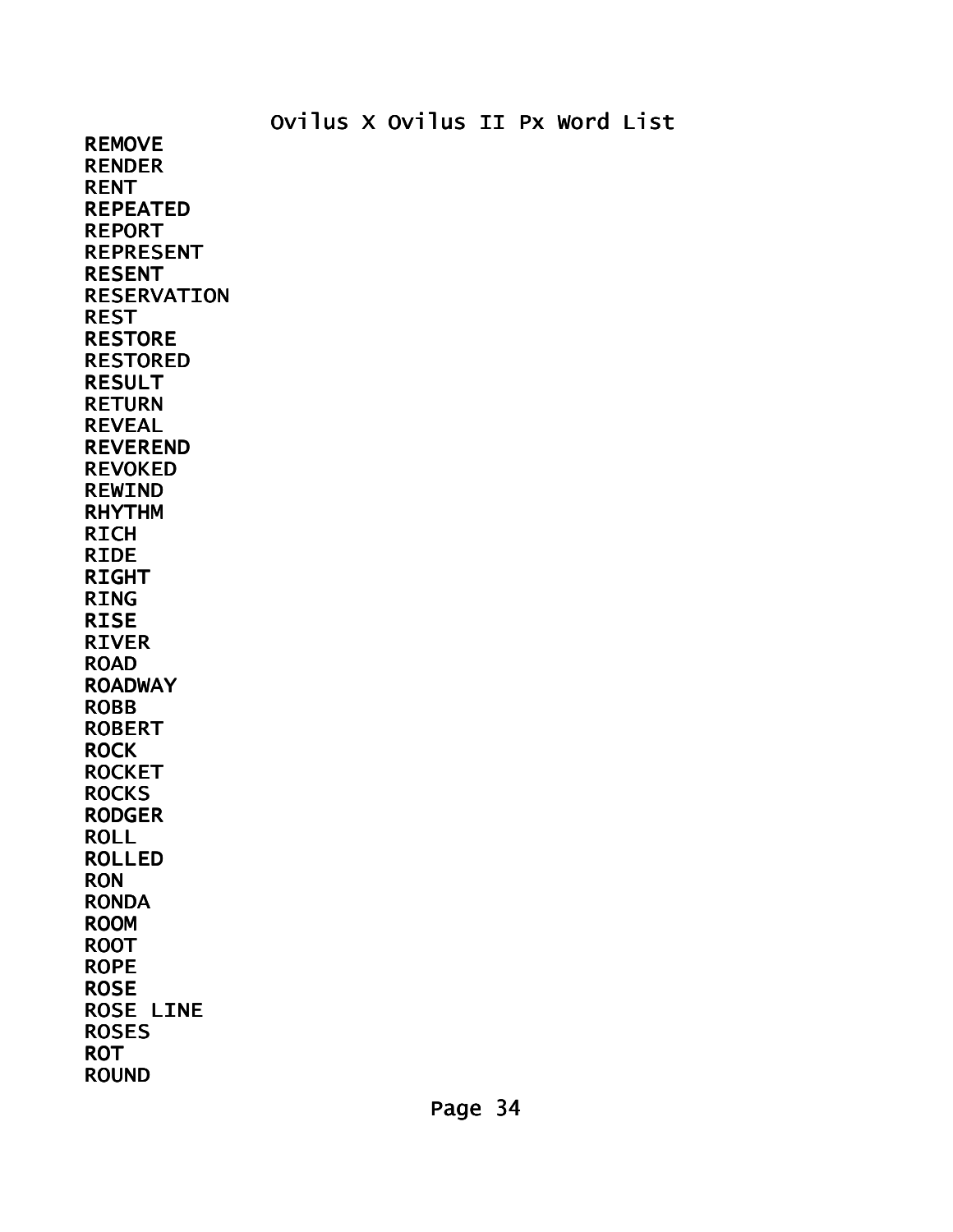ROW RUB RULE RUN RUNNING RUSS RUST RUSTS S **SACK** SACRA RES **SACRED SACRIFICE** SACRILEGE SAD SADNESS SAFE SAID SAIL SAINT SALIRAN SALLIES **SALLY** SALVATION SAM SAME SAMPLE **SAND SANDRA SANDY** SAT **SATAN SATURN** SAVE SAW **SAY SCALE SCAN SCARE SCARED SCHOOL SCIENCE SCIENTISTS SCORE** 

Page 35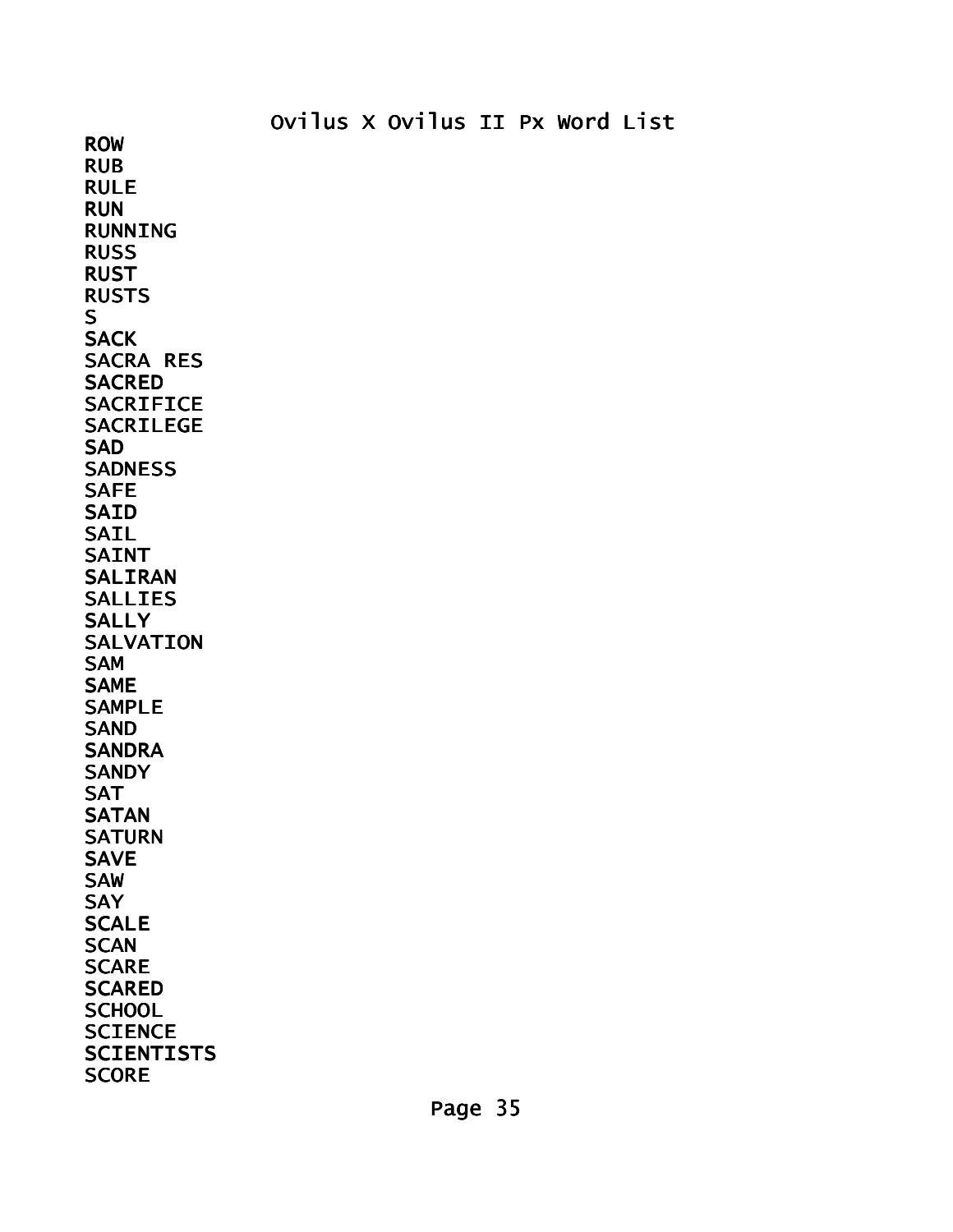**SCRAPE SCRATCH SCREAM SCREW** SCRIPT **SCRUPLE SEA** SEAT **SECOND SECRET SECTION** SEE **SEED SEEDS SEEK** SEEM **SEEN** SELF **SELL** SEND **SENSE SENT SENTENCE** SEPARATE **SEPTEMEBR SERVE SET** SETTLED **SEVEN SEVENTY** SEVERAL **SEX SH SHADOWS** SHAKEN **SHALL** SHAPE **SHARE SHARP** SHE SHEPHERD SHEPPARD **SHIFT** SHINNING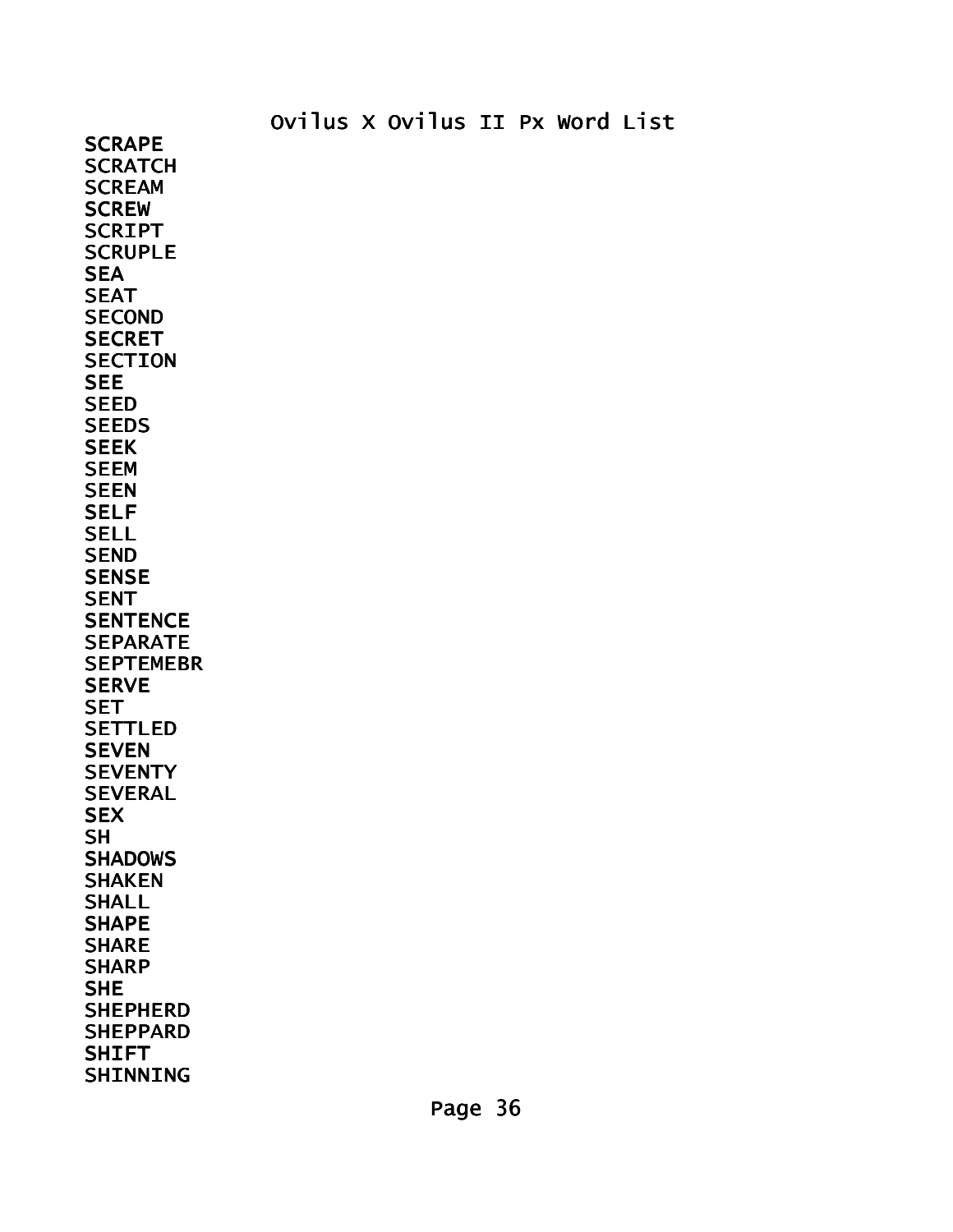SHIP **SHIRT SHOCK SHOES SHOOT SHOP SHORT SHOT SHOULD SHOULDER SHOUTED SHOVE SHOVEL SHOW SHOWERS** SHOWN **SHUTTLE** SHY **SIDE** SIFT **SIGHT SIGN SIGNAL** SILENT SIMILAR SIMPLE **SINCE** SING SINGLE SINK SIP SIR **SISTER SIT** SITE **SIX SIXTY SIZE** SKILL **SKIN SKIP SKY** SLAIN SLAM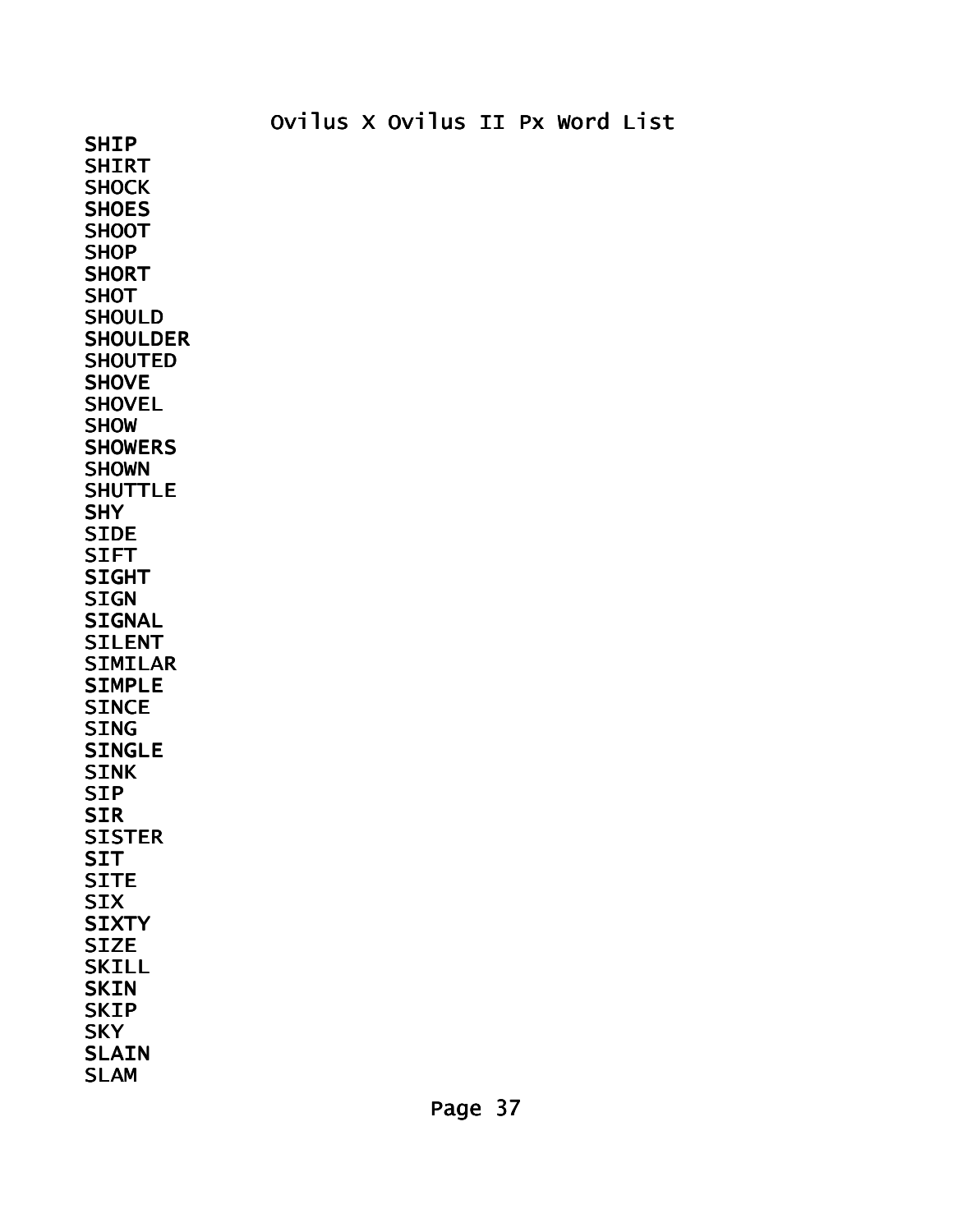SLAVE SLEEP SLIGHT SLIP SLOWER SLOWLY SLUR SMALL SMELL SMILE **SMOOTH SNAP SNEAK SNOW** SO SOAK **SOBER SOCCER SOFT** SOIL **SOLD** SOLDIER SOLDIERS SOLID **SOLO SOLSTICE** SOLUTION SOME **SOMEONE** SOMETHING SOMETIME **SON** SONG **SOON SORRY SOUL SOUND SOUP** SOUTH SOUTHERN **SPACE** SPEAK SPECIAL **SPECTER**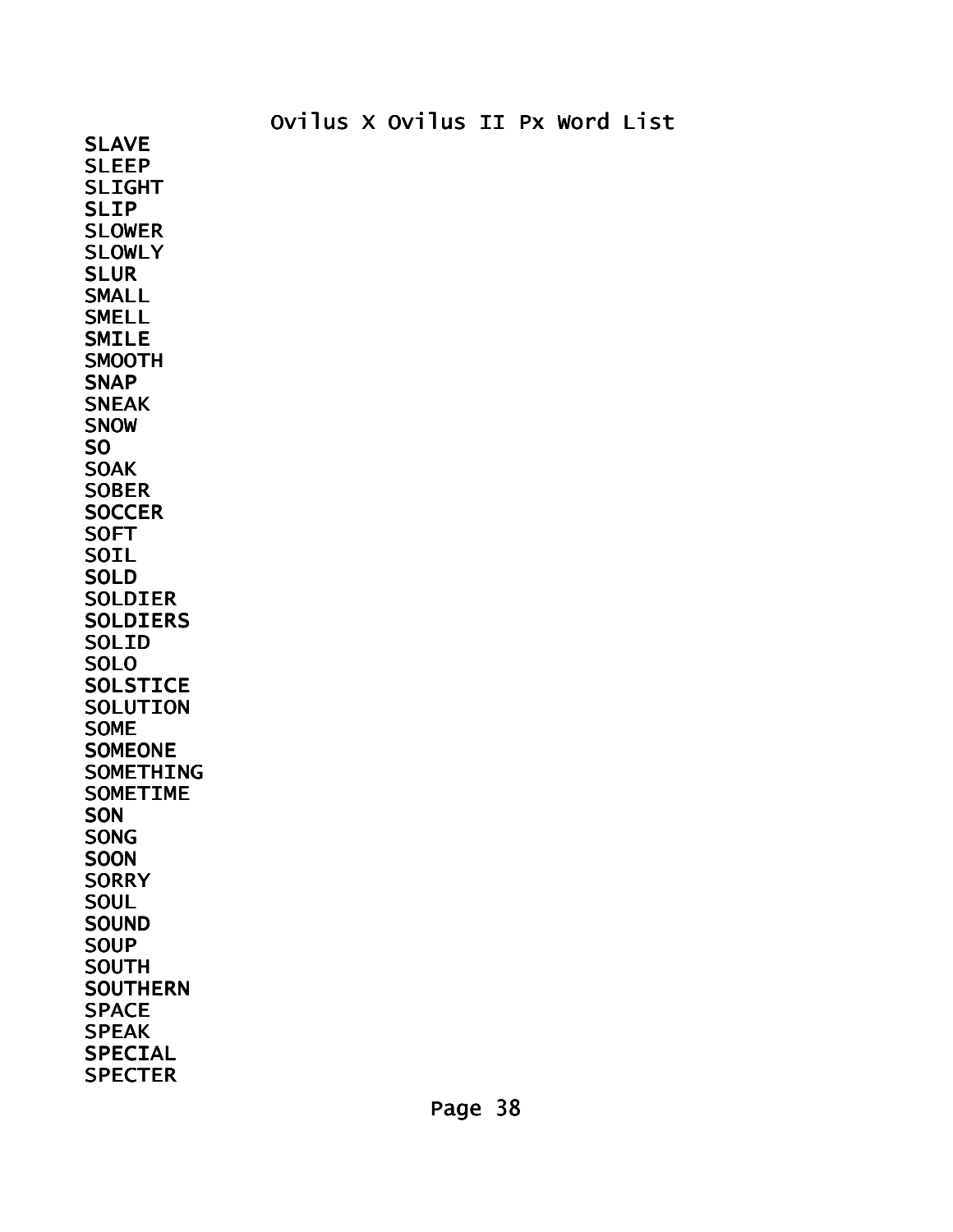SPECULAR **SPEED** SPELL **SPIN** SPIRIT **SPIRITS SPOON** SPOT **SPREAD** SPRING **SQUARE** SQUEEZE **STAB STABBED STAIR** STALK **STAND** STAR **STARS** START STARVE **STATE** STATEMENT STATIC **STAY STEAM STEAMY STEEL STEP STEVEN STICK STIGMATA** STILL STIRRED **STOMACH STONE STONES** STOOD **STOOL STOP STORE STORM STORY STRAIGHT**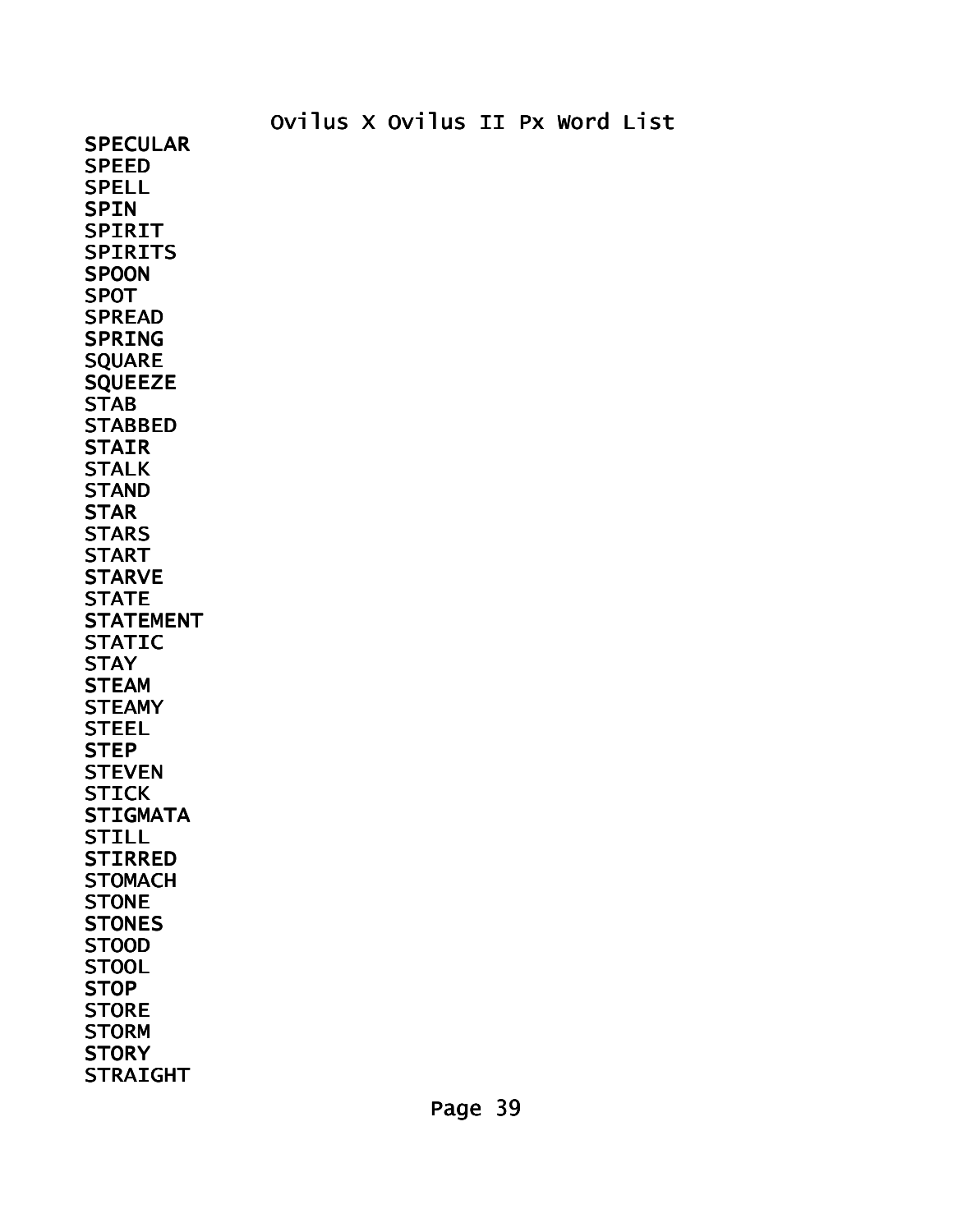**STRANGE STREAM STREET STRENGTH STREP STRETCHED** STRING STRONG **STRUCK STUDENTS STUDY** STUFF **STUNT** SUB **SUBJECT SUBSTANCES SUBTRACT SUCH SUDDENLY SUFFIX SUGAR** SUGGESTED SUIT **SULTRY SUM SUMMER** SUN SUNRISE **SUNSET SUPPER SUPPLY** SUPPOSE **SURE SURELY** SURFACE **SURGE** SURPRISE SWELL SWIM **SWITCH SYLLABLES SYMBOLS SYNN SYSTEM**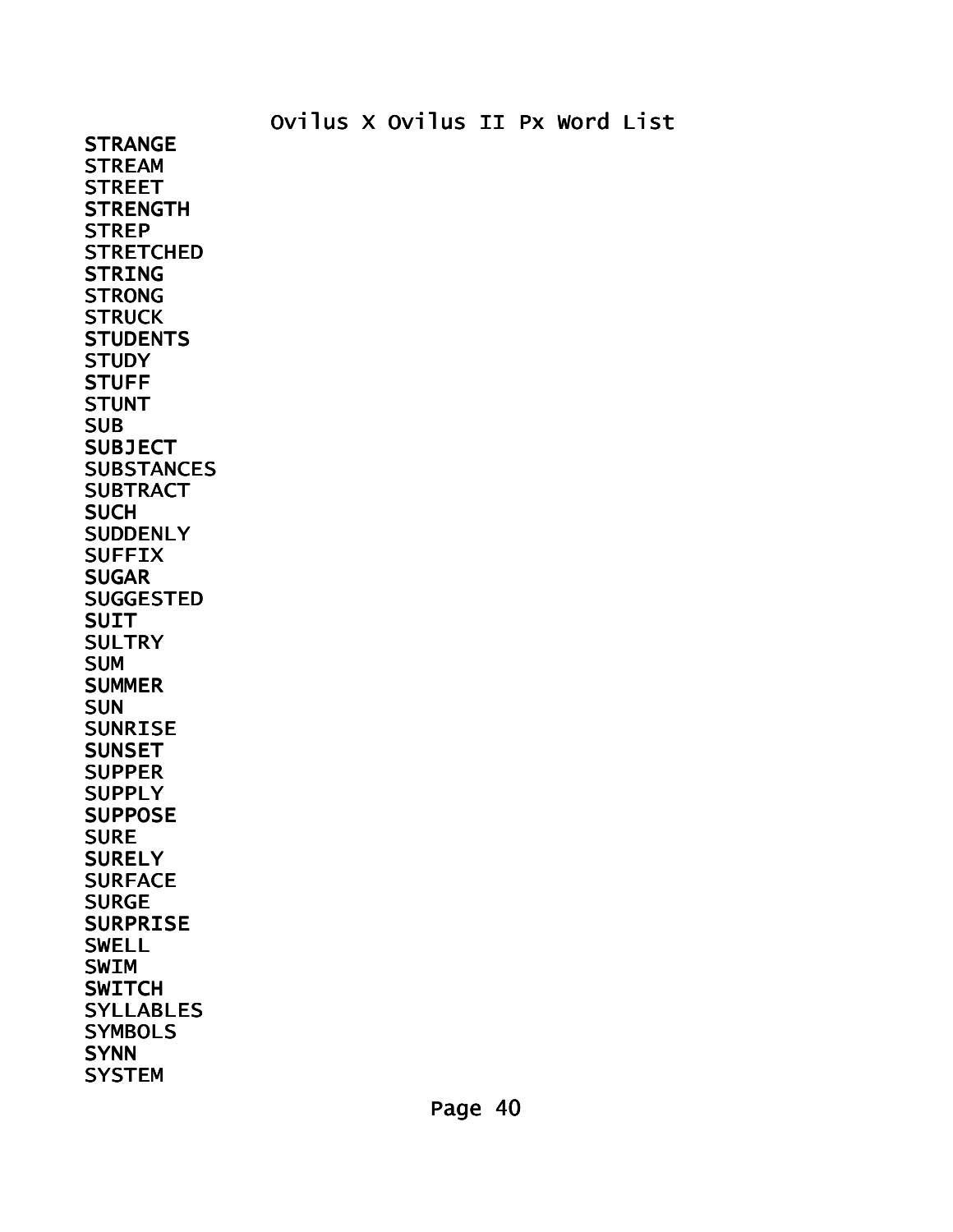TABLE TABLET TAG TAIL TAKE TALK TALKING TALL TAPE TASK TASTE **TEA TEACHER TEAM TEAR TEASE** TEEN **TELEPATHY** TELL **TEMPERATURE TEN TENSE TENT TERMS TERRY** TESLA **TEST TEXT THAN** THANK THAT THE THEIR THEM **THEMSELVES THEN** THERE THERMAL THESE **THEY** THICK THIGH **THIN** THING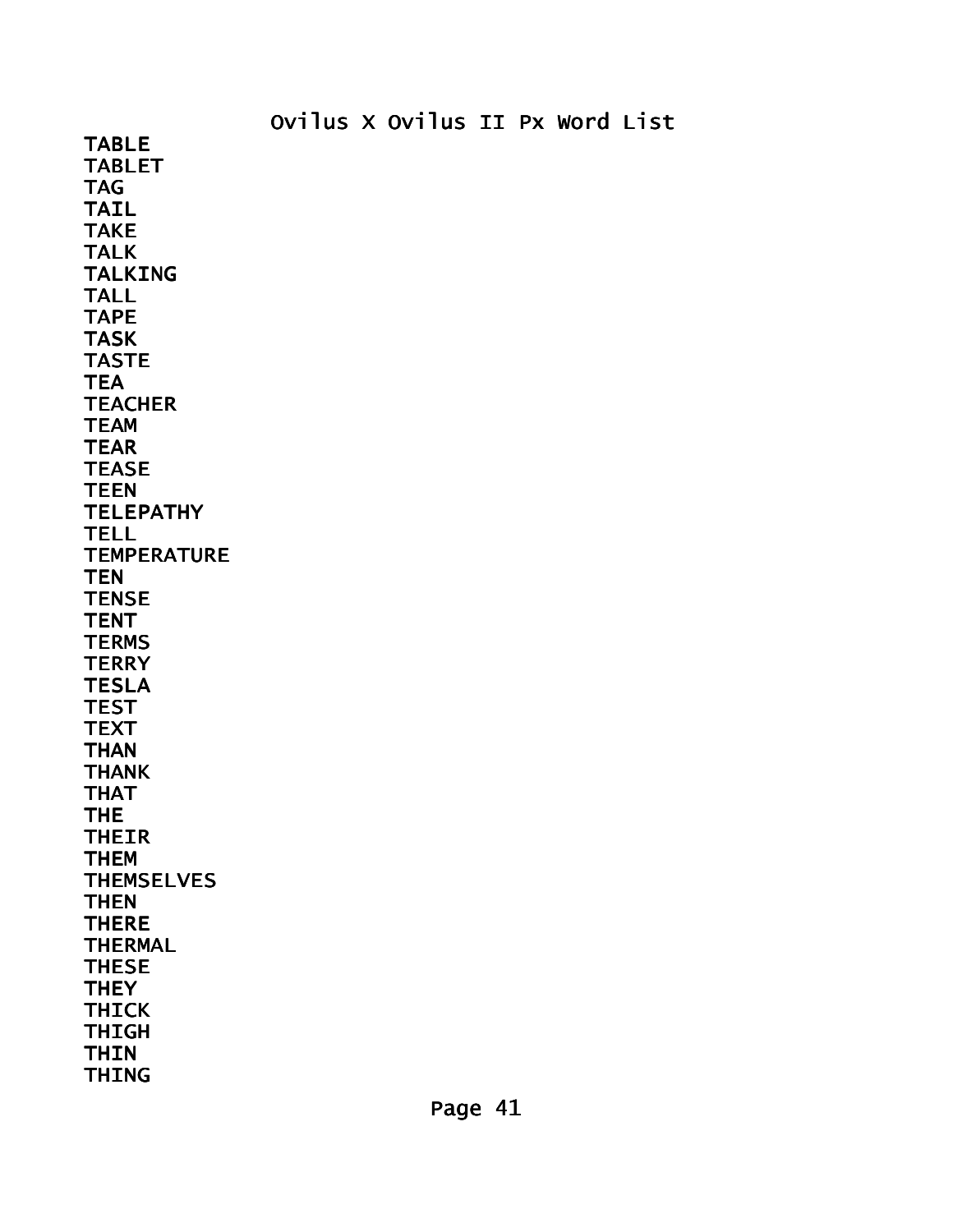THINK THIRD THIRST THIRTEEN

Ovilus X Ovilus II Px Word List

THIRTY **THIS THOMAS THOSE** THOUGH THOUGHT THOUSAND THREAT THREE **THRESHOLD** THROAT **THROUGH THROW THURIFER THUS** TICK TICKET TICKLE TIDE TIE TIED TIGHT TILDE TILT TIM TIME TIMID TIN TINA TINY TIP **TISSUE** TO **TODAY TOGETHER** TOLD TOM

THINGS

TOMB TONE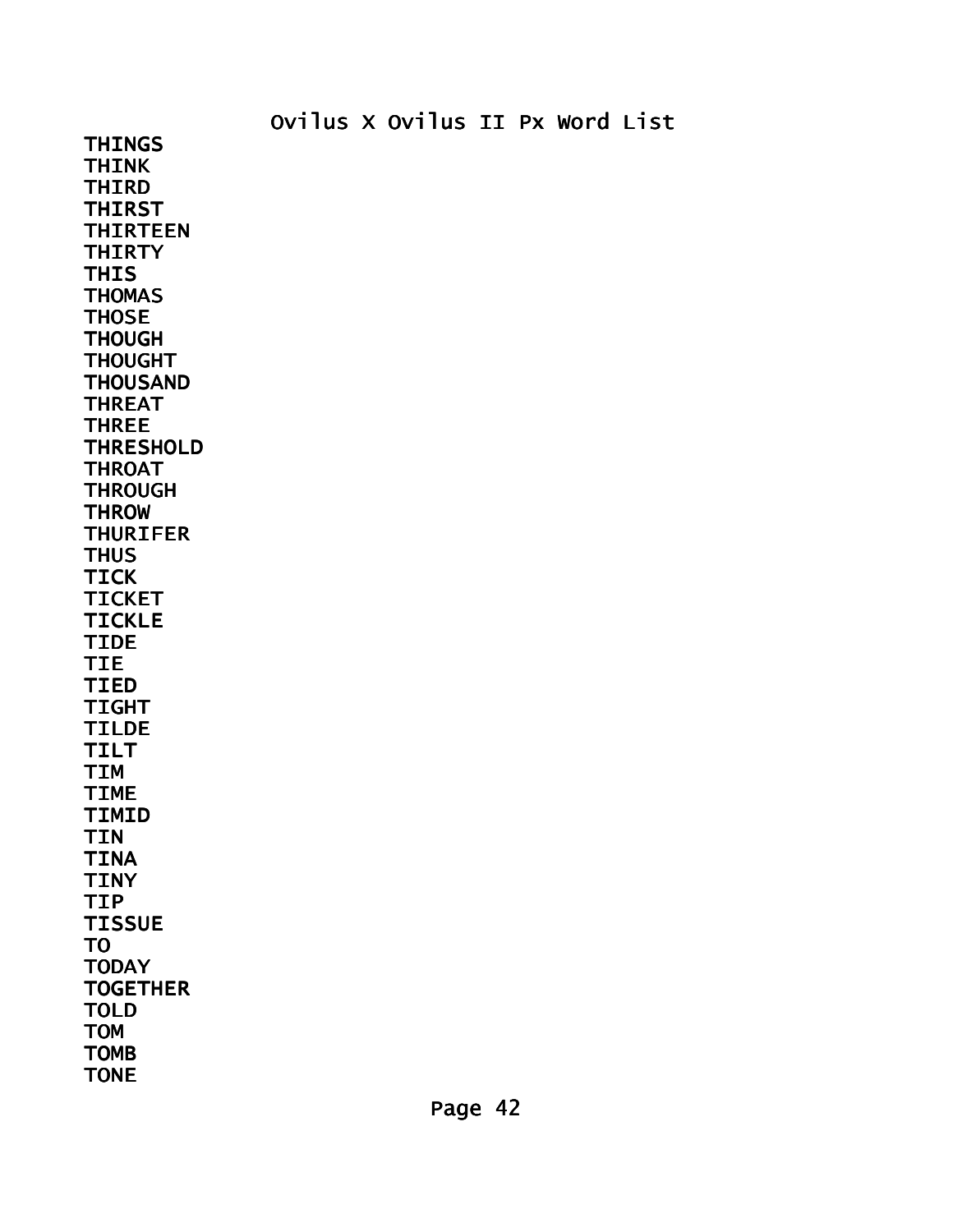**TOOK** TOOL TOOLS **TOP** TOTAL **TOUCH TOWARD TOWN TRACE TRACK TRADE** TRAFFIC TRAGIC TRAIL **TRAIN TRAP TRAPPED TRAVEL TRAVERSE** TREE **TREMOR** TRIAL TRIANGLE TRICK TRIED TRILLION TRIP **TROLL TROOP TROUBLE TRUCK TRUST TRUTH TRY** TUB **TUBE TUG TUNE TURN** TURNING **TURNOVER** TWEAK **TWELVE TWENTY**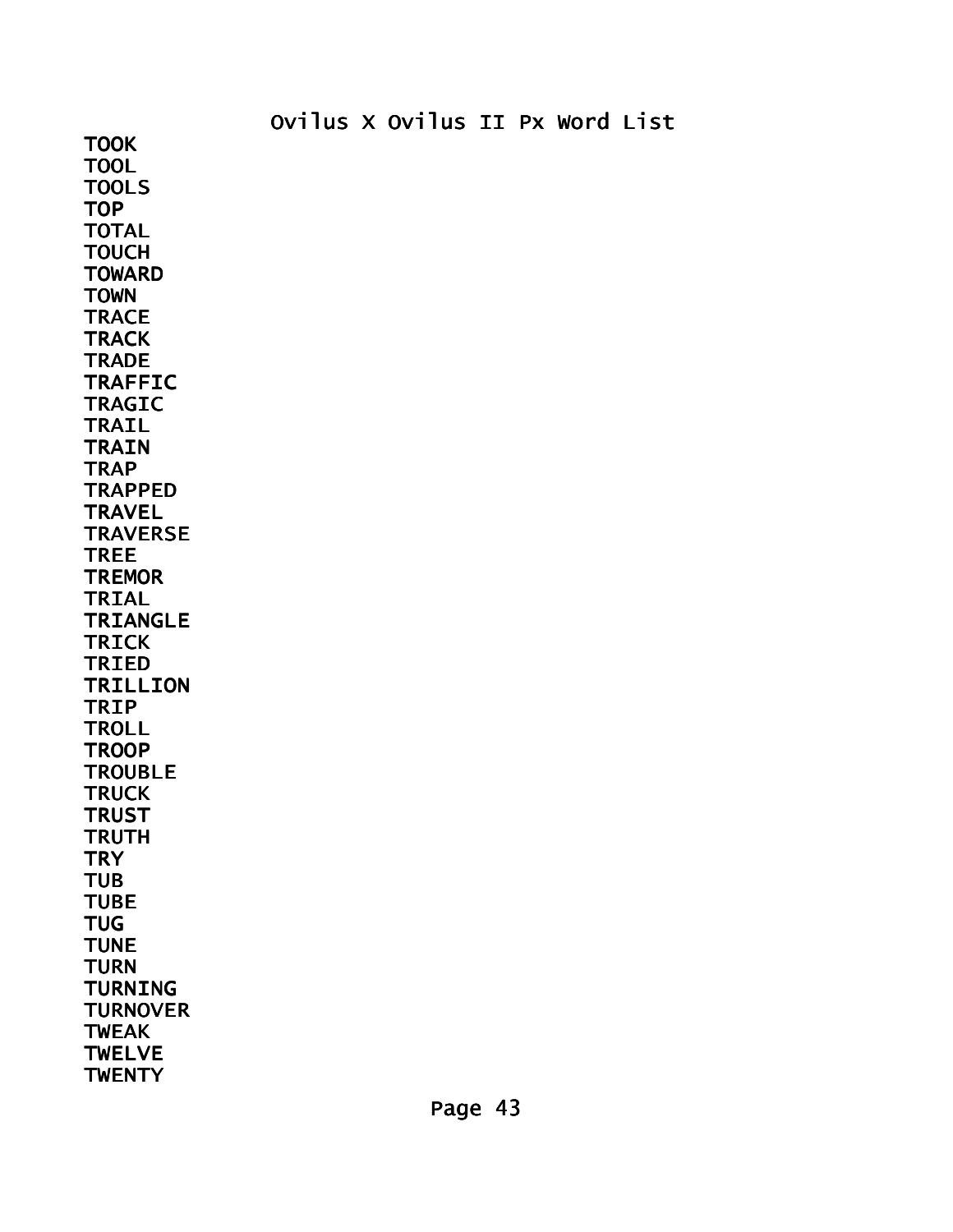TWIST TWO TYPE  $\mathbf{U}$ UNCLE UNCLEAR UNDER UNDERLINE UNDERSTAND UNHOLY **UNIT UNLOCK** UNTIL UP UPHOLD UPON UPSTAIRS US USE USED USUALLY V VALLEY VALUE VAN VAPOR **VARIOUS** VASE VAST **VECTOR VENUS VERB** VERN VERONICA **VERY** VIDEO VIEW VILLAGE VINEGAR **VIOLENCE** VIOLENT VISIT **VOICE** VOID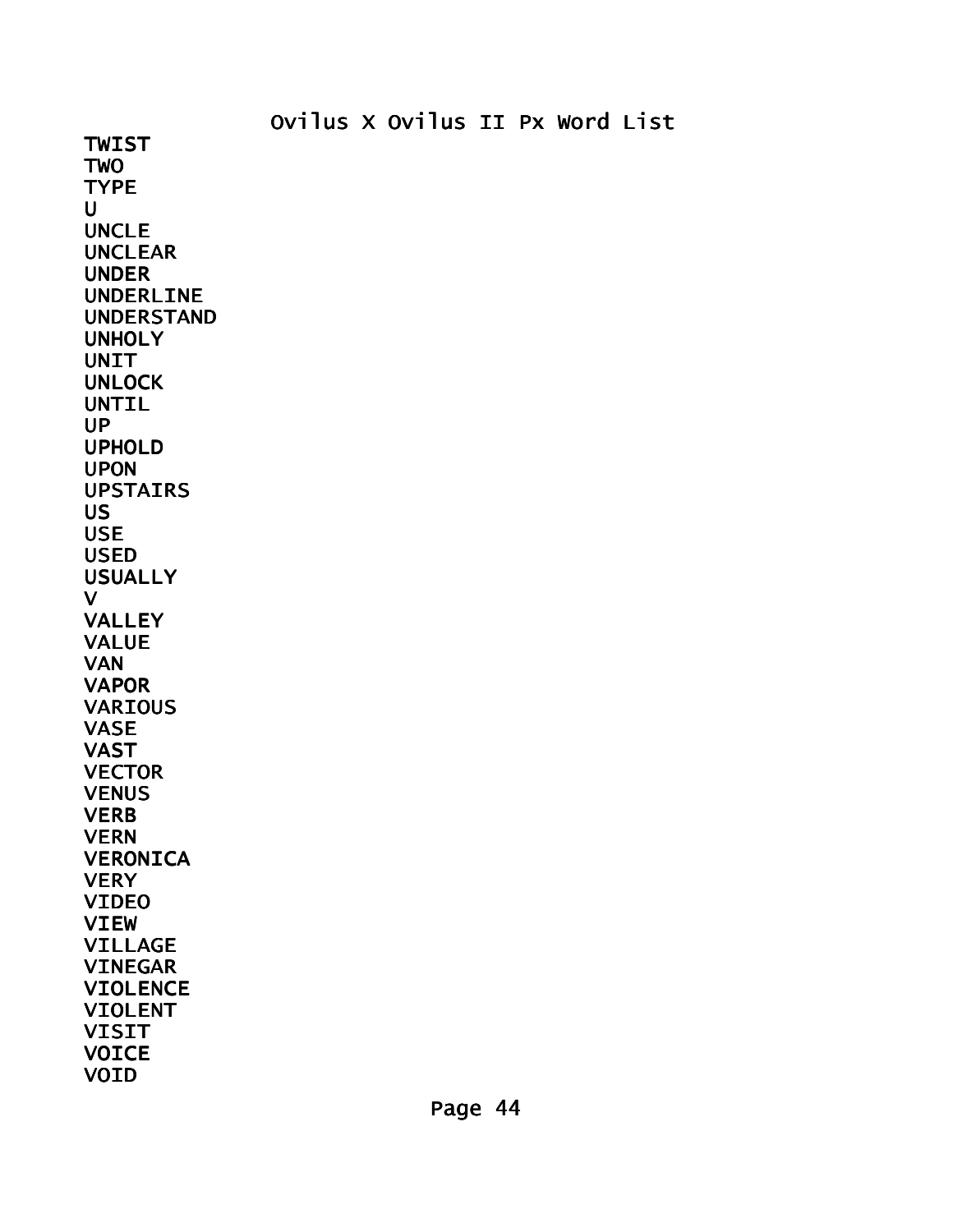VOWEL W WAGON WAIT WALK WALL WALTER WANT WANTED WAR WARM WARP WARRANT WARRIOR **WARS** WAS WASH WASHINGTON WASTE **WATCH** WATER WATERS WAVE WAVES WAY **WE** WEAPON WEAR WEATHER **WED** WEEK **WEEPS** WEIGHT WELL WENCH WENT WERE WEST WESTERN WHAT WHEAT WHEELS WHEN WHERE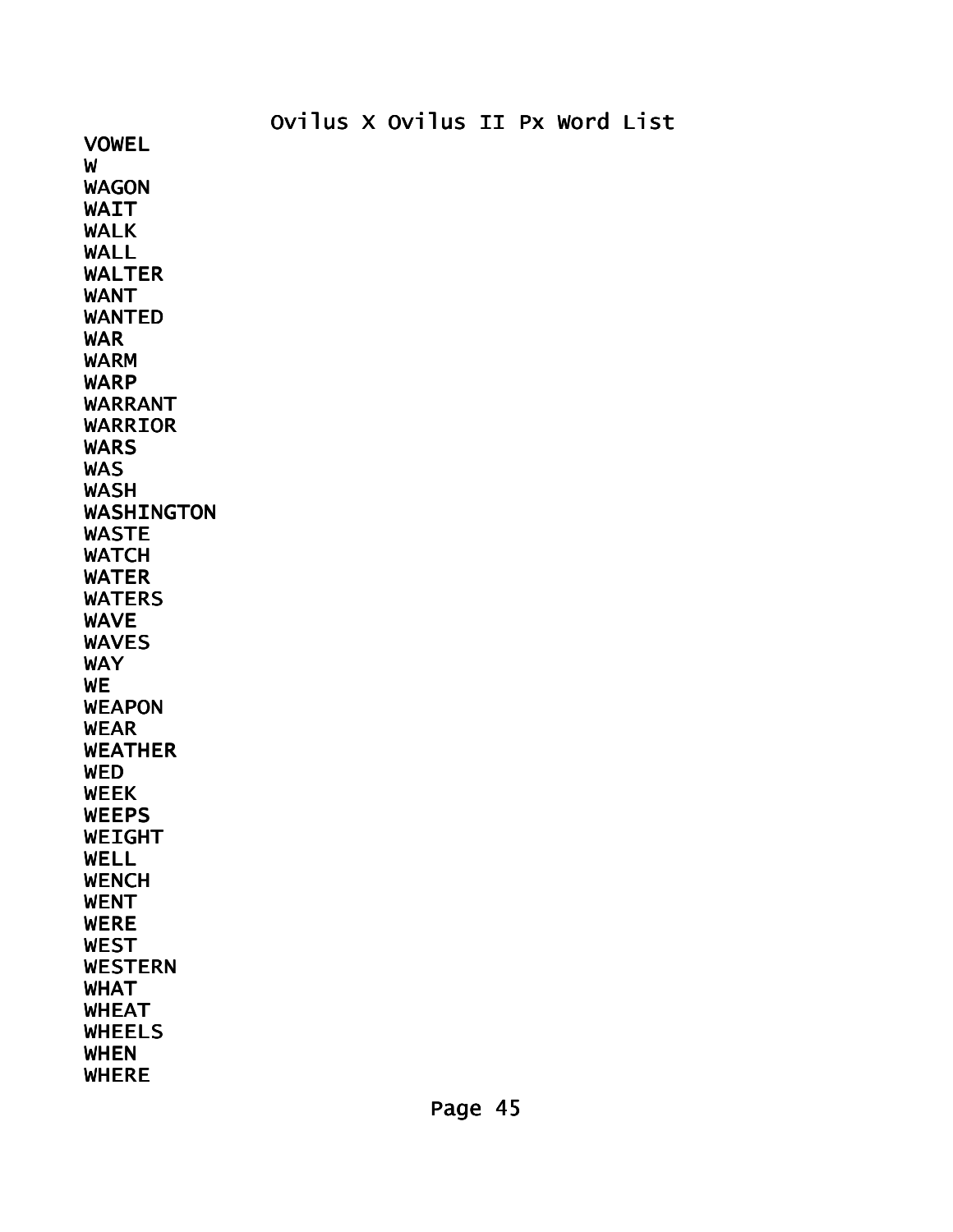WHETHER **WHICH** WHILE **WHITE** WHO WHOLE **WHOSE** WHY WICKED WIDE WIFE WILD WILL WILLIAM **WIN** WIND WINDOW **WINDS** WINGS WINTER WIRE WISDOM WISH WISHING **WITCH WITH** WITHIN WITHOUT WOLF WOMAN **WON** WONDER WONT WOOD WOODS **WORD WORDS** WORK WORKERS WORLD WORM WORRY WOULD WOUND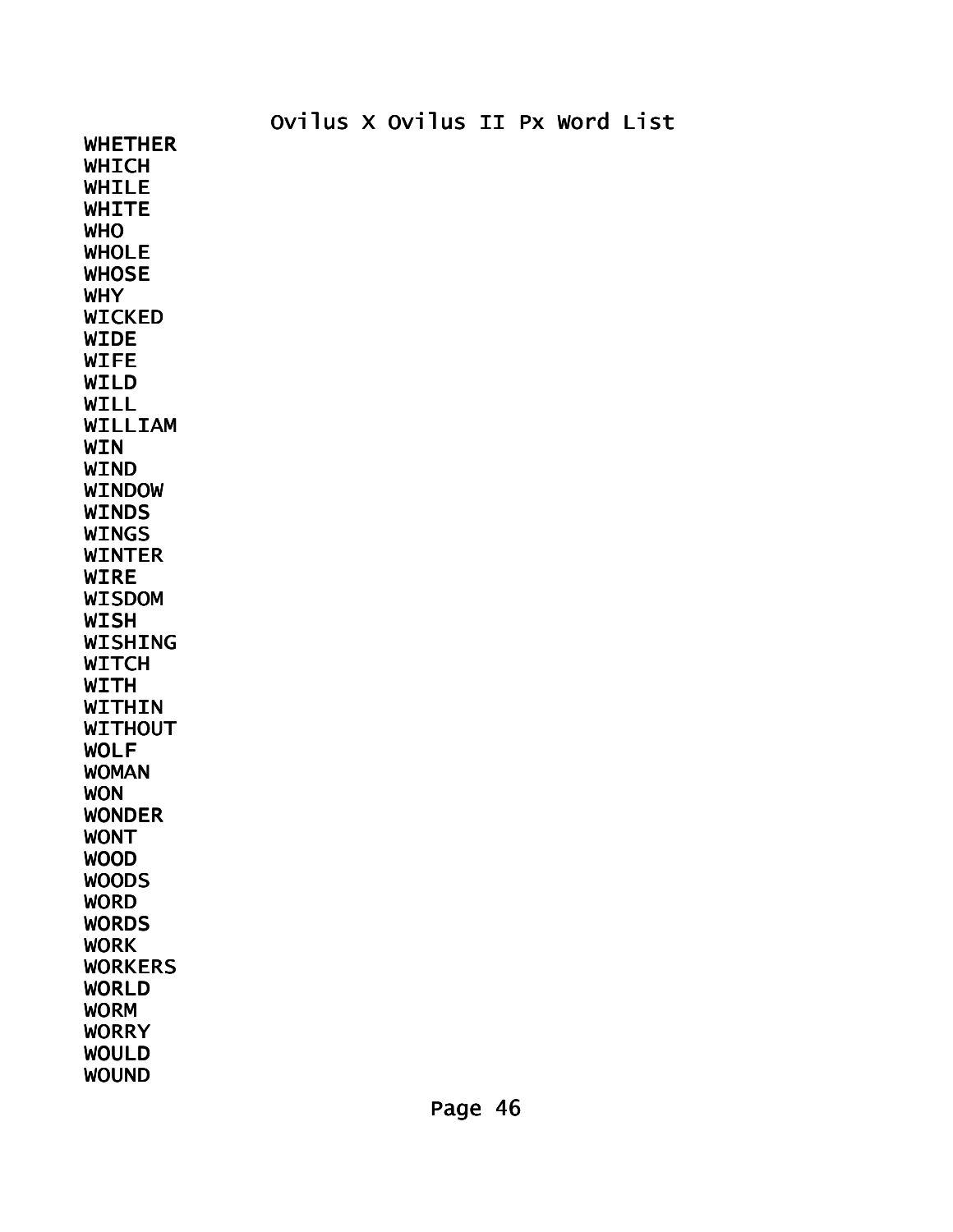WOVEN WOW **WRECK WRENCH** WRITE WRITING WRITTEN WRONG WROTE YANK YARD YEAR YEILD YELL **YELLOW** YES **YET** YIELD YOU YOUNG **YOURS** YOURSELF Z **ZERO** 

**ZINC** ZOO

Ovilus X, Ovilus II , PX word List as loaded PLACEBO ENTIRE UNDER MUSE D SUPPER LIGHT CARRIER **SHOULD** HUMAN AWARD RECORDS PLUTO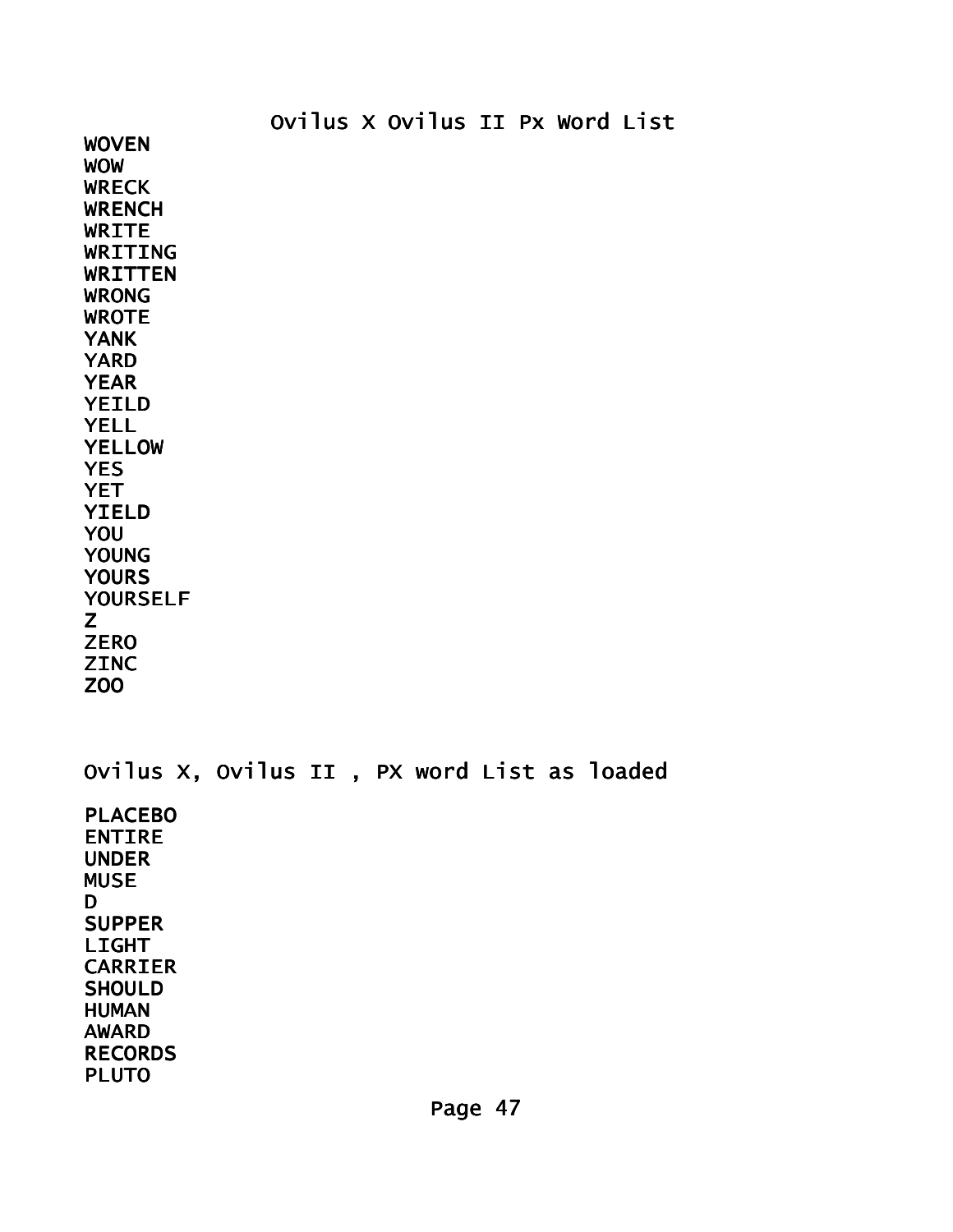WORM PAUL EAT TREE **MOMMY COUNTRY STORY LAY** BUSINESS **SENT HIGHWAY** APPLE RABBIT FOLIAGE WIDE OUTSIDE DOWN TIN METAL COMPOUND **SQUEEZE KISS** HOLIDAY SAW HASTE ALTHOUGH PROPERTY FIFTEEN WAVE OBSERVE DISASTER THINK MARKER CLIMB SOLO JIM BIKE RUN GREEN AFRICA POSSIBLE FACTORS VIDEO NIGHT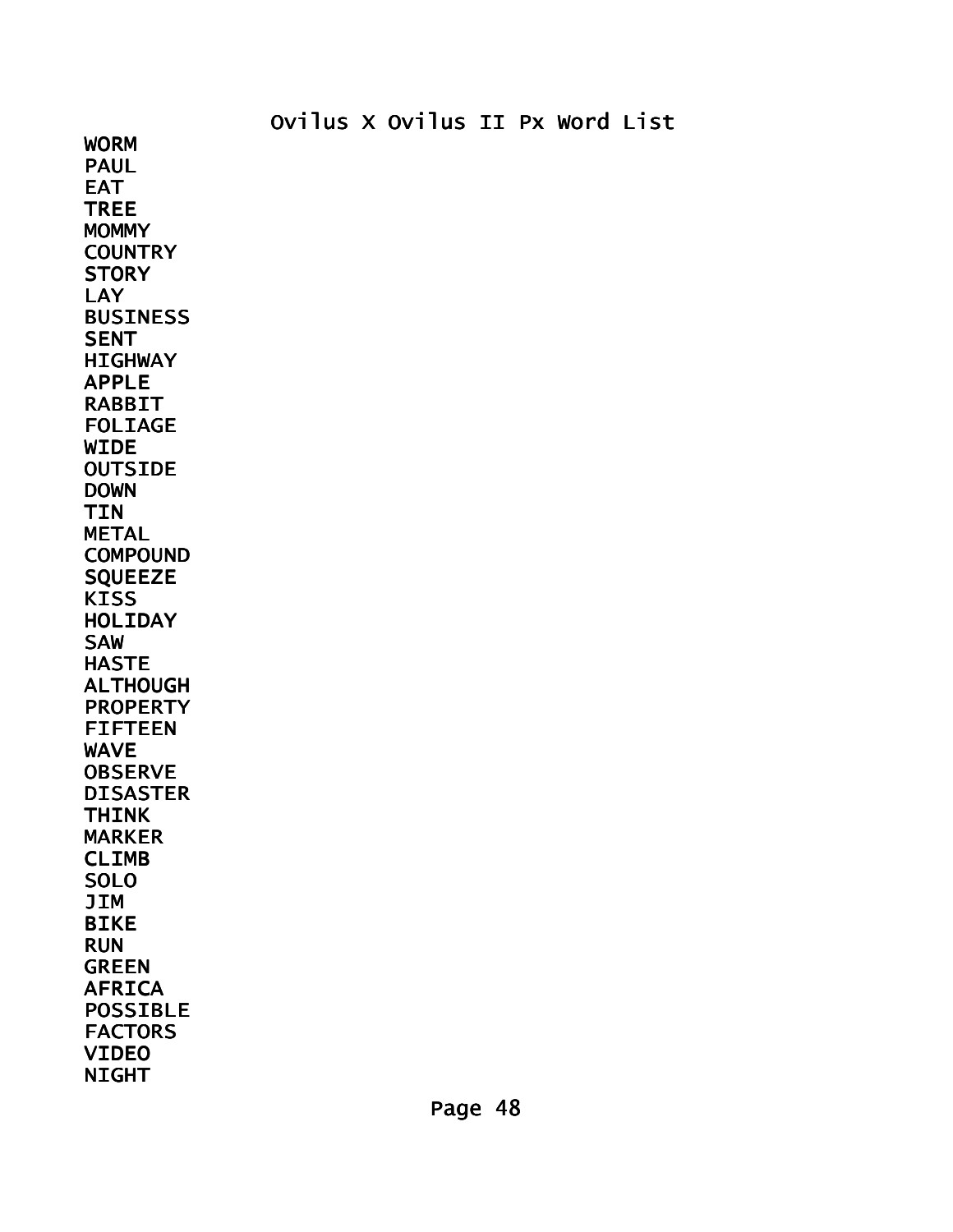DEPLETE **COARSE** LOVING **CHANGE** SIZE INITIAL BEAT REWIND GLANCE ZOO PLACATE ENOUGH UNCLE MURPHY **MAIN** SUNRISE LIFE **CAROL SHORT** HUG AUTOMATIC FLY WHOLE PARANORMAL **PAT** EAST **TRAVEL** MOMENT COUNT **STORE** LAUGH **BURY** SEND **HIDE** APPEAR QUITE FOE ELECTRIC **OURS** DOUBLE TIME **MERCURY COMPETE** SPRING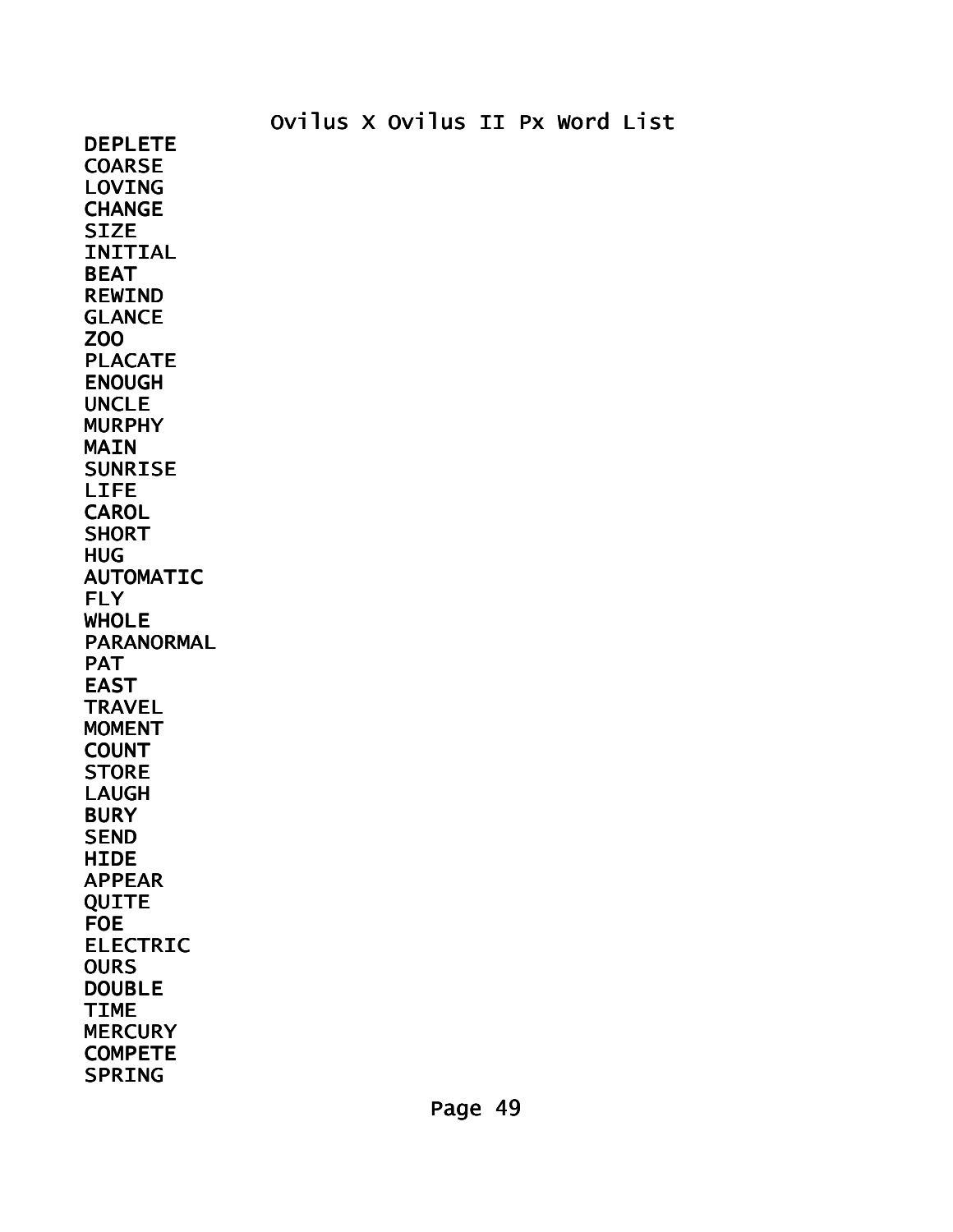KIND BOTTLE **SATURN** HARVEST ALRIGHT PROJECTION FIDDLE WATER **OAR** DIRT THING MARCH CLEANSING SOLDIERS **JESUS** BIBLE AMOUNT GREATER AFFAIR POSE FACT VERONICA NICK DEMON **TEACHER** LOUD **CHAIR SIX** INFORMATION BET REVEREND GIRL **ZERO** PINE ENGLISH **TYPE** MULTIPLE DECEND SUMMER LICK CARE **SHOOT HOW** AUNT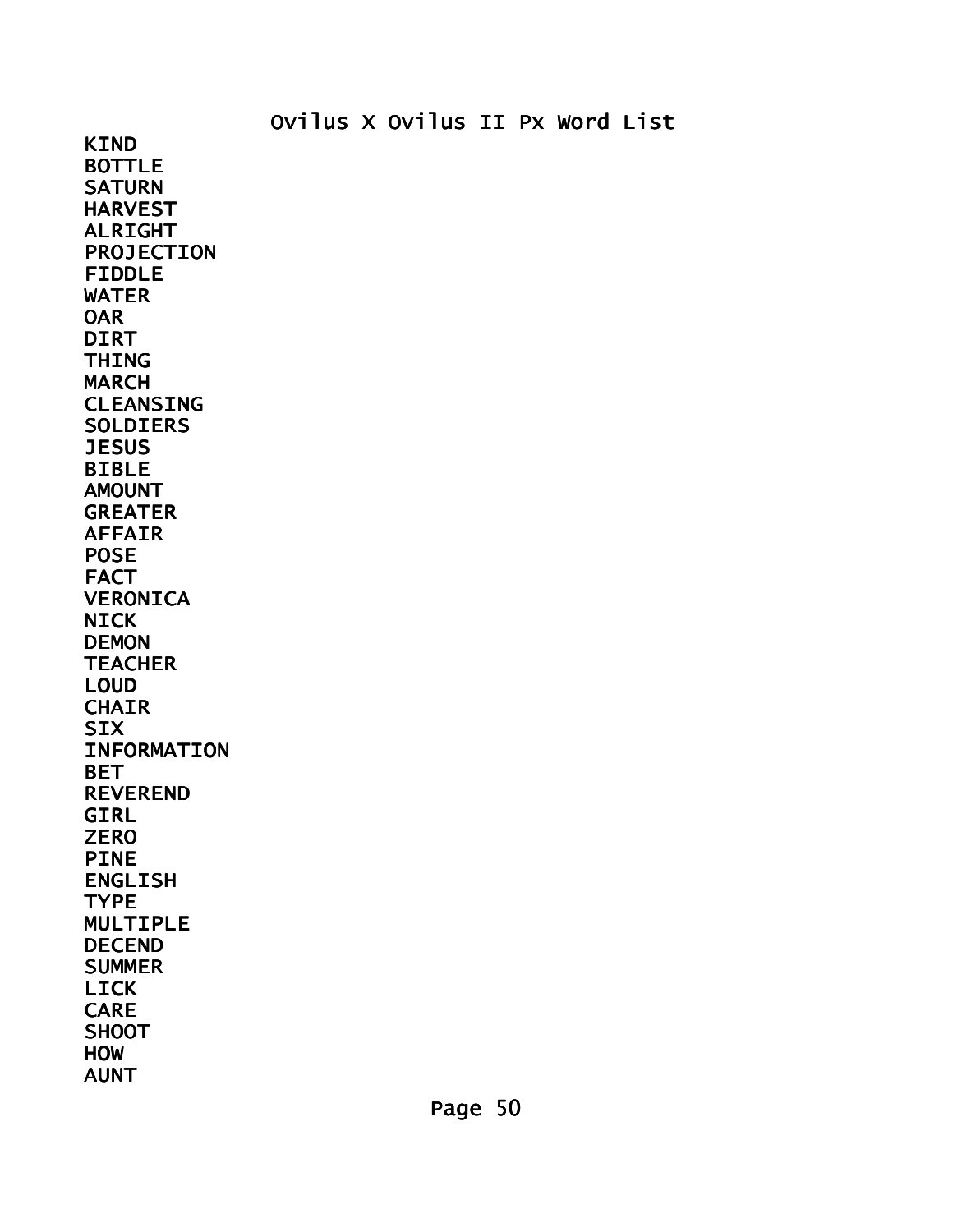REASON GENERAL **WORDS** PAST EARTHEN **TRAP** MOIST COUGH CATTLE LESSER **BURN** SELF HI<sub>1</sub> APART QUILL WASH NOW DIME **DOOR** TILT MEN **COMPANY** SPOT KILLED **BORN SEE** HARRIET ALPHABET PROGRAM FEMALE WASTE **TOM** DIRECT **TICKLE** MANY CLASSIC **SOLD JERK** BETWEEN ROUND GRAY ADJUST PORT F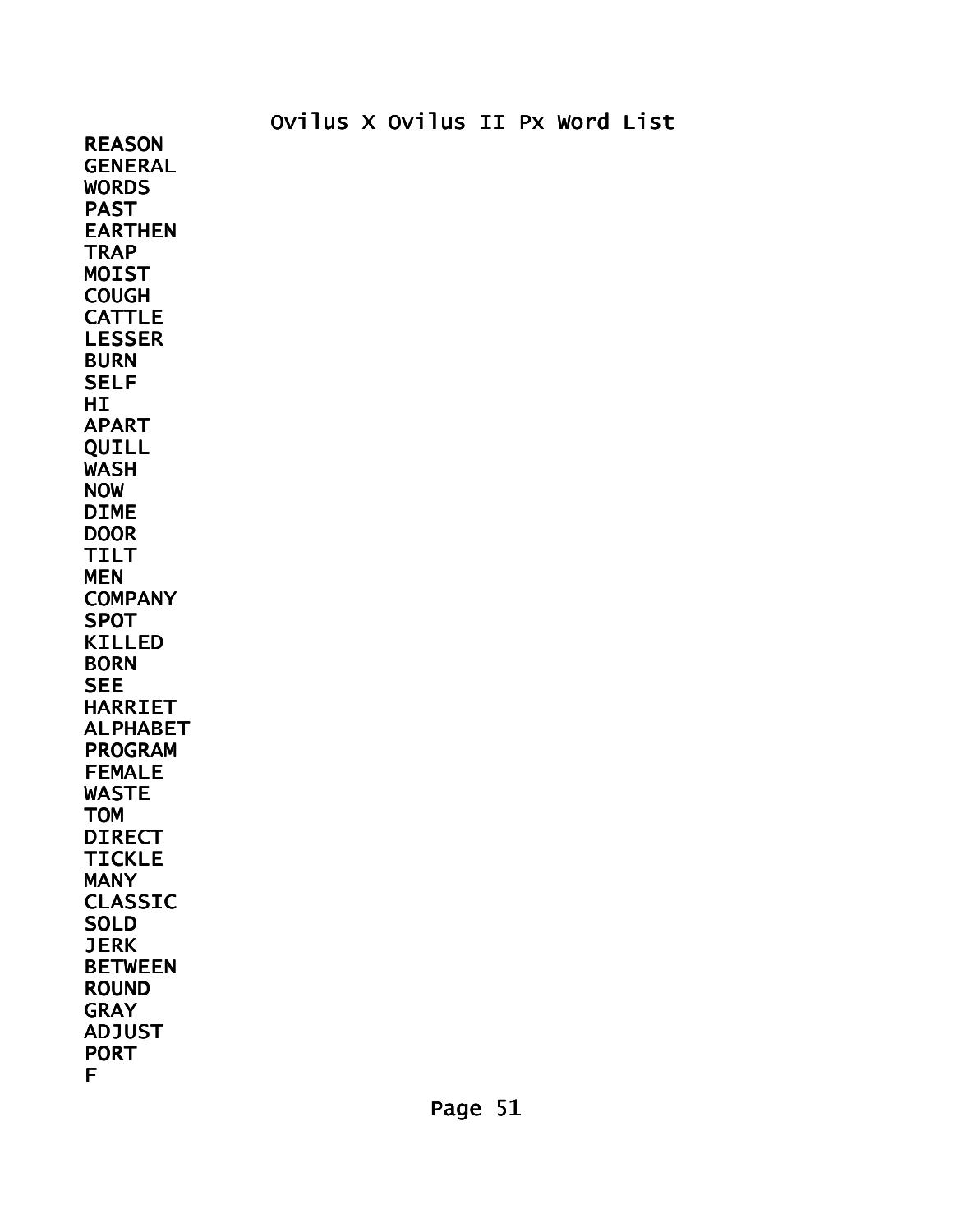**VERB NEXT** DEEP TASTE LOST **CESIUM SIT** INDIRECT VOICE BEACH RETURN **GET** YOURSELF PIERCE ENGINE TWIST MUCH CURRENT **SULTRY** LEVITATION CARD **SHOCK HOURS** AU 7 FRIEND WOODS PASS EARS TRAIL MOAT **COTTON STONES** LAST BUILT SEEM HERNIA ANY QUICKLY FLOWER **WHITE** ORDER DON TIGHT MEMORIES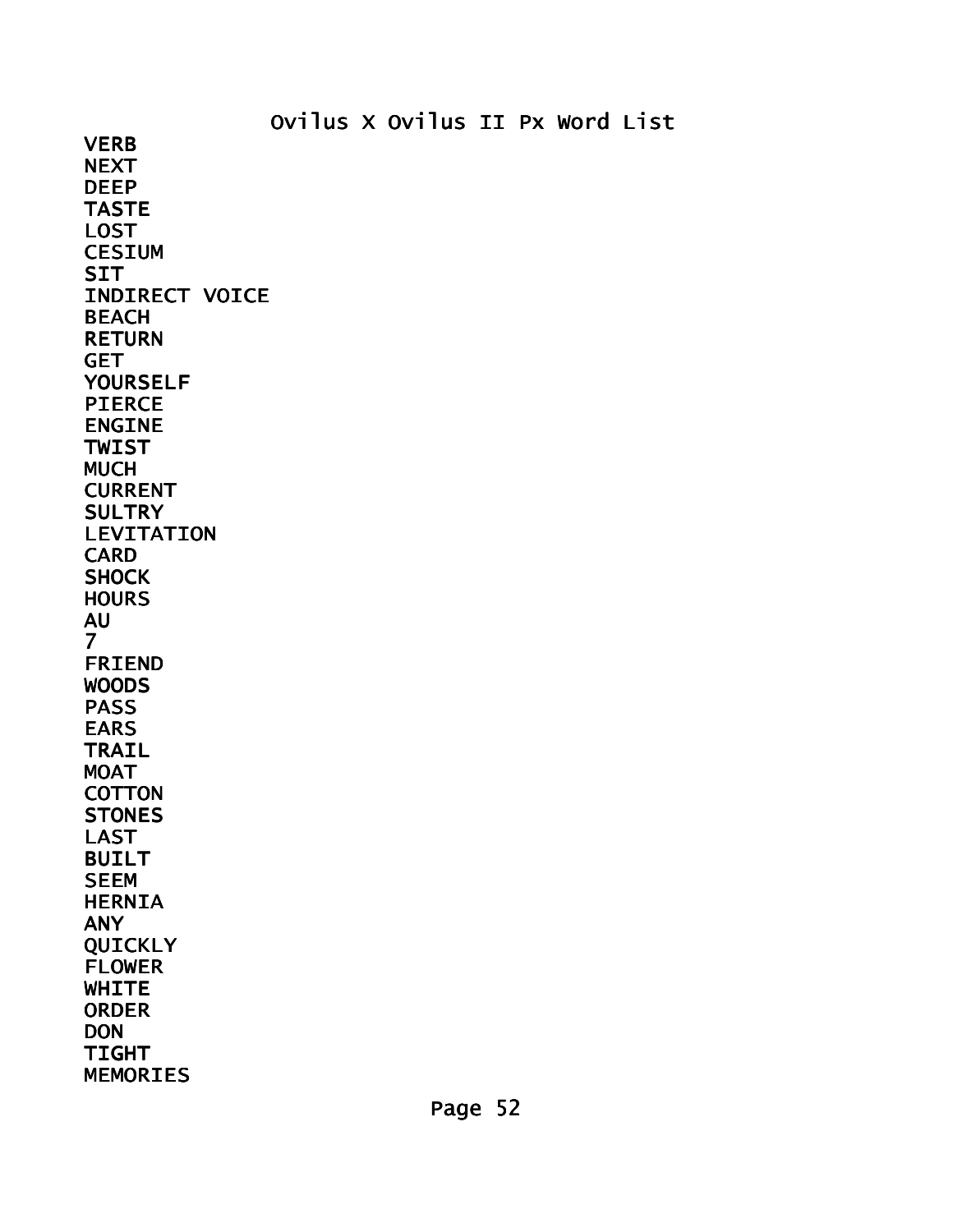**COMMON SPIRITS SEVEN** BOOT **SANDRA HARD** ALMOST PRODUCE FELON NEW DID TALKING **THEY MANOR** CLAP **SOFT JAPANESE** BETTER **ROSES** GRAVE YARD ADDITION POPPA EXPRESS **VECTOR** NEWER DECIMAL TAPE LOSE **CENTURY** SIR INDIAN BATTERY RESTORED **GENTLY** YOUNG PIE ENEMY **TWELVE TENSE** CUP SUGGESTED LETTER **CAR** SHIP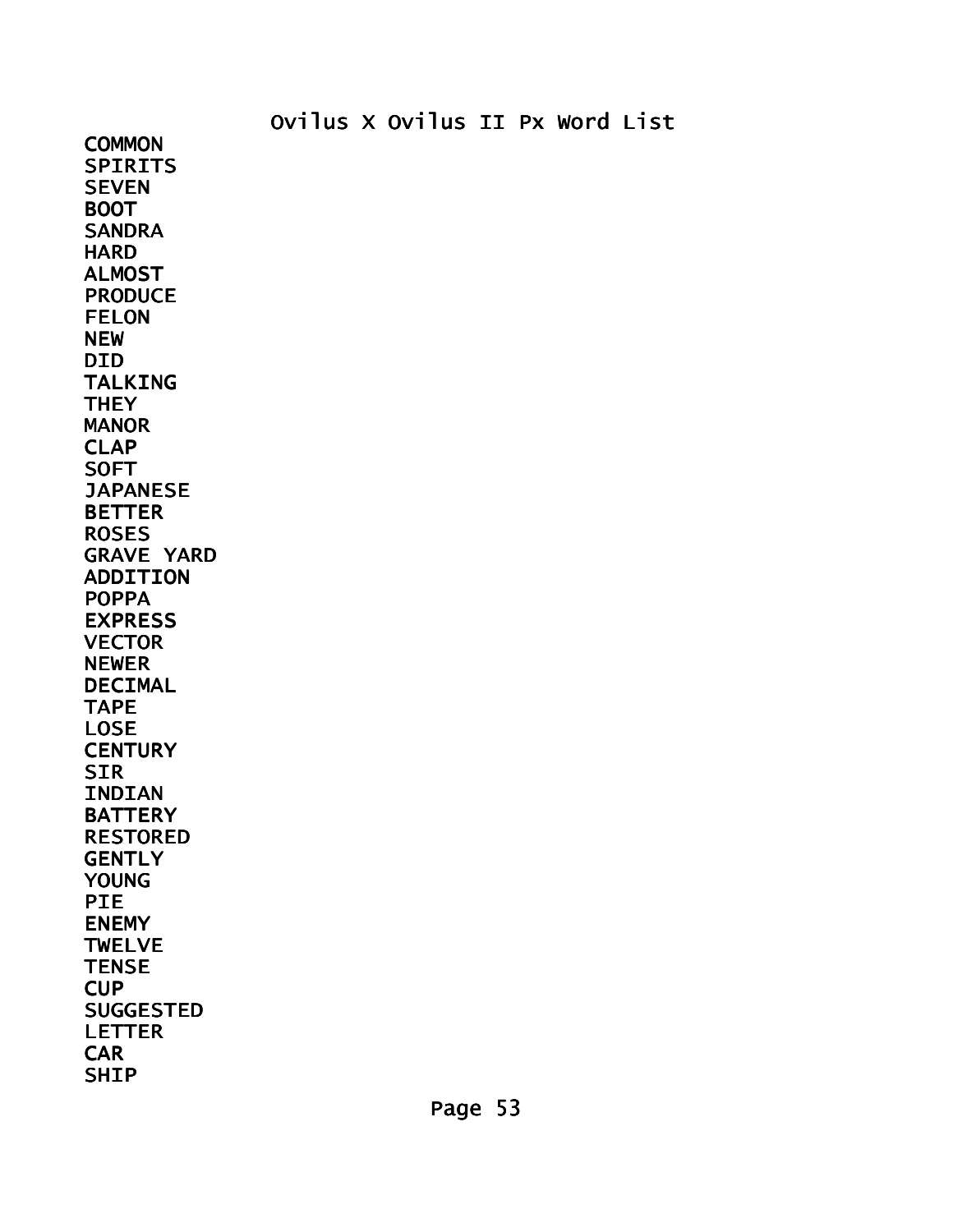ATTIC **READY FRENCH** WONT PART EAR TRAFFIC MITTEN **CORRECT STOMACH LARRY** BUILD **SEEDS HERD** ANTHONY QUESTIONS **PEN WHICH** ORANGE DOLLARS TIE **MELODY** COME **SPIN** KEPT BONES SAMPLE HAPPINESS ALLEY PROBLEM FEET WARS **NOUN** DIGGING THERMAL **MANDY CITY** SOBER JAN HIGH ROSE **GRASS** 

ADAM

**HOT**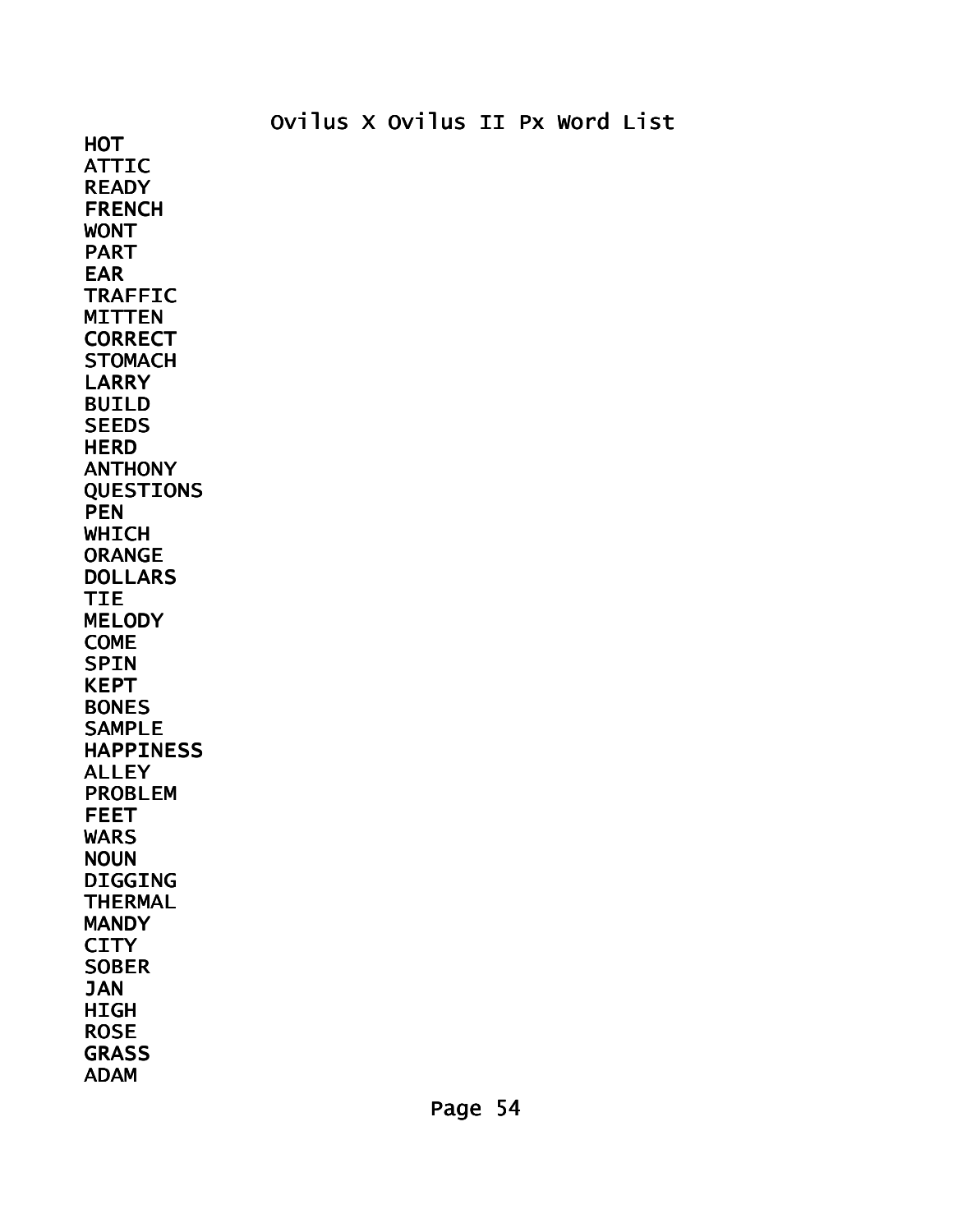POOR EXPECT VASE **CRUST SUCH** LENS LOOSE CENTRAL SINK S BATH REST GRAND YIELD PICKED EMULATE **TURNOVER** MOUTH **CRYSTAL SUFFIX** LOCATED CAPITAL **SHIFT** HORRIBLE ATOM REACT FREE WON PERSON E **TRACK MISTRESS** LIMP STILL LARGE BRUSH SHAPE **HEMATAUS** ANOMALIES **QUEST** FLAT WHERE **OR** DOG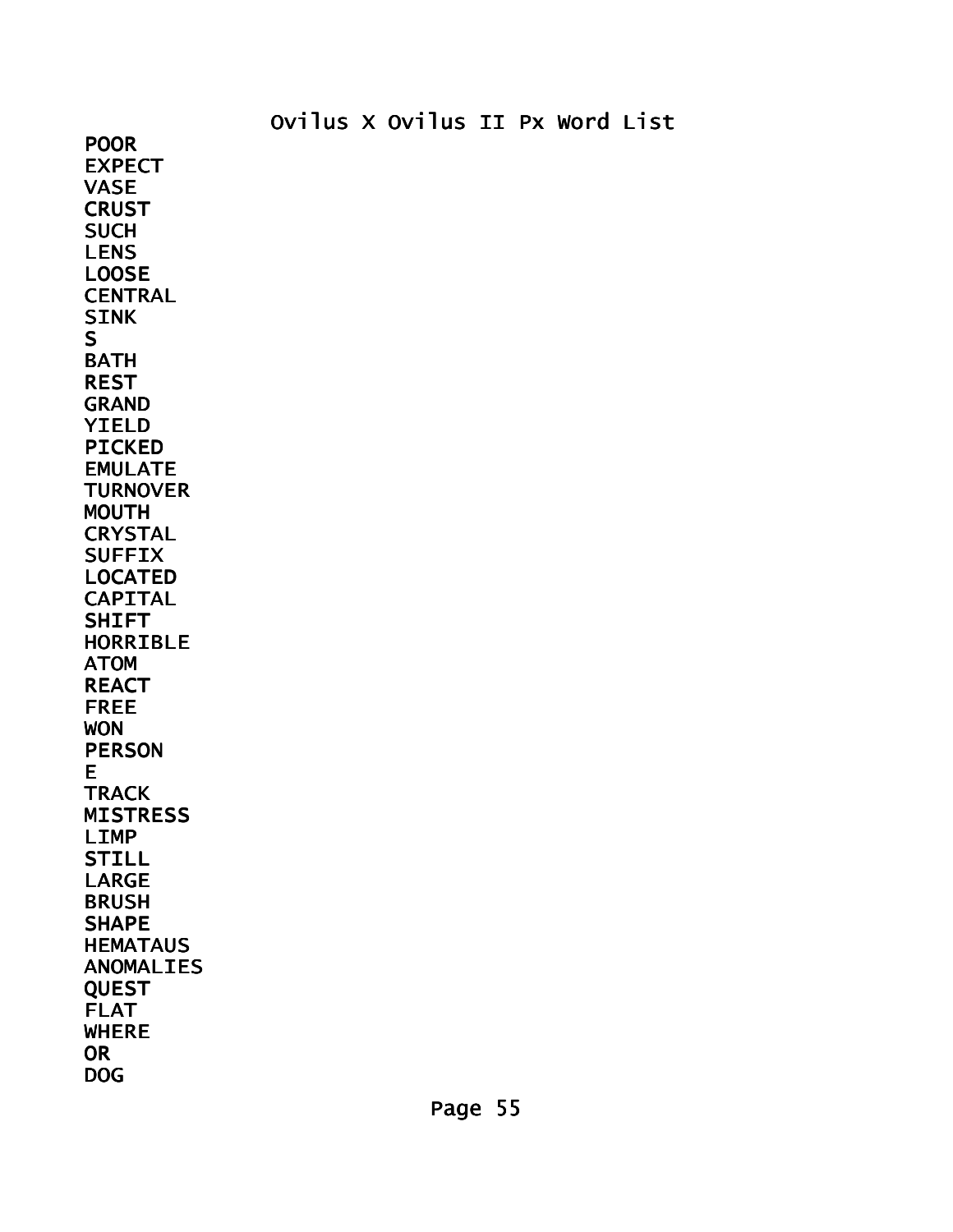TOP MEET **COLOR** SPEED KEEP **BODY** SAM HAPPENED ALL PRINTED FEEL DRAW NOTHING DIFFICULT **THEN MAMMY** CHURCH SO JAM BESIDE ROOT **GRANDPA** ACTION POLTERGEIST ODD VAPOR NERVE DECEIT TAKE LOOK **CENT** SING **INCLUDE** BASE RESENT GEEK **YES PHONE** EMPATH **TURN MOUNTAIN** STEP LAMB BROKEN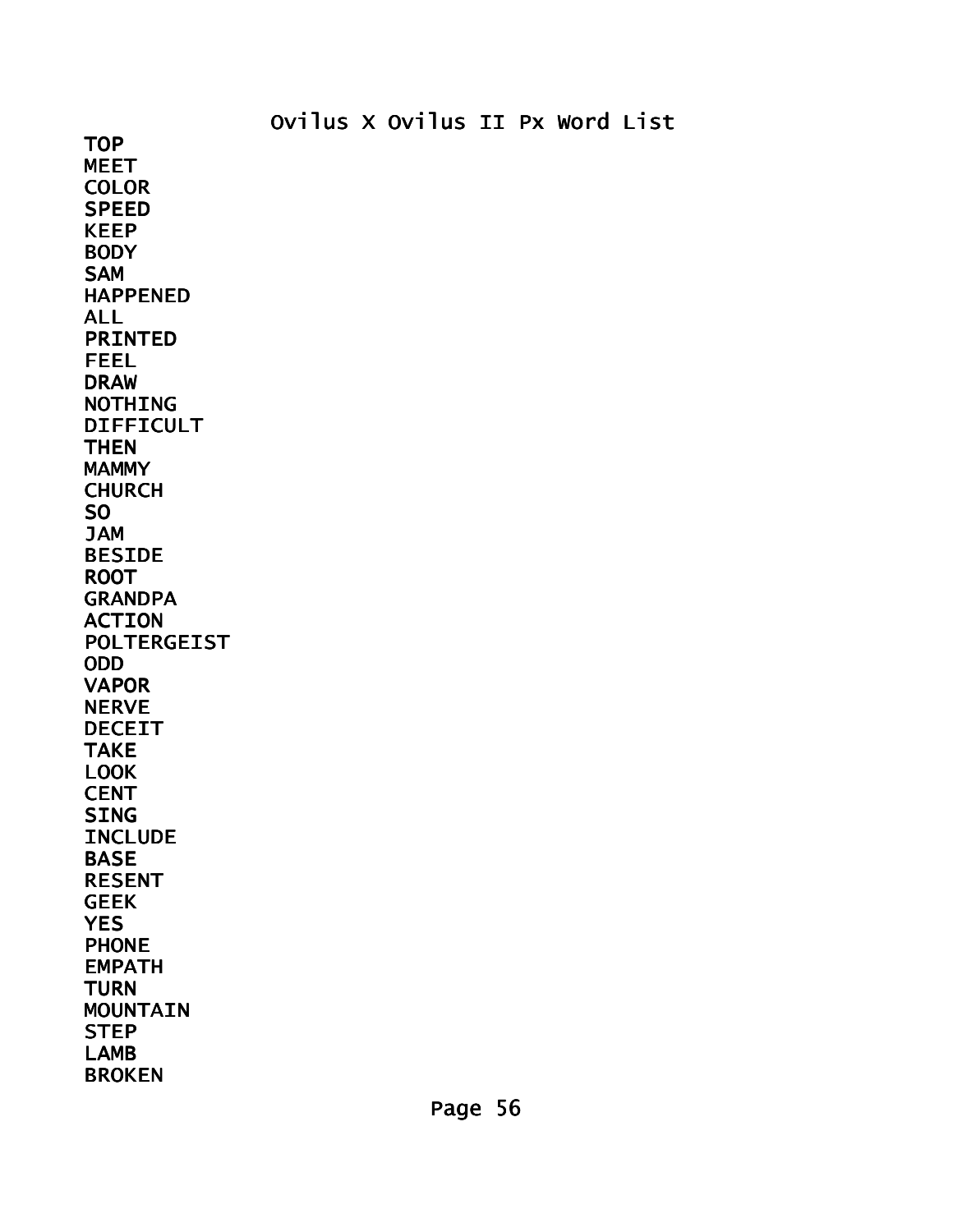**CANNON SHEPHERD** HOP GLOVE REACH FRANCE WOLF PARAGRAPH **DUTY** TOWN **MIST CORD STICK** LAND BROUGHT **SECRET** HELP ANN QUARANTINES FIT WHEELS OPENING **DOCTOR** TICK MEDICINE COINS **BUT** KAREN BOARD **SALLY** HANG ALIGNMENT PRIDE FEBUARY WARM NOT DIFFERENCE THEM MALICIOUS CHOOSE **SNEAK JACKIE** BELOW RONDA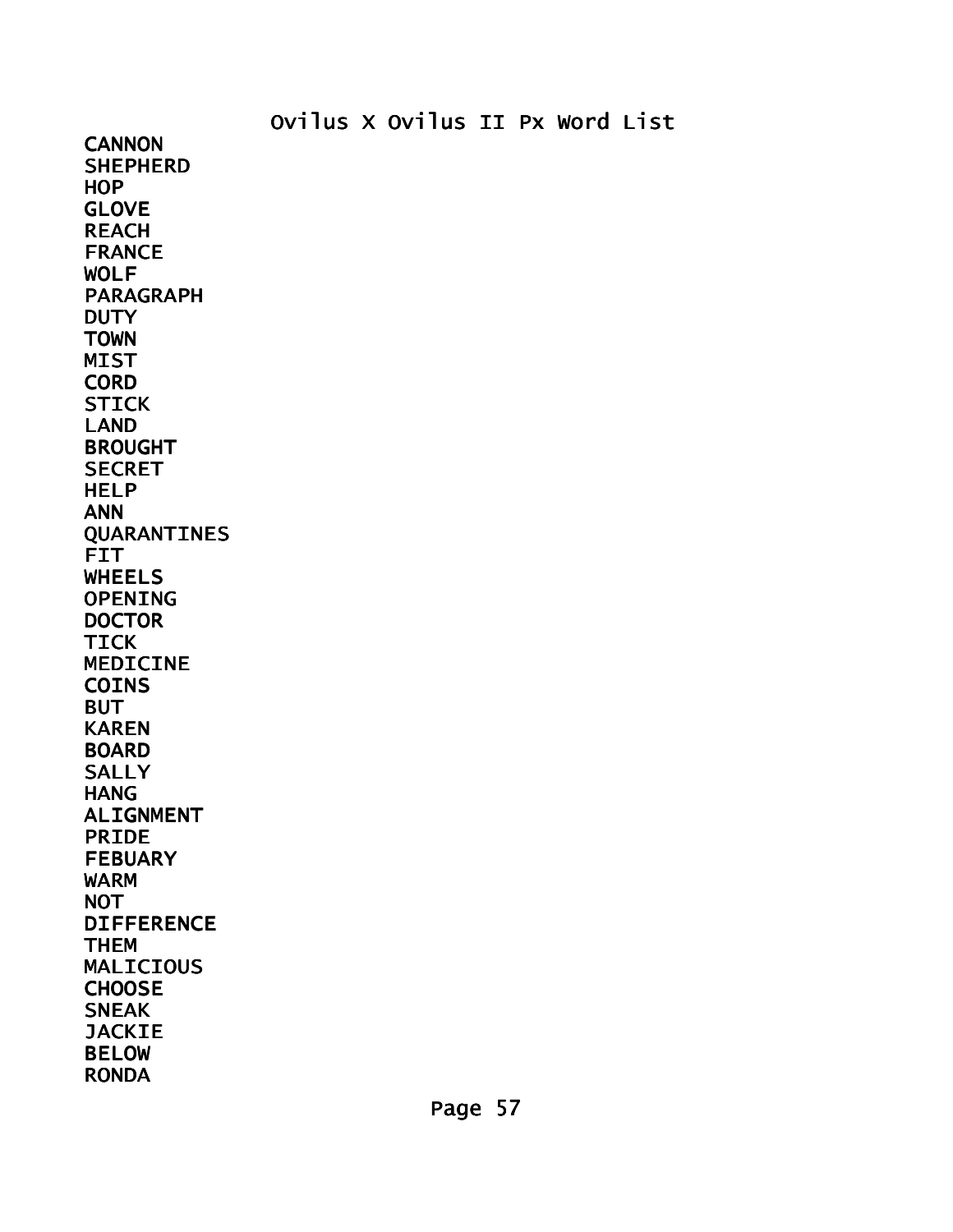GRANDMA **ACROSS** POLE EXAMPLE VALUE NEED DEBBIE TAG LOGICAL CEMENT SIMPLE **IN** BARREL REPORT **GAUZE** YELL PETER ELSE DERICK **MOSTLY CROSSOVER SUBSTANCES** LEND CANDLE **SHARP** HOMICIDE ASSAULT RAVINE FRACTION **WITHIN** PAPER DURING **TOUCH MISS COPPER JUPITER** BLOG SAIL SEAT HELL ANGRY WORLD FISH WHAT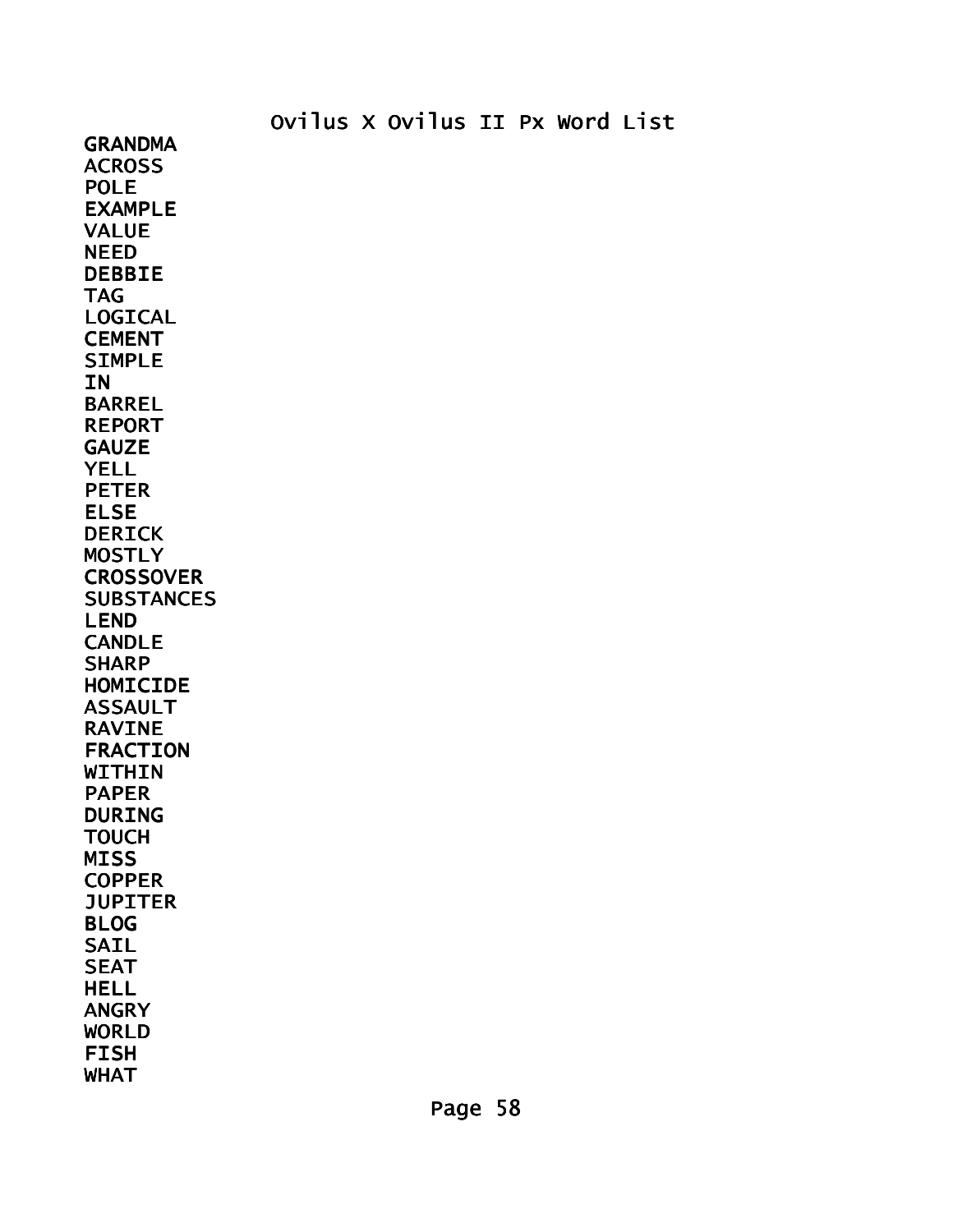**ONLY** DO RUN THURIFER MEASURE COFFIN SPEAK **JUSTICE** BRIDGE SALIRAN **HAMMER** ALICE PRESS **FAY** WANTED NORTHERN DIVES THE MALEVOLENT CHLORIDE SMOOTH **JACK** BELL ROLLED **HAD** ABOVE POEM EVIL V **NECESSARY** DEAL TABLE MAGIC **CELLAR BIG** IMMERSION BAR RENT GATEWAY YEAR PLATE ELEVEN TUB **MOSS CROPS**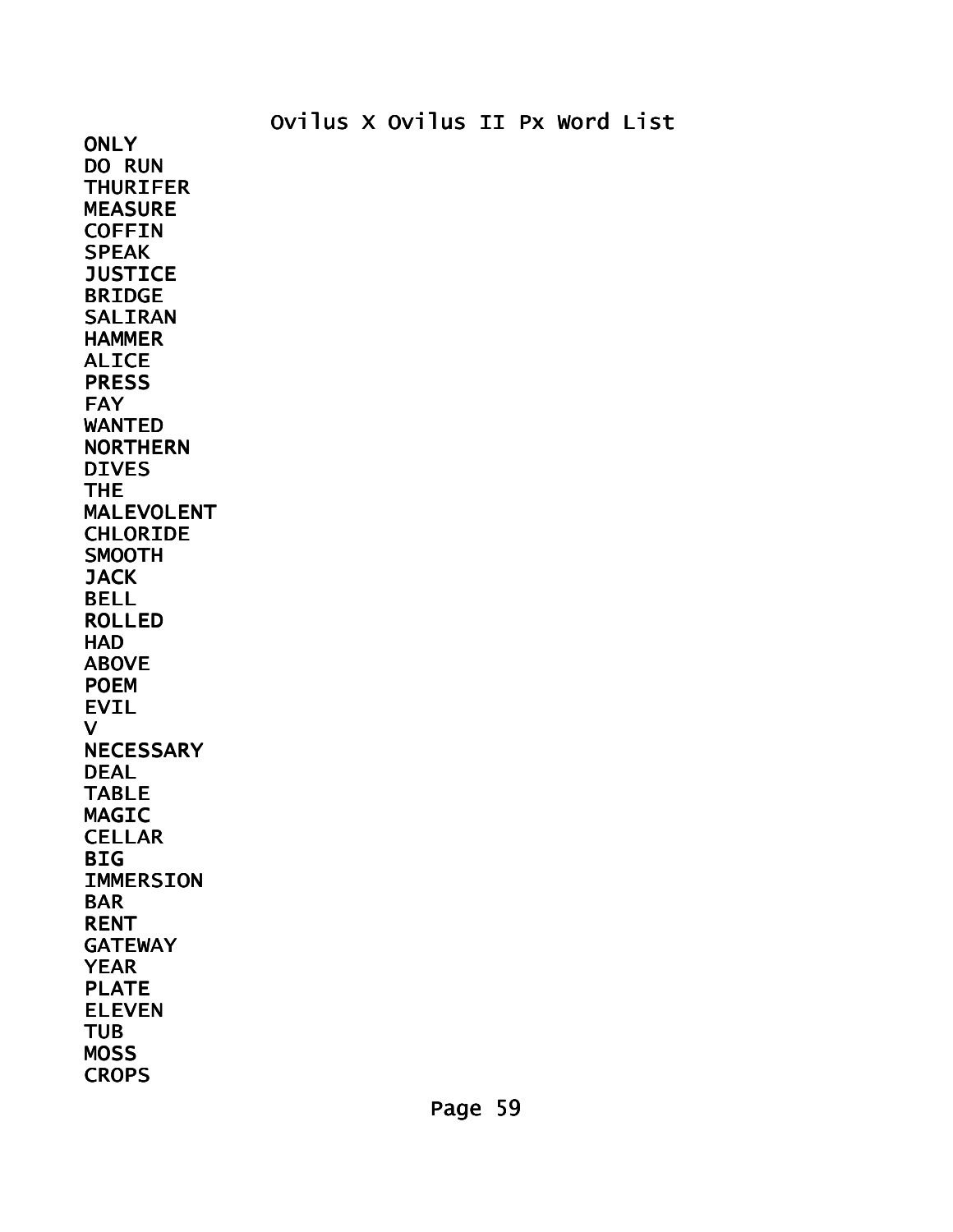**HOLY** ASHES RATE FOUND **WITCH** PANEL DUG **TROOP SUN COOK STEAMY** LAGOON BRITISH **SCRUPLE HEAVY** ANGLE PUSHED FIRE WEST **ONCE** DO **THROUGH** ME **COAT SOUTHERN** BEGIN **ROCKET GOVERNMENT** HALO AKASHA PRESENT FATE WALTER NORMAN DICTION THANK MAKE CHILLS **SMELL ITS** 

SUB LEGS CAN YOU

**SHY**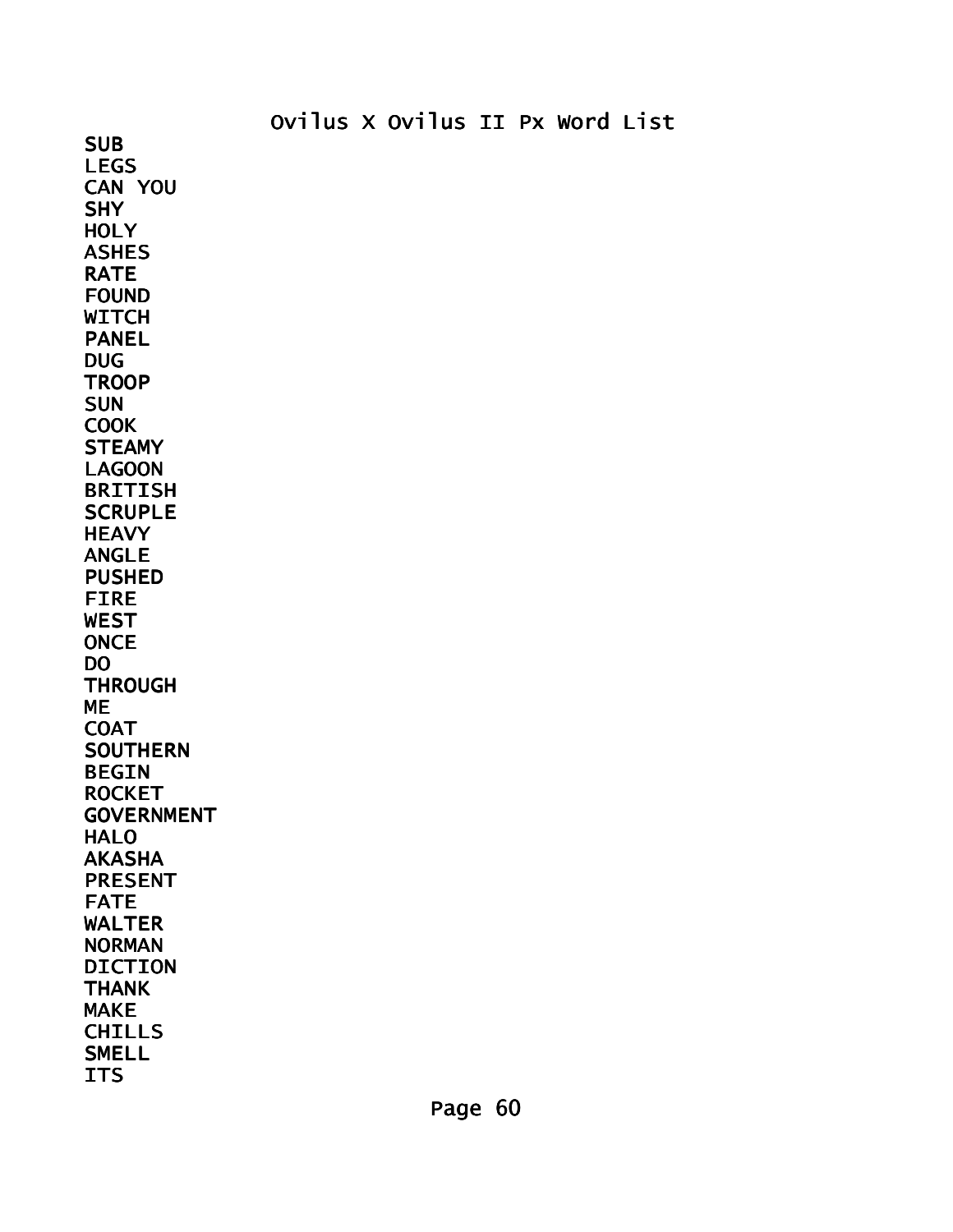BEING RODGER **GRACE** ABORT **WATCH** EVERY USED NEAR **DAY SYNN** LIVING CEILING **SIGN** IDLE BANK REMOVE GASP YANK PERIOD ELEMENTAL **TRUTH MORES** CRESCENT **STUFF** LEG **CAMERA** SHAKEN REVEAL AS RAPTURE **FORTY** WISH PAM DRUNK TOOL **MINUTE CONTRITION STAY** LADY BRIGHT **SCREW** HEAT AND PURIFIED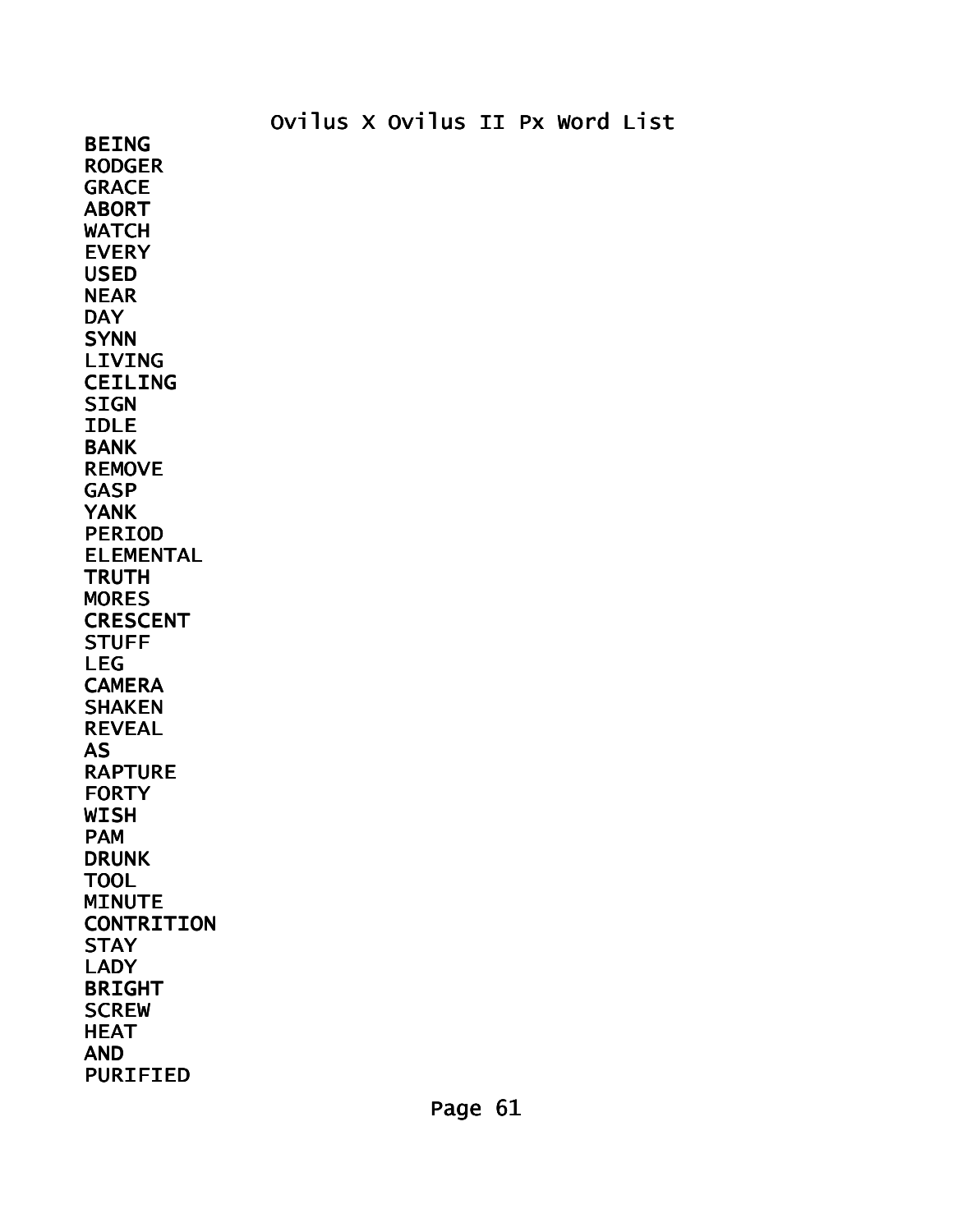FINISH WENT OLDER DIVIDED THRESHOLD MAYBE LASTING **SOUP JUMPED** BLIND **SAFE** HAIR AIM PREACHER FASTER WALK NOR DEVIL **TEXT** SPOON CHILDREN SLUR ISLAND RELIGION GAIL WRITING ALONE PLEASE EVENING US NATION DAVID SYLLABLES LITTLE CAUSE **SIFT** IDA BAND REMEMBER GARDEN WRONG PERCENT **NEWS TRUCK**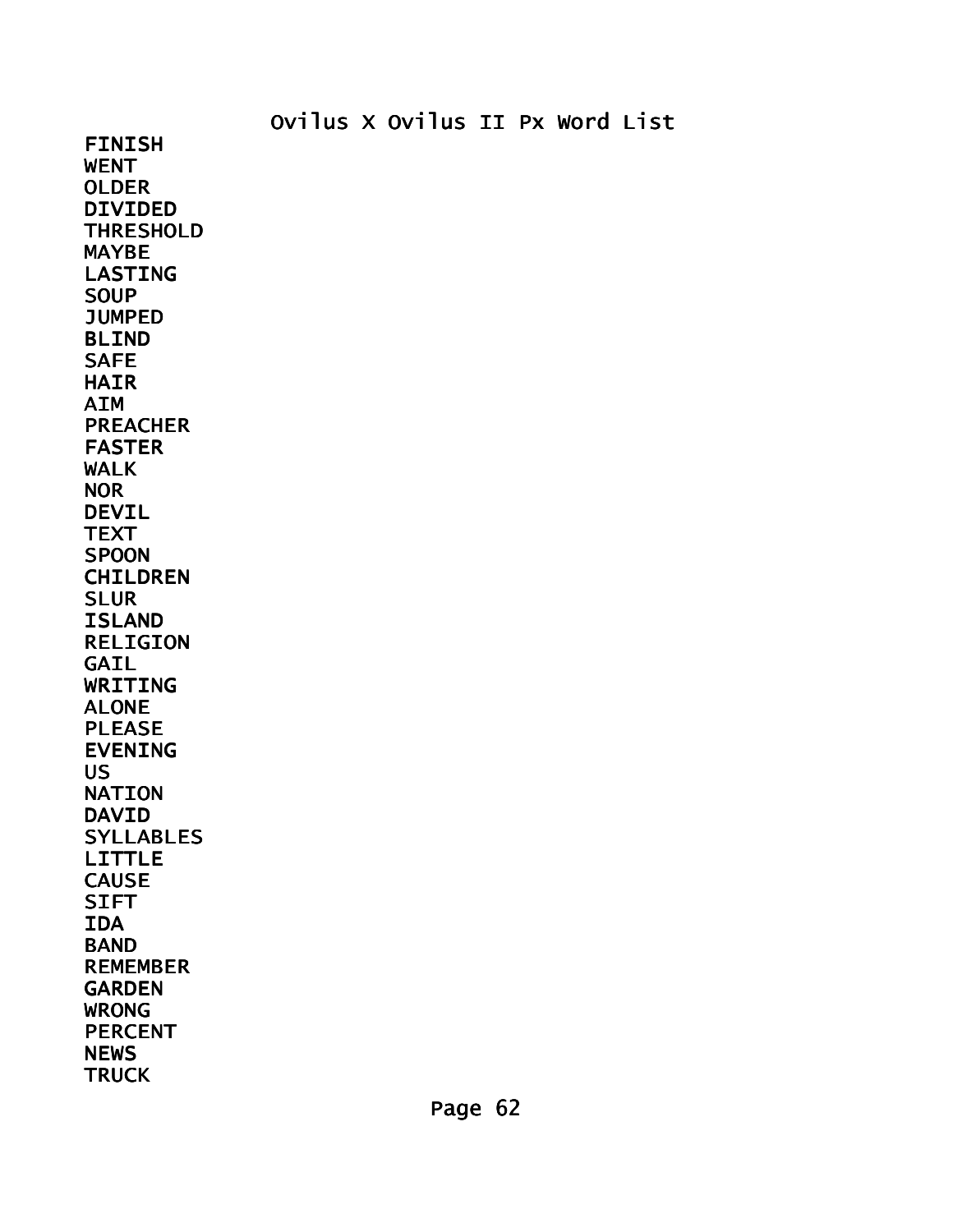MOP **CREEK STUDENTS** LEDGE CALM **SH** HOLD ARRIVED RAN FORM WIRE PALACE **DROP** TONE MINI CONTINUED STATEMENT L **CABLE SCRATCH HEARD** FRESH PUNCTURE FINGER WELL **OK DRESS** THREAT MAXIMUM CLUB **SOUL JULY** BLAZE **SAD** HAZE AHEAD PRAY FARMERS WAGON NONE DEVELOPED TESLA MASTER

CHIEF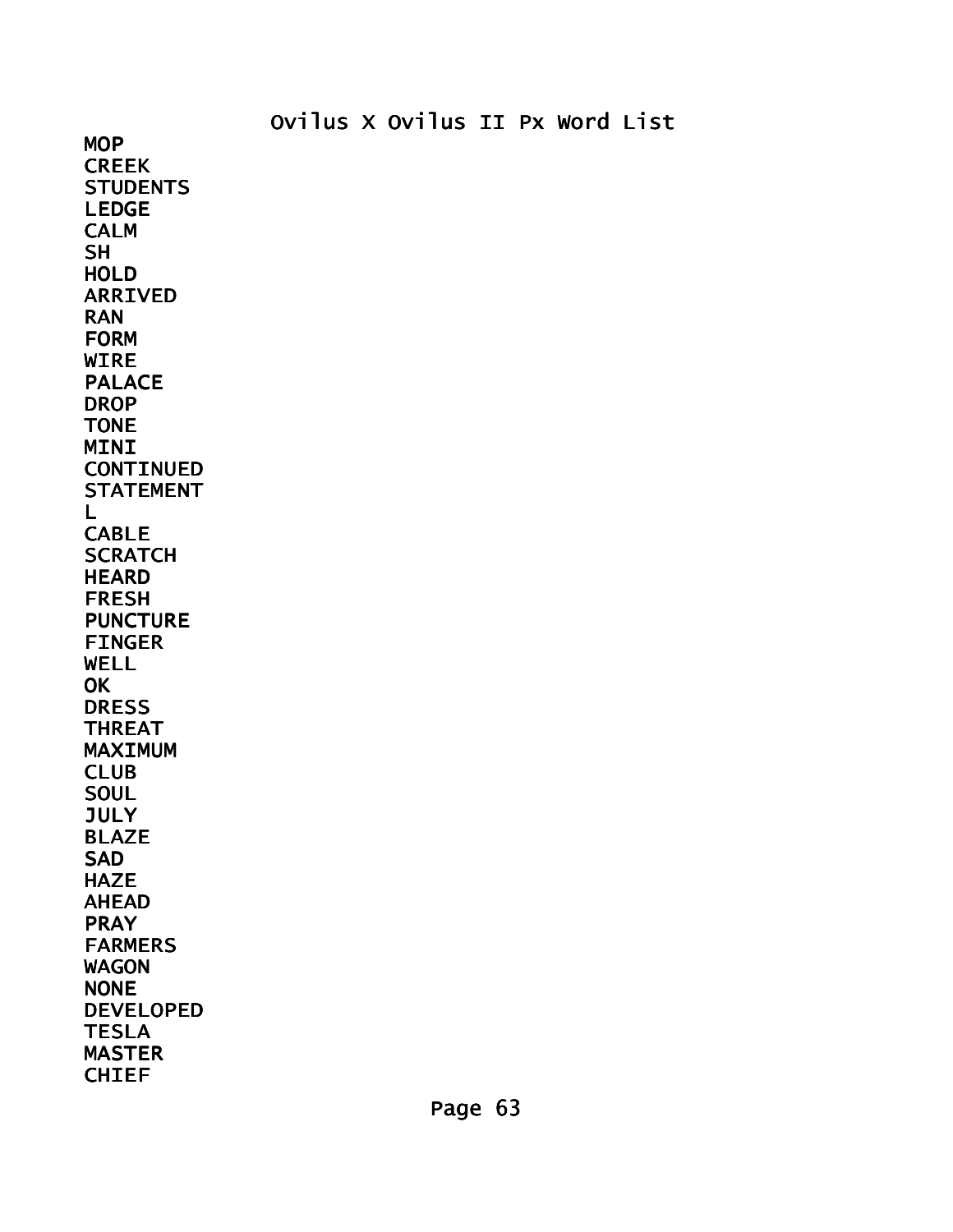SLOWER **IRON** BEG ROBERT GOT 9 POUNDS EUROPE UPON NANA DATE SWIM LIST **JANUARY SLAIN** I BAIL FOREIGN WINDOW PAGE PEOPLE **EIGHTY** UNHOLY MONUMENT **CRAYON STRONG** LEAVEN **CALL SEVERAL** HOBBLE AROUND RAISED FOREVER WINGS PAINT DRIVE **CUBE** MIND CONSTANT **STARVE KNOWN** BREAKER **SCORE** HEALER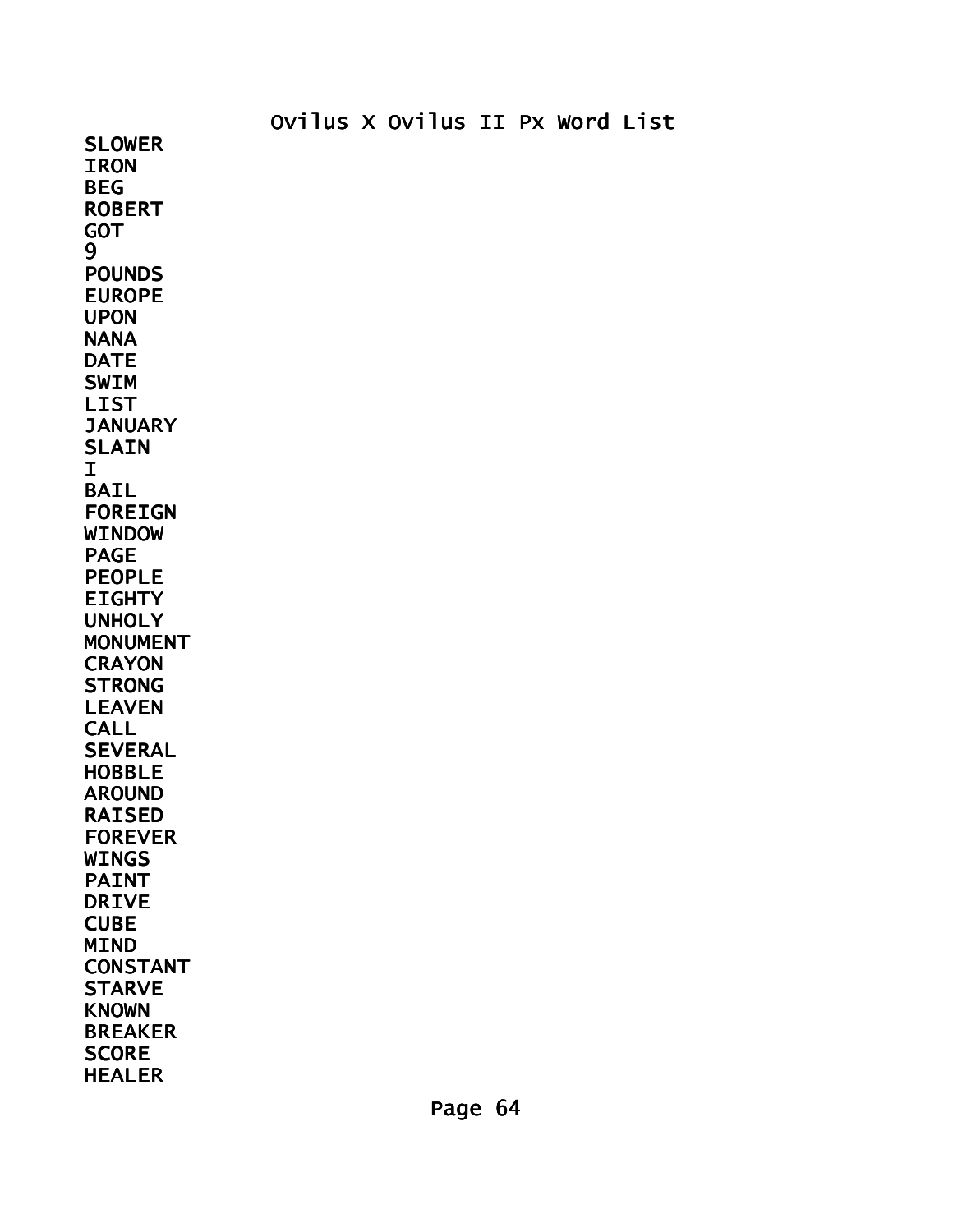AMERICAN PULLED FIND **WEEPS** OI DISTURB THOUGHT MATTER CLOUD **SOON JUDGE BLACK** SACRIFICE GUY AGRESSION POWER FAR VOWEL NOISE DETAILS **TERMS** MAD **CHEST** SLIGHT INTERRUPT BEFORE TIME ROADWAY GOOD FEELING PLANTS ESPECIALLY UP NAIL DASH SURPRISE LISA **CATCH SHOWN** HURT **BACON** RELEASE GAG WRENCH PENDANT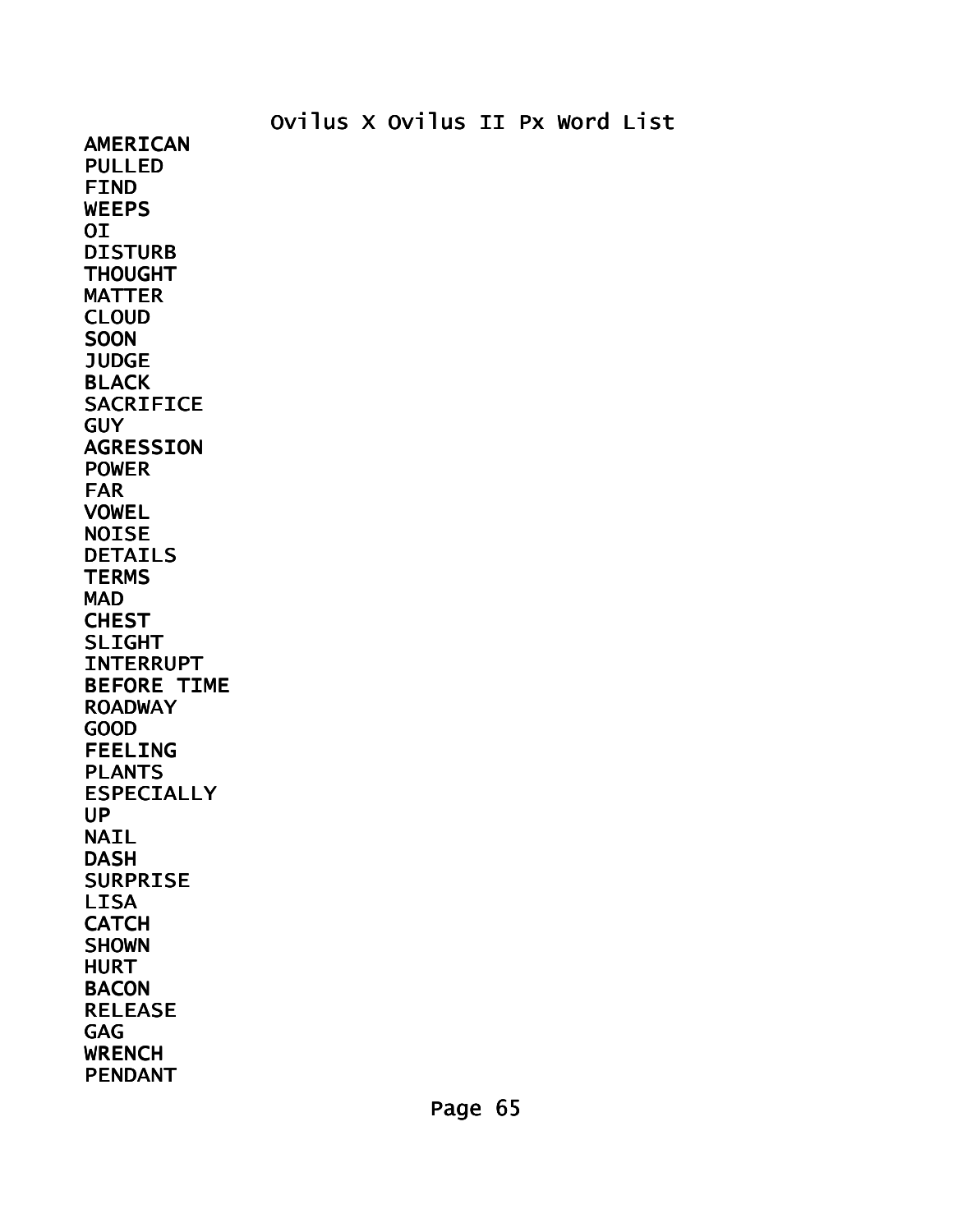EGGS TRIP MONTH **CRASH STRETCHED** LEATHER CAKE BASEMENT **HISTORY** ARMS RAIN WEAR OFF DISK DRIFT **TOGETHER** MILK CONSOLE **STARS KNOT** BRAVE **SCIENCE HEAD** AMELINE PUDDLE FILTER **WED OFTEN** DISREGARD **THOSE** MATERIAL CLOSET SON JOKE BISHOP SACRA RES **GUESS** AGO **POVERTY FAMOUS** VOICE NOD DESK COLD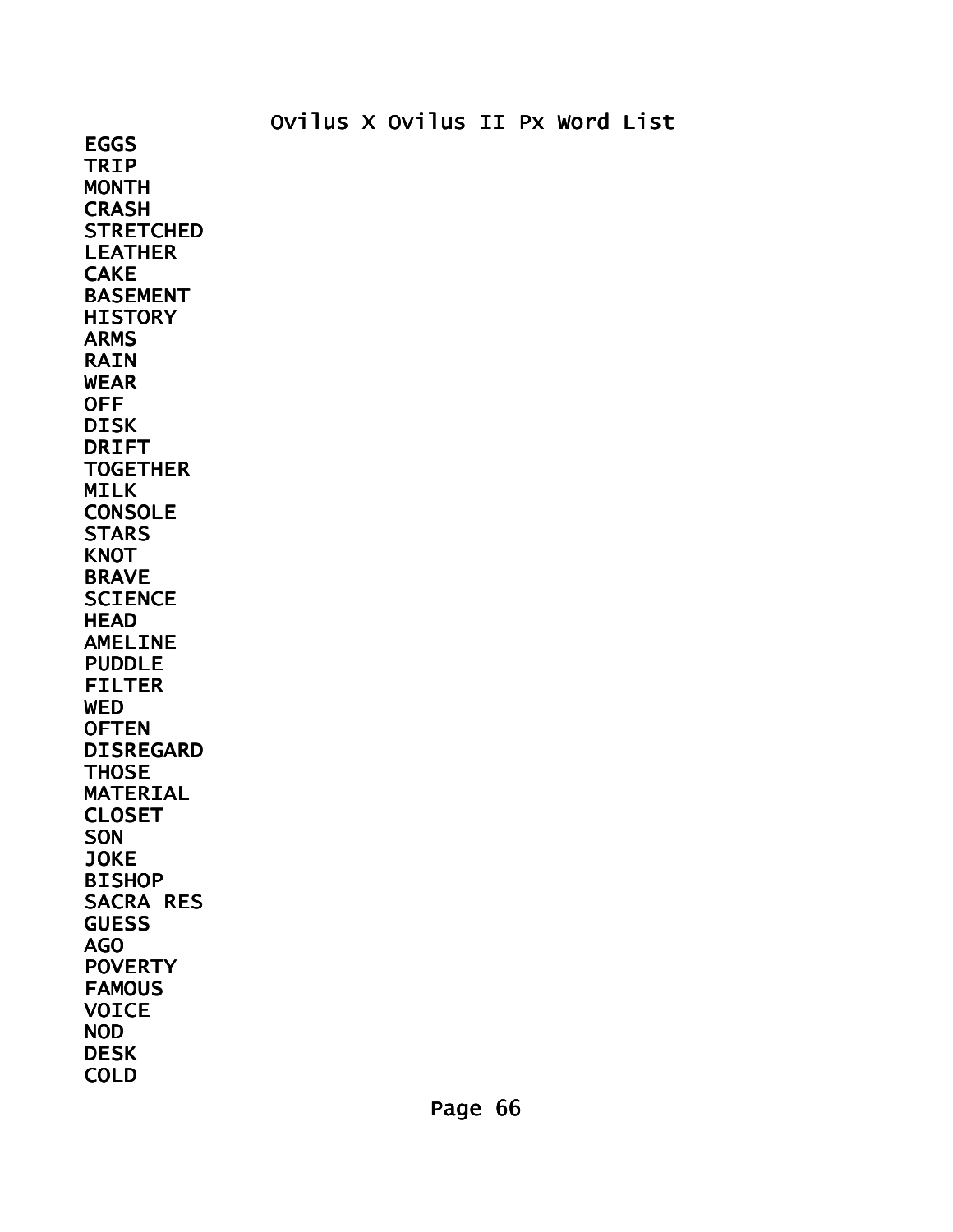M **CHEAT** SLAVE INTEREST BEER RIVER GONE 5 PLANET ERASE UNLOCK MYSELF DARK **SURFACE** LINGER CASTLE SHOW HUNTING **BABY** REGION FUZZY WOW VAN EERIE TRIED MONITOR COW **STRENGTH** LEARN CARPET **SET** HIPID HOP AREA RAID FOR ME WIN PACE EASY TO MIKE **CONGRUISM STAND** KNIFE BRANCHES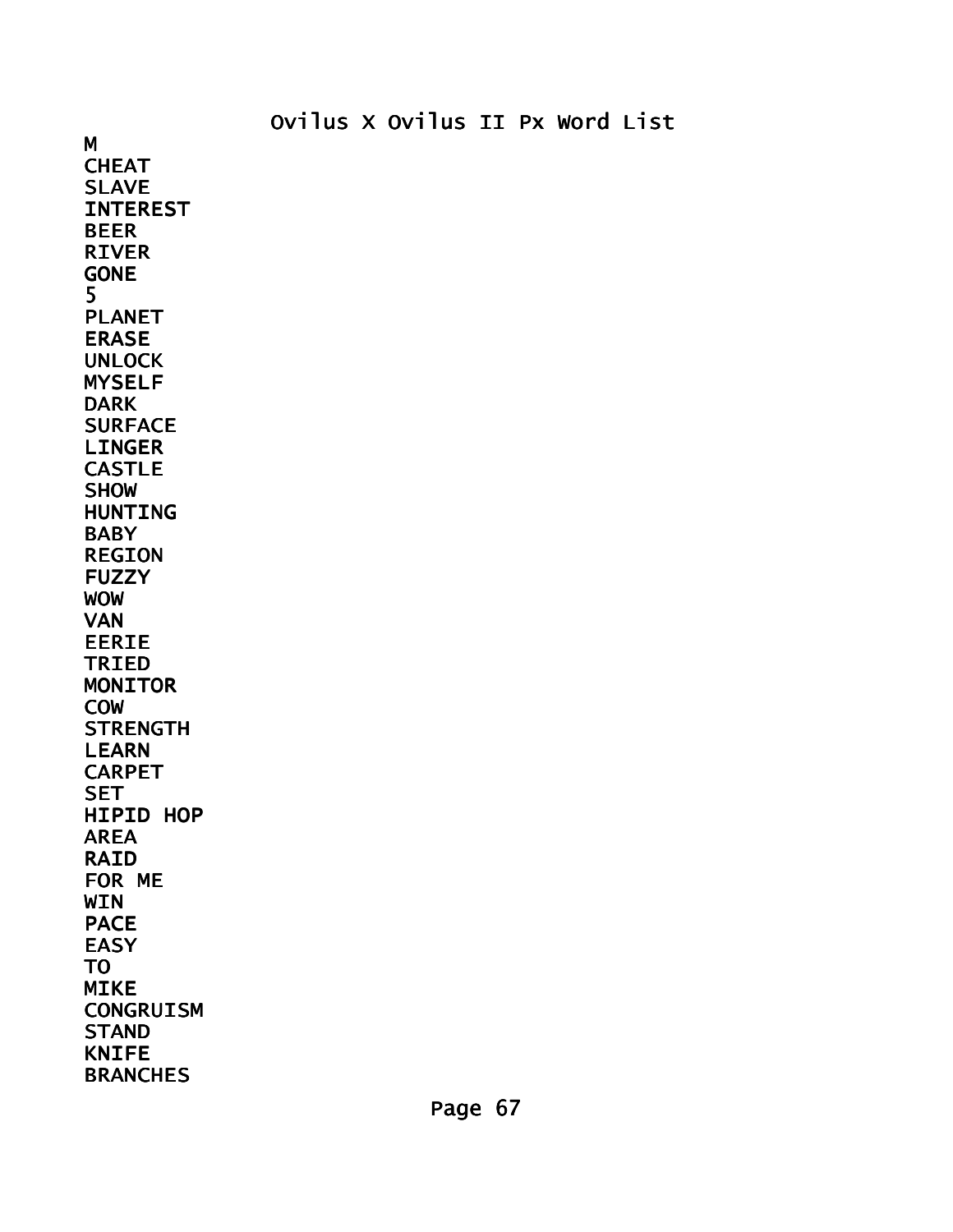**SCARED** REMOTE AMBITION PSYCHIC FILE **NINE** DESCRIBE **TELEPATHY THIS** MESSENGER **CLOISTER** SOMETHING JOHNNY **BIRDS** ANIMAL **GROUP** AGE PROP FAME VIOLENT NO DESIGN **TEMPERATURE** LUST **CHART** SOLID INTENT BED RING GOD 3 PLAN EQUATION **VERY** MUSTARD DAN **SURE** SNAP CASKET **SHOVE** HUNT AXE REEL FUNERAL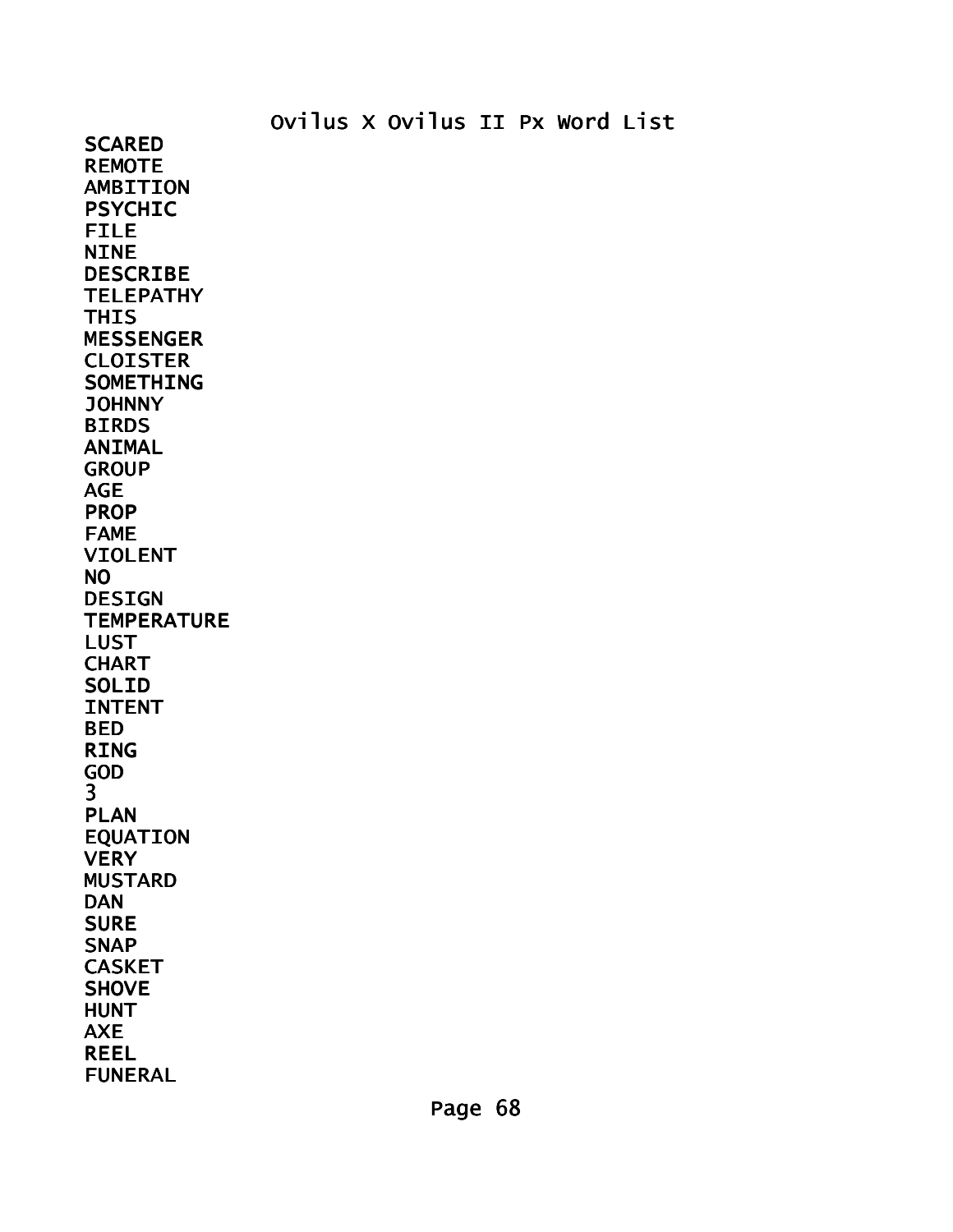WOUND PEACE EDISON TRIANGLE **MONEY COVER STREAM** LEADER **BUY SEPTEMEBR HIM** AQUA RADIO FOOT WILL **OXYGEN MOST** TIP MIDDLE CONDITIONS **STAIR** KNEE BRACELET **SCAN** HAUNTING AM NOT PROVIDENCE FIGHT **WE** TOTAL DISEASE THIRTEEN MASON **CLOCK** SOME JOG BIND RUST GRIND AGAIN POTENTIAL FALL VINEGAR **CYCLE**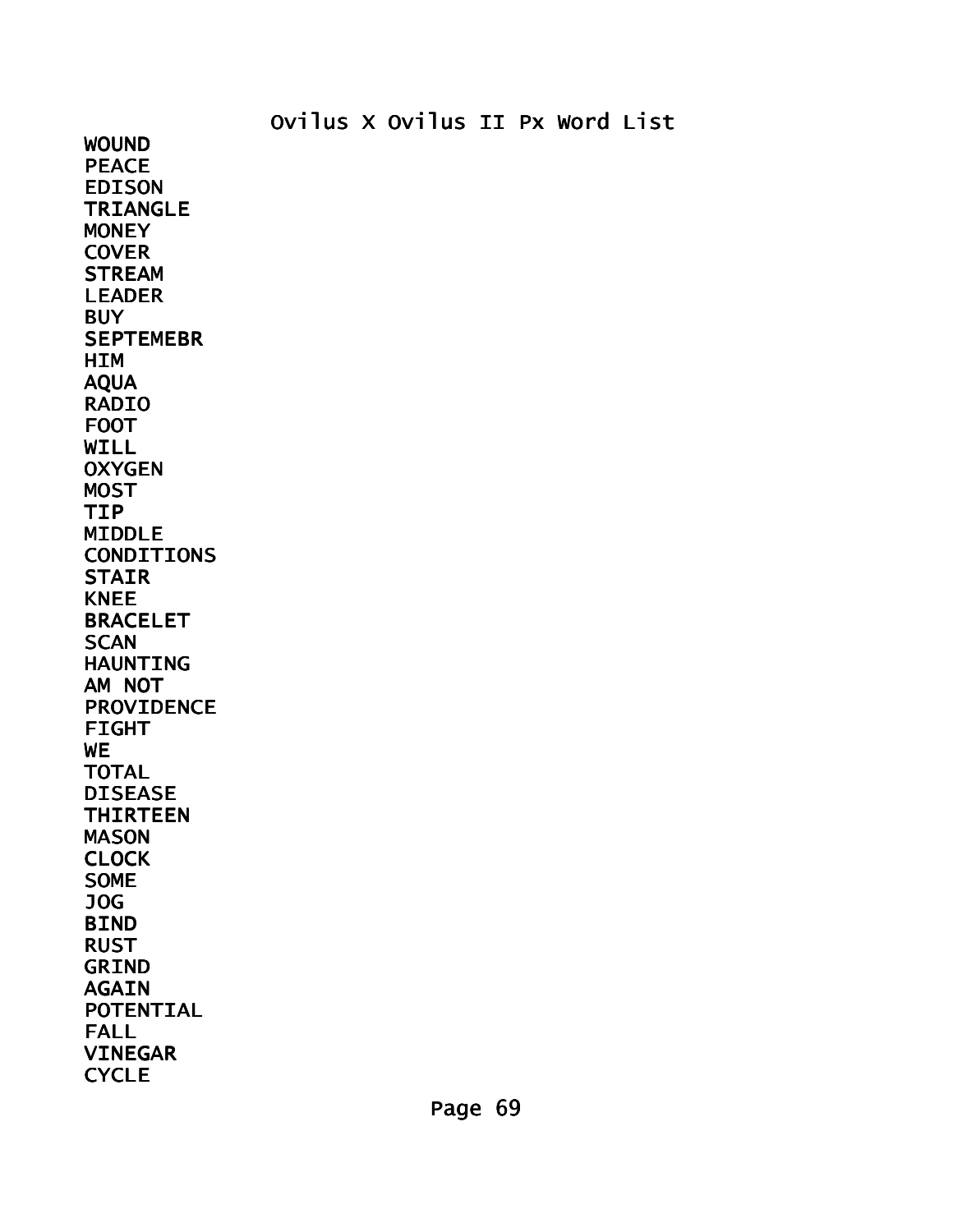SUNSET LIFT LUCK **CHARACTER SKIP** INSIDE BECKON RIDE PRESIDENTS 1 PLAIN EQUAL UNDERLINE MUSIC **DADDY SUPPLY** LIKE **CARRY SHOULDER** HUNDRED AWAY RECUSE FULL WORRY PAULA ED **TREMOR** MONACHI **COURSE** STRAIGHT LEAD IF **SENTENCE HIKE** APPLET RACE FOLLOW WIFE **OVER** DRAG TINA METAPHYSICS **COMPUTER STAB**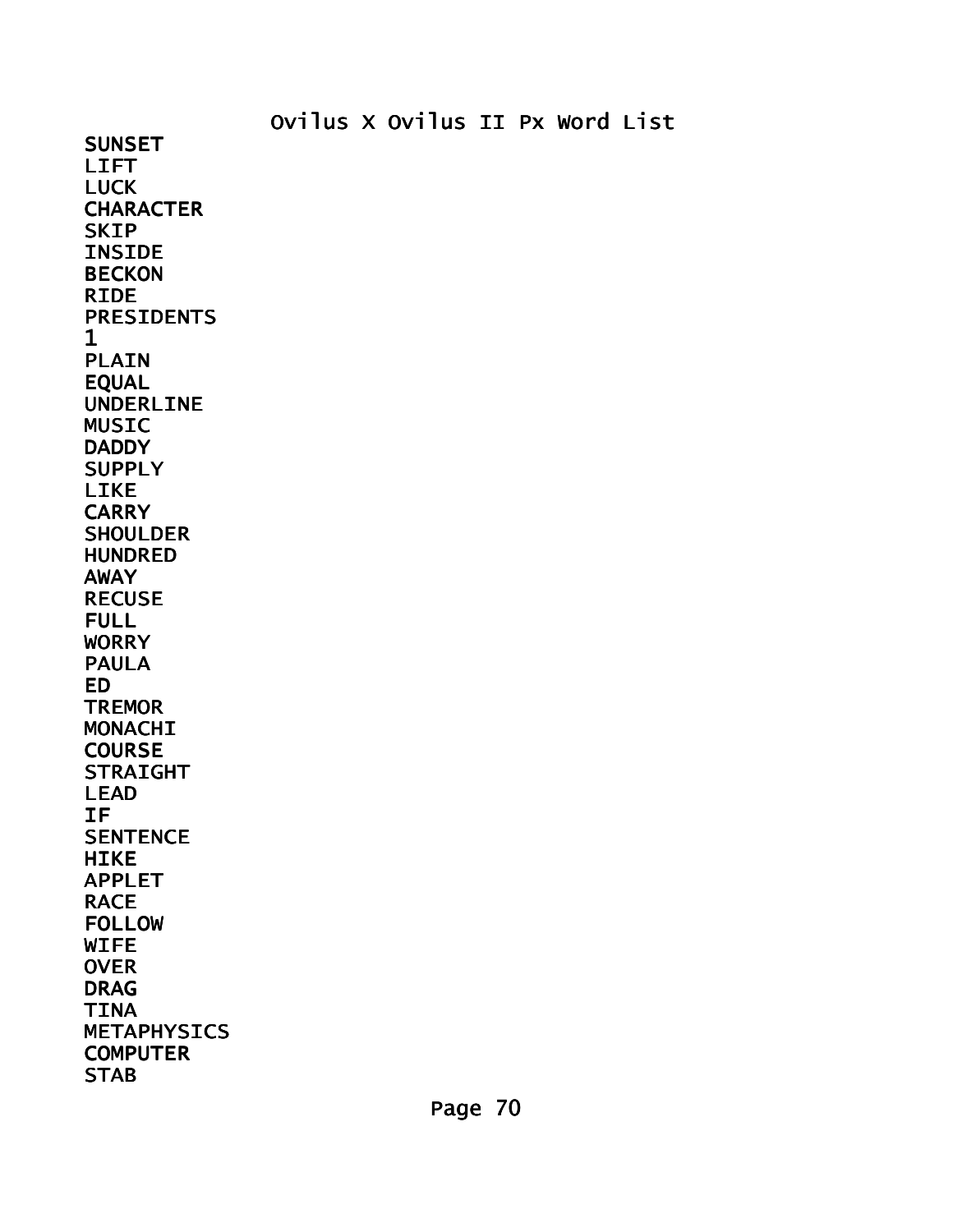**KITE BOY SAY HAT** ALWAYS PROTON FIFTY WAVES **OCEAN** DISCERNMENT THIRD MARRY CLIMBED **SOLSTICE** JO BILL RUNNING GREGG AFTER POSSIBLY FADE VIEW NIGHT TIME MAZE **TEASE** LOW CHANNELING **SKILL** INNER BECAME RHYTHM GLASS ADJECTIVE PLACE ENTERED UNCLEAR MUSCLE **STOP** LATER BURNING **CERTAIN SHOT HUGE** AVERAGE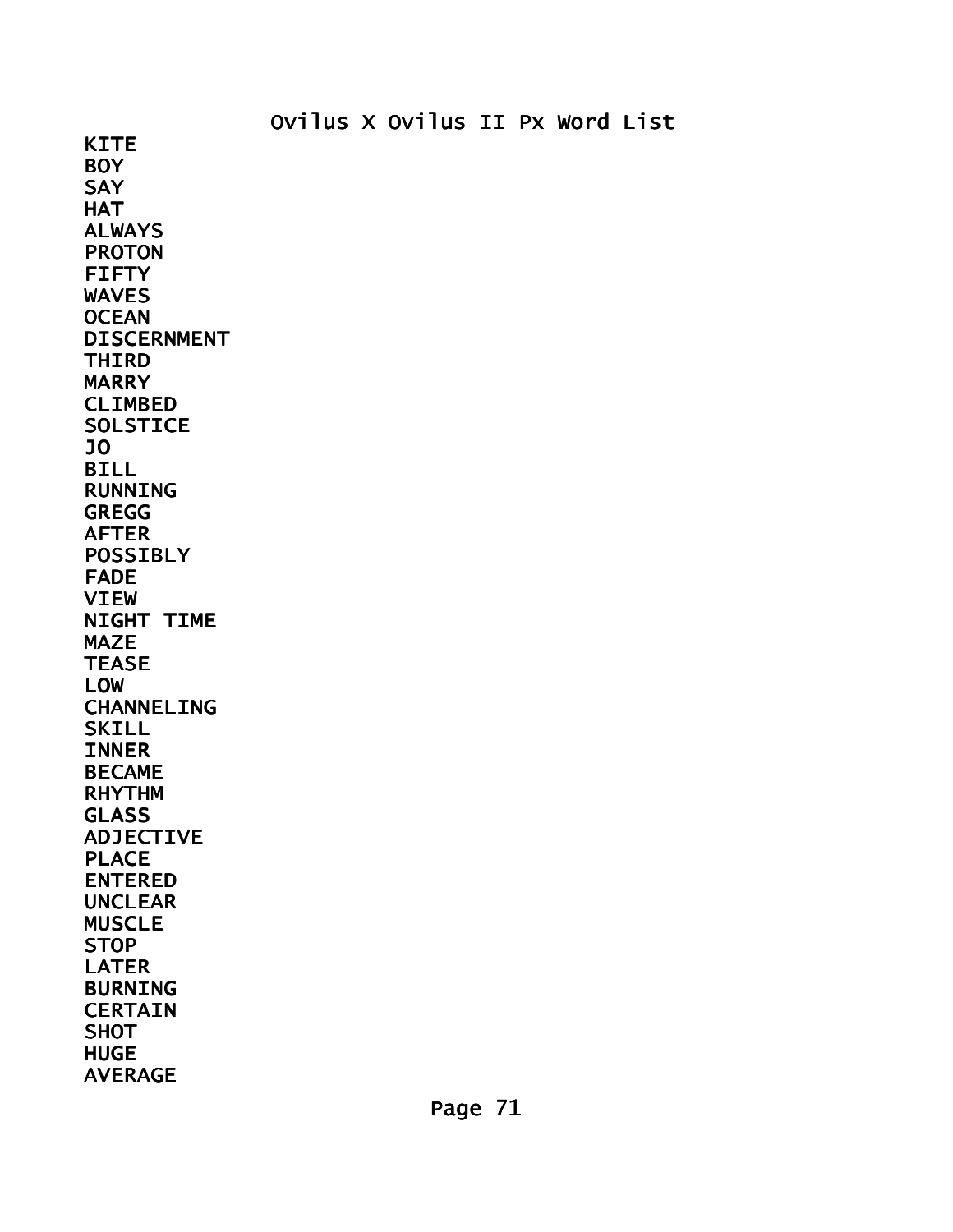RECORD FRONT EVER PATTERN ENERGY **TRAVERSE MOMMA** COUNTER **STORM** LAW BUSH **SENSE HOUR** APPETITE R FOG WICKED **OUT** DOUBT TIMID **MOAN** COMPLETE SQUARE KING BOTTOM SAVE **HAS** ALTER QUICK FIELD WATERS **OBJECT DIRTY THINGS** MARK CLEAR SPIRIT **JEWELRY** HEART RULE GREEK AFRAID POSITION FACTORIES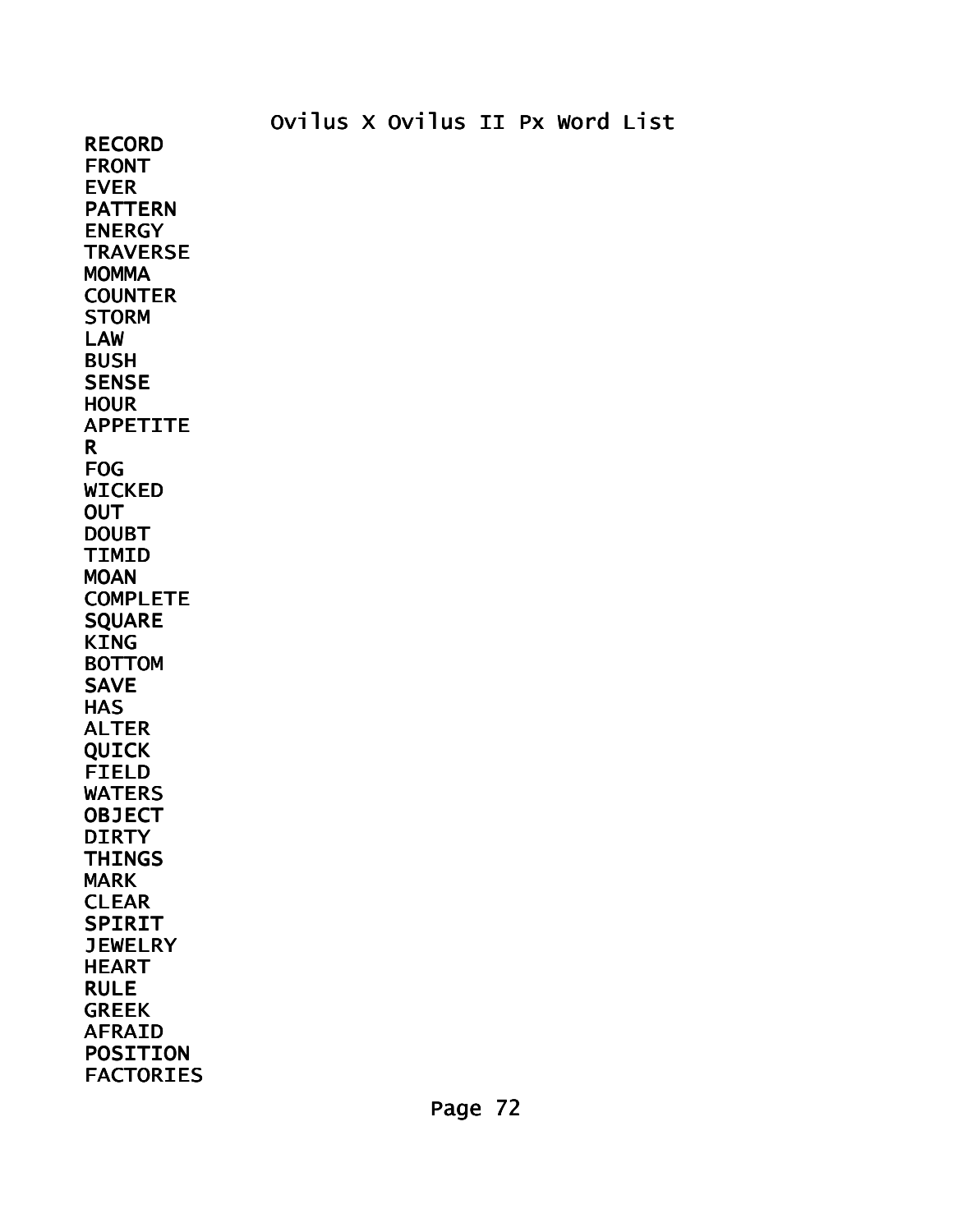WAS NICKEL **DENSITY TEAM** LOVE **CHANCE SIXTY** INFORMED BEAST REVOKED GIVE **ZINC** PINKIE **ENJOY**  $\mathbf{U}$ MURDER **CUT** CHILD LIE CARESS **SHOP** HOWEVER AURA REBECA FRIGID WORK PASTOR EASE **TRAPPED** MOLECULES COULD KILL BOOTS **SANDY SELL HIDDEN** APOCALYPSE QUILT **FOCUS WHOSE OUR** DOPE TIM MEND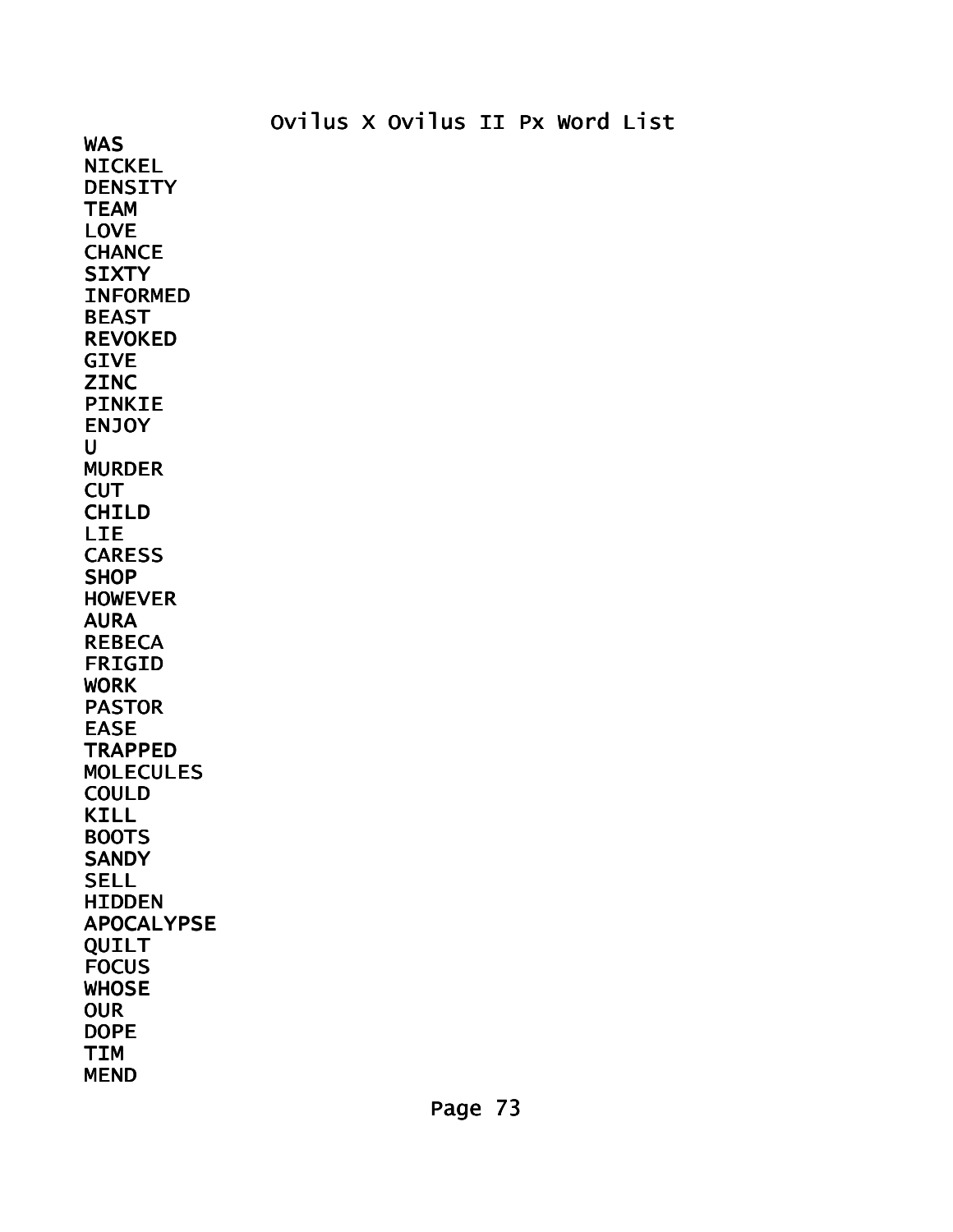**COMPARE SPREAD** KIM BOTH **SATAN HARRY** ALREADY PROJECT FEW DRONE NUMBERS DIRECTION **THIN** MAP CLEAN SOLDIER JESS BEWARE ROW GREAT ADULTERY PORTAL FACE VERN **NICE** DEMAND **TEA** LOT **CHAIN SITE INDUSTRY** BEANS AH **GHOST** Z PILLOW ENGLAND **TWO** MUDDY **CURSE** SUM LIBERTY **CARDS SHOES**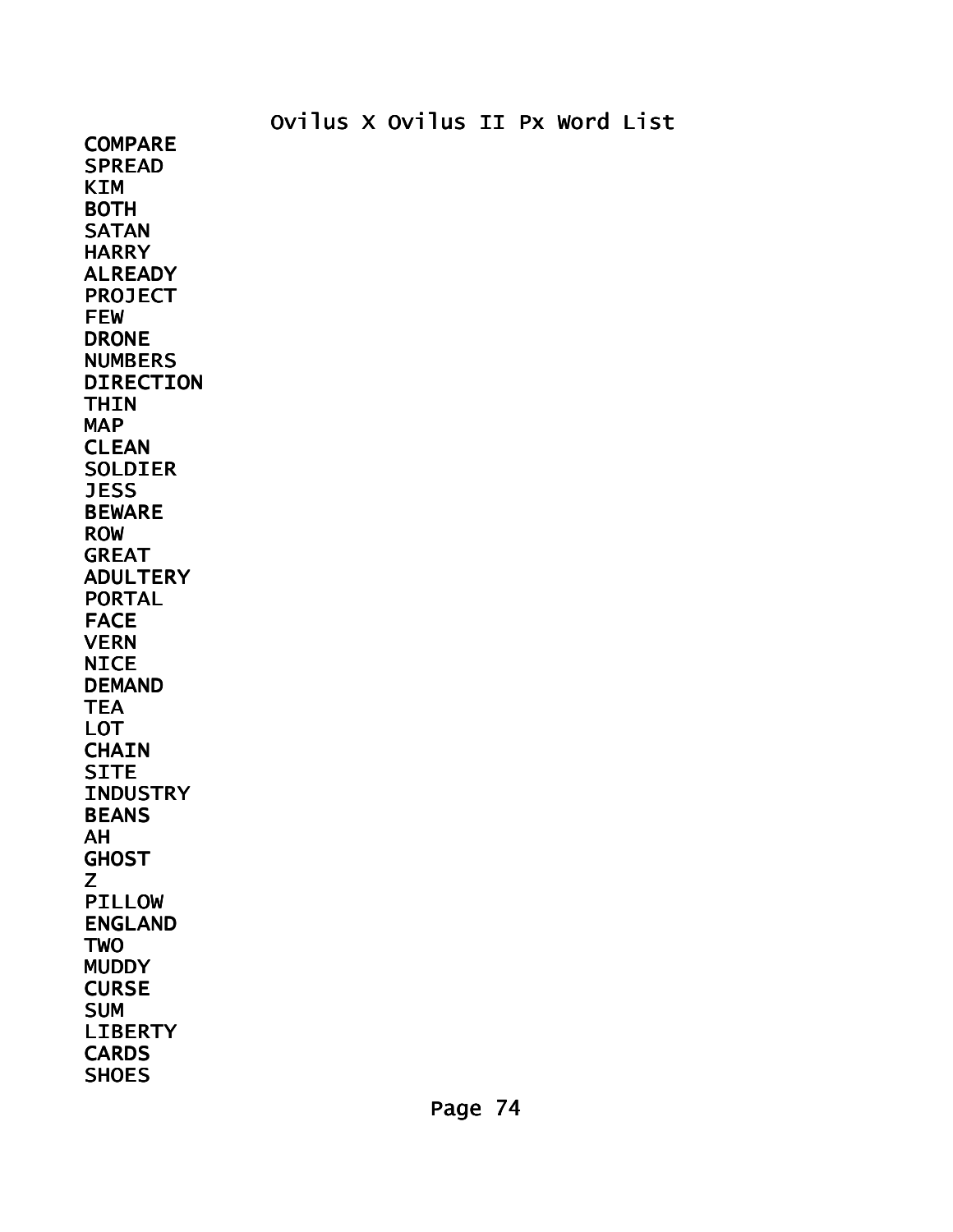**HOUSE** AUGUST REAP FRIENDLY **WORD** PASSED EARTH **TRAIN** MODERN COUCH STOOD SHUTTLE **BUNNY SEEN HEY** ANYTHING QUIET FLOWERS WHO **OREMUS** DONE TILDE **MEMORY COMMUNICATE** CALCIUM BETH ROSE LINE GRAVE HARMONIC ALONG **PRODUCTS** FELT WASHINGTON NUMB DINNER THICK MANUAL CLASS SOIL JEN **BETTY** ROT GRAVITY ALIVE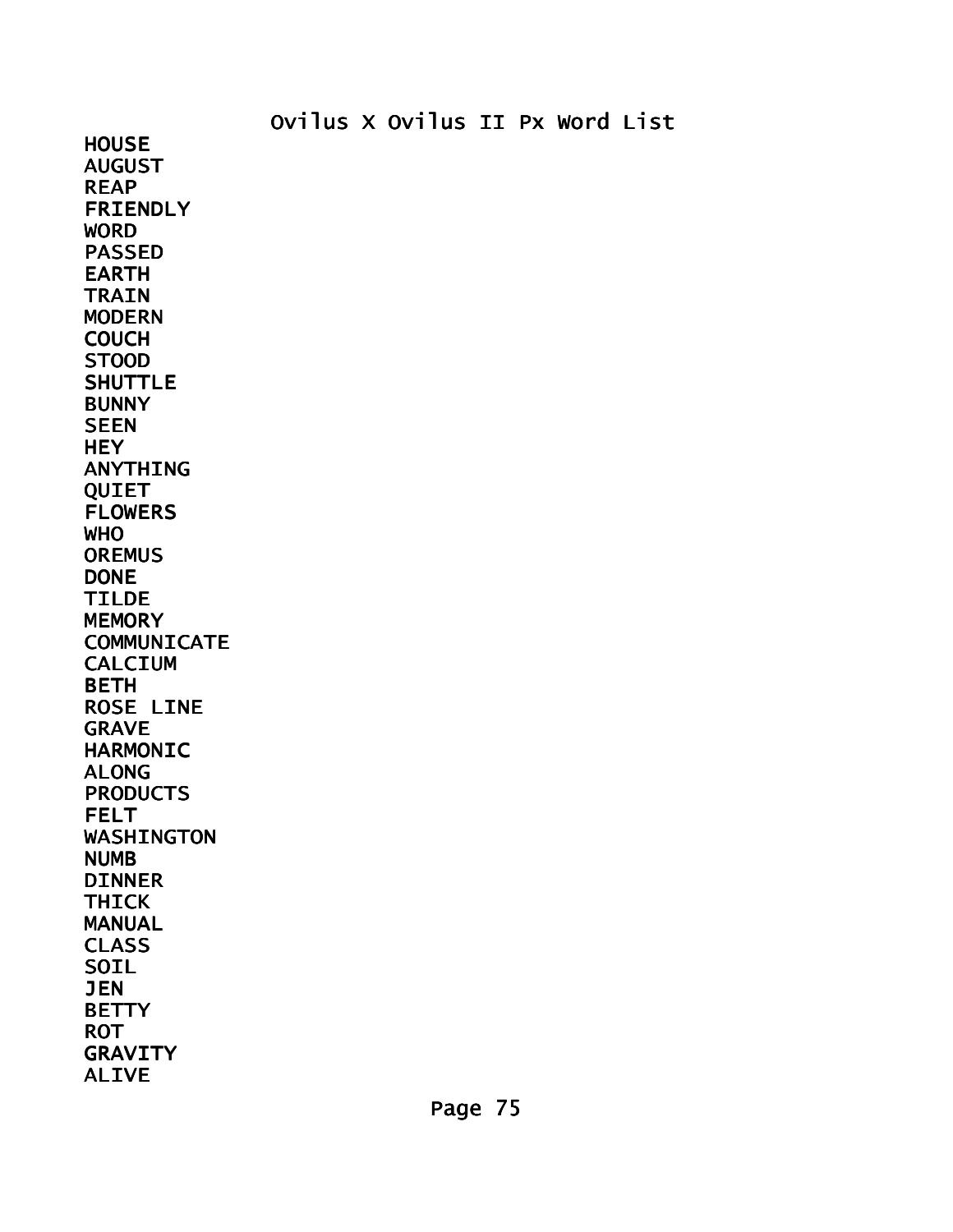PORCH EYE **VENUS THOUGH** DECOMPOSE TASK LOSS **CHRIS SISTER** INDICATE BE RESULT GEORGE **YOURS** PIECE EXCEL **TWENTY** MOVIE CUPCAKE SUIT LEVEL **CARBON** SHIRT **INCHES ATTITUDE** REAL PLANT WOOD PARTY EARLY TRAGIC MOTHER **COST STONE** LASH BUILDING **SEEK HERE** ANTI RAW FLOW WHILE **ORB** DOMINATE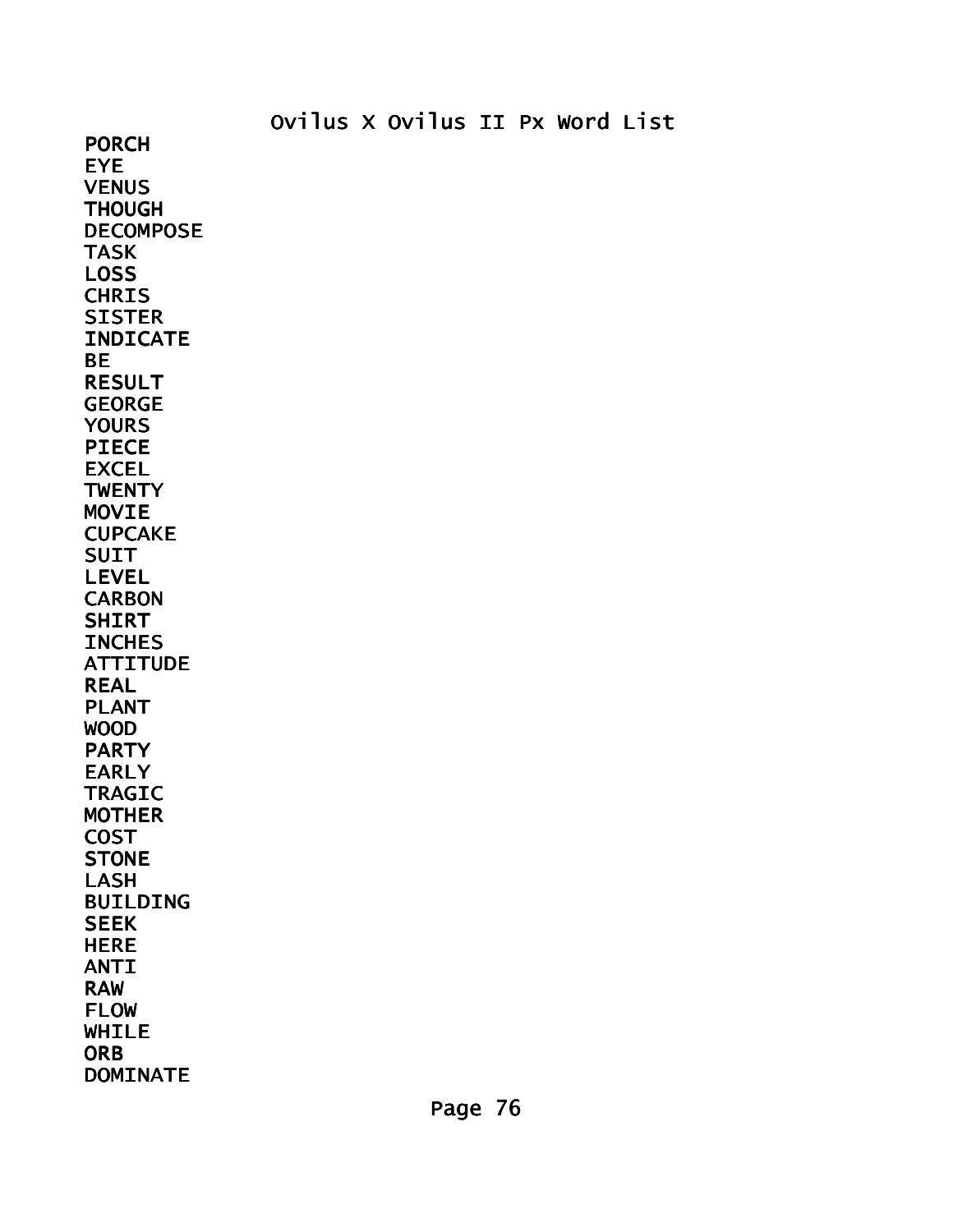TIED MEMBERS **COMFORT STEVEN KEY BOOK** SAND **HAPPY** ALLOW **PROCESS** FELL WHEAT NOVEMBER DIGITAL **THESE** MANIFEST CLAIRVOYANT **SOCCER SCHOOL** RESERVATION **GENDER YET** ADD POP EXPLAIN VAST NEW MOON DECIDED TALL LORD **CENTS SIP** INDEX BATTERIES RESTORE GENTLE YOU PICTURE END TWEAK **MOVE** LYNN **SUGAR** LET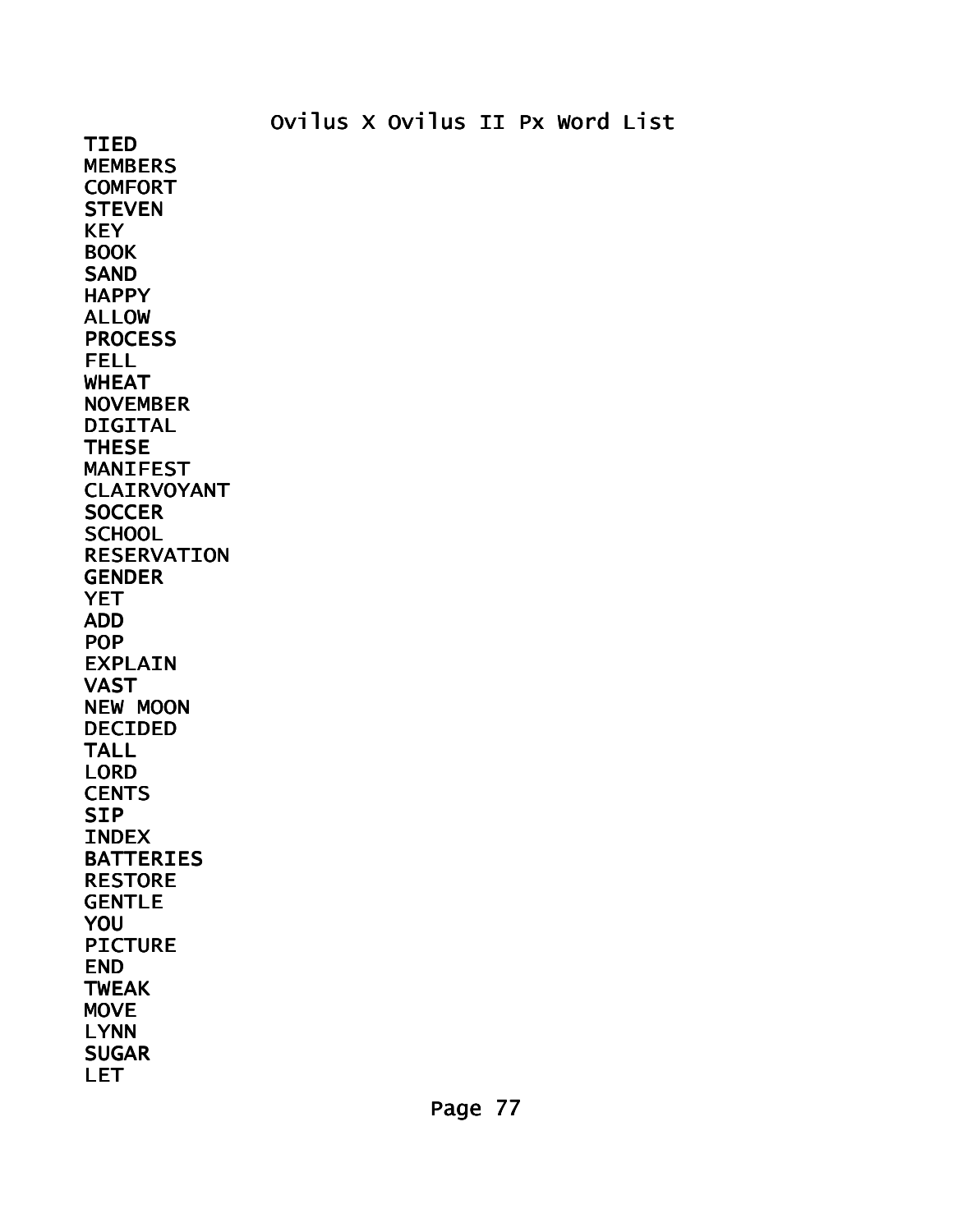CAPTAIN SHINNING **HORSE** ATTACK READ FREEZE WONDER PARK **EACH TRADE MITE CORNER** STIRRED LARK BUDAH SEED HER ANSWER QUESTION FLOAT WHETHER **ORACLE** DOLLAR TIDE MELINE **COLUMN** SPELL KELLY BOMB SAME HAPPENS ALL RIGHT PROBABLY P WARRIOR **NOTICE** DIG **THERE** MAN **CIRCLE SOAK JAMES BEST** ROPE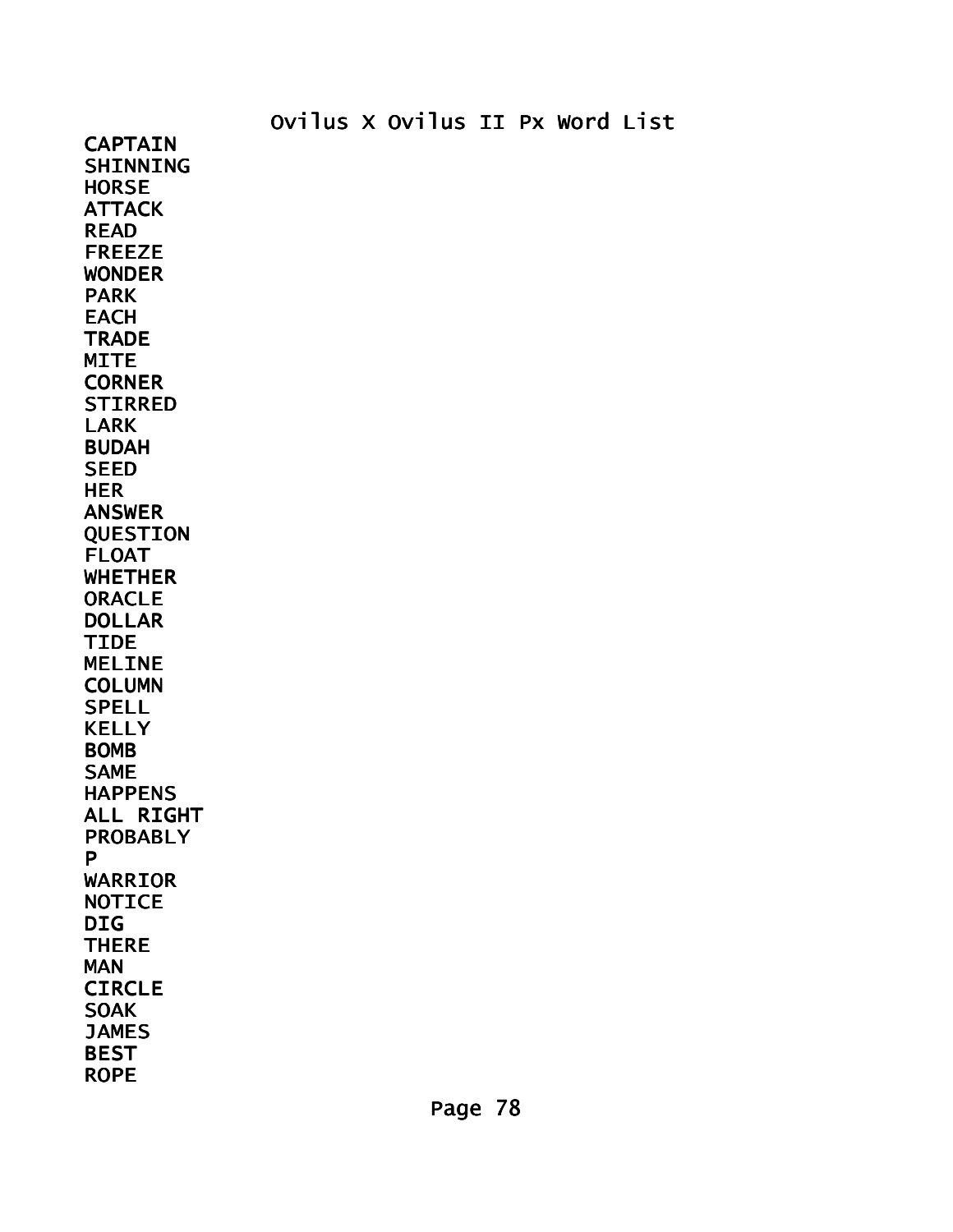**GRASP ACTUALLY** POND EXIT **VARIOUS** NEVER DECEMBER TALK LOOP **CENTER** SINGLE **INCREASE** GROUND FRAME WITHOUT PAPPY PHRASE **EMPTY** TURNING MOUSE **CRY SUDDENLY** LESS **CANNOT SHEPPARD HOPE** ATE REACHED FRANK WOMAN PARALYSIS DWINDLE **TRACE** MISTAKE **CORE STIGMATA** LANGUAGE BROWN **SECTION** HELPFUL ANNA QUARTER FIVE WHEN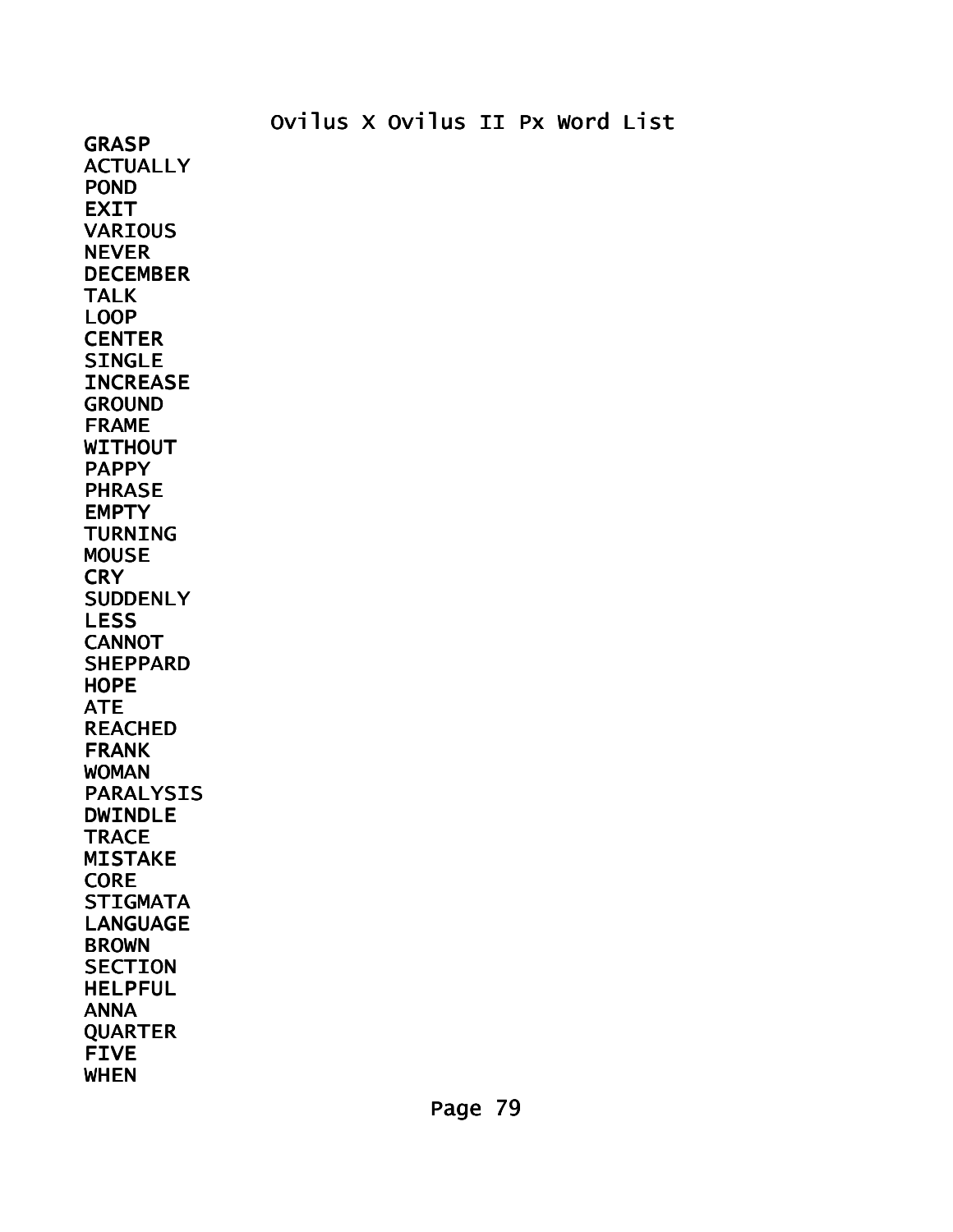OPPOSITE **DOES** TICKET MEDIUM LEADED **SPECULAR KATE** BOAT **SALVATION** HAPPEN ANGER PRIEST FEED WARP **NOTE** DIFFERENT **THEMSELVES MAMMOTH COAST** SNOW **JADE** BEND ROOM GRANDMOTHER ACT POLICE FATAL DISCOVERED **NERD** DEBRA TAIL LONG **CENSURES SINCE** IT BARRY REPRESENT GAVE YELLOW PHANTOM EMBARK **TUNE** NATURAL **CROWD**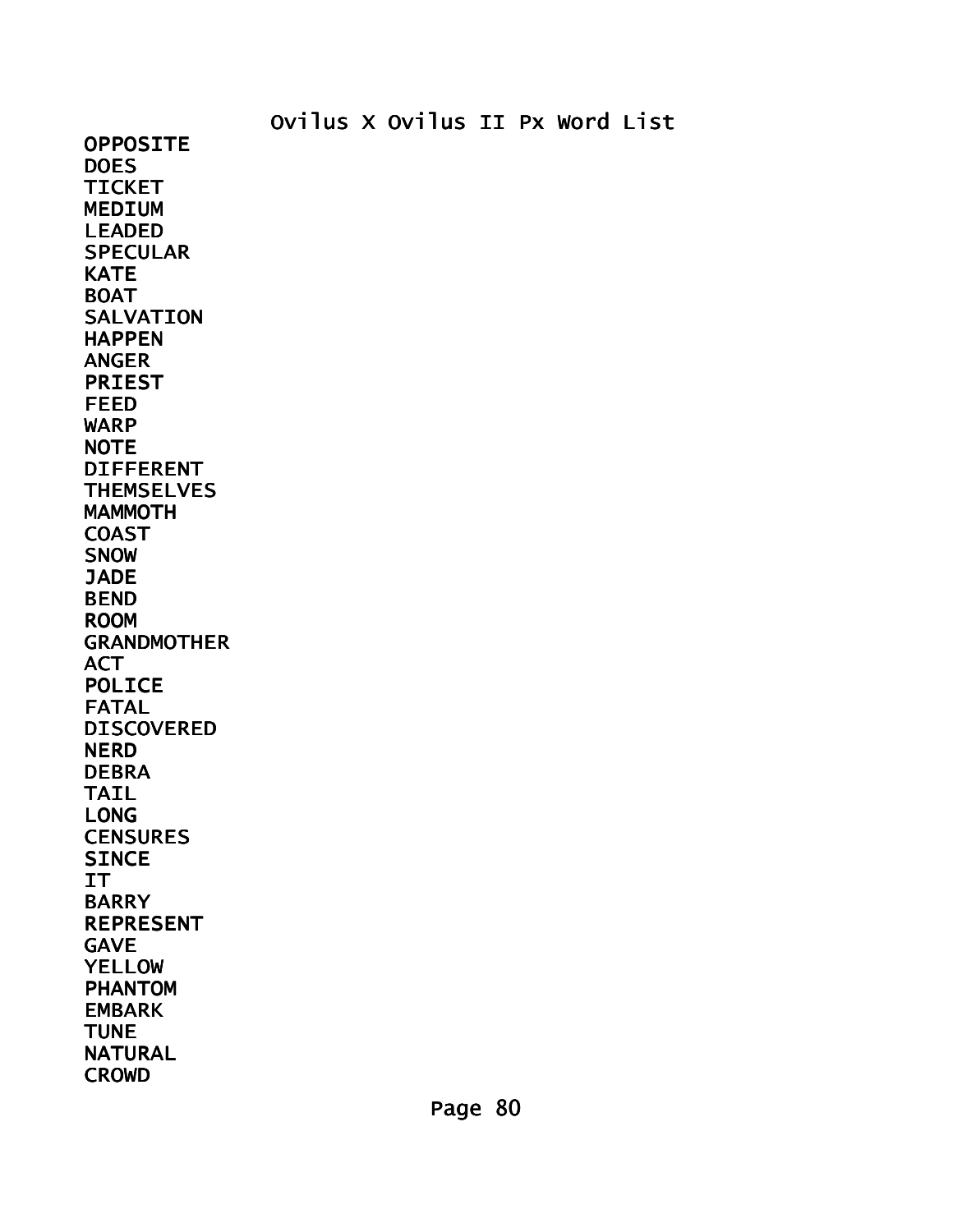**SUBTRACT** LENGTH **CANDY SHE HONOR** ASTRAL FIRST WESTERN **ONE** DO NOT DUST **TOWARD** MISSION **COPY STUDY** LAMP BROTHER **SECOND** HELLO FRUIT QUARANTINE FIST WISDOM **OPEN DOCK THUS** MEAT **COIN** SPECIAL KANSAS BLUE SALLIES **HAND** ALIEN **PRETTY** FEAR WAR **NOSE** DIED THEIR MALICE CHOKE **BOX JACKET**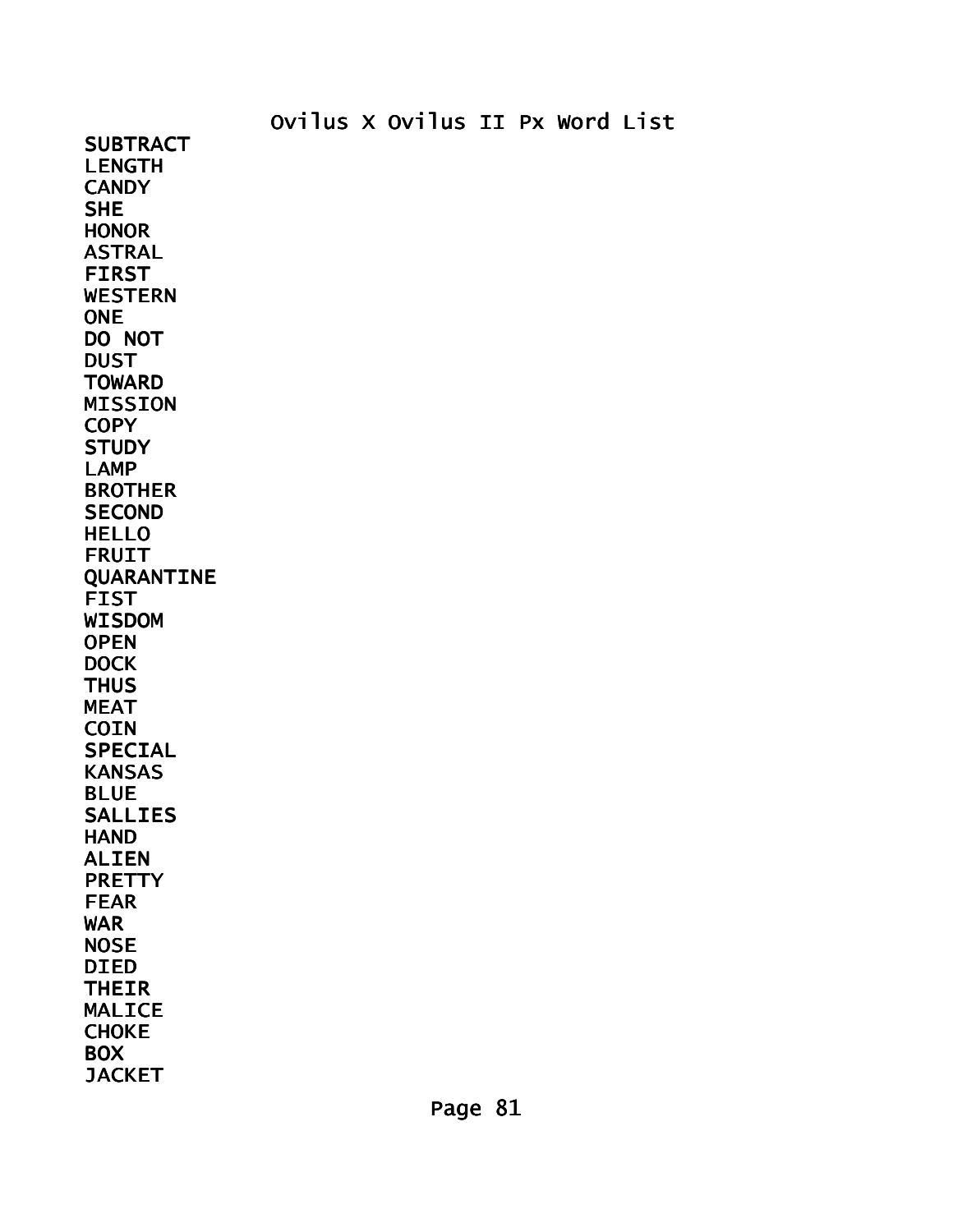Ovilus X Ovilus II Px Word List BELONG **RON** GRANDFATHER **ABYSS** POINT EVOLUTION VALLEY NECK DEATH TABLET LOCK **CELLS** SIMILAR IMPORTANT **BARN** REPEATED **GATHER** YEILD **PET** ELIAS TUBE TEAR **CROSS SUBJECT** LEMON **CANCER** SHARE HOME ASK RATES FOUR **WITH** PANTS **DUNE CUTE** MIRROR **COOL** STEEL LAKE BROAD **SEA** HELD ANGLES **PUT**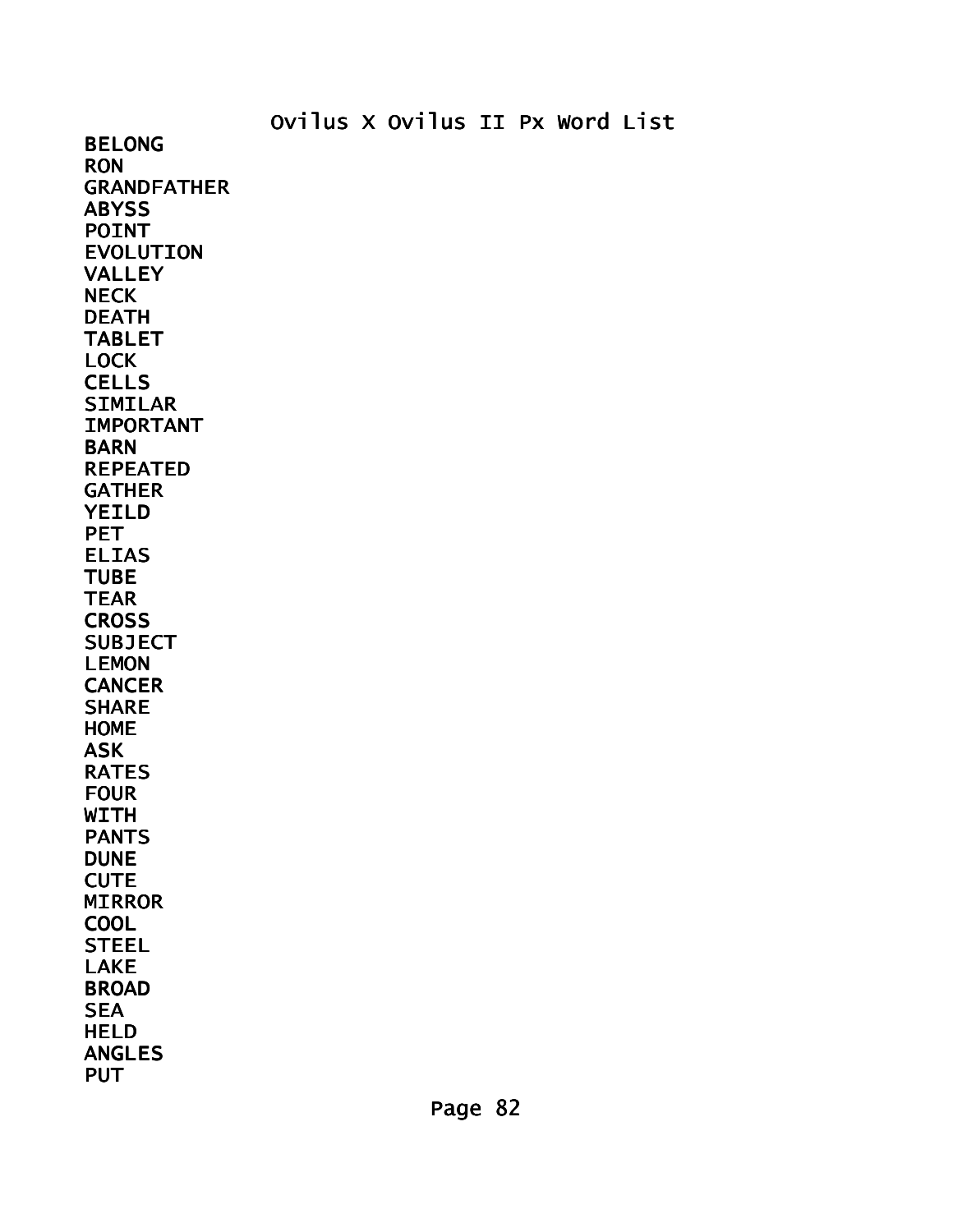NORMAL DIABLO **THAN THROW** MEAN **COFFEE** SPACE **JUST** BLOOD SAINT HALT ALCOHOL WHY FATHER WANT NORTH DICTIONARY THAT MALE CHIMP SMILE ITSELF BELIEVE ROLL **GRAIN** ABOUT PM EVERYTHING USUALLY NEAR DEATH DEAD **SYSTEM** LMAO CELEBRATION **SIGNAL** RUB BANSHEE RENDER GATE YARD PERIODICAL ELEMENTS **TRY** 

WALL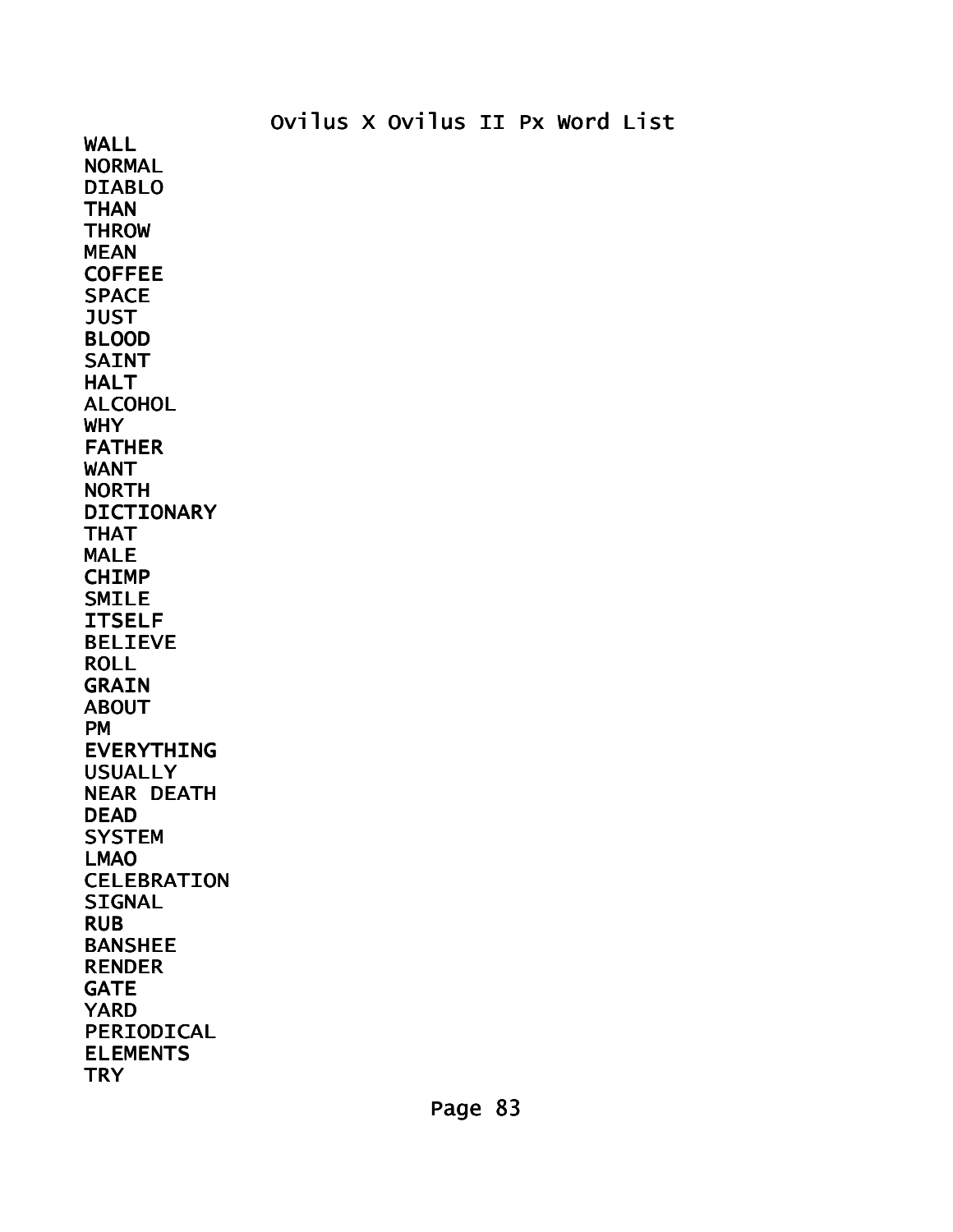MORNING CRIED **STUNT** LEGION **CAN SHALL** HOLLOWED ASCEND RASTER FORWARD WISHING PAN **DRY** TOOLS MINUTES **CONTROL** STEAM LAG BRING **SCRIPT** HEAVEN ARMY PUSH FINISHED WERE **ON** DIVISION **THROAT STOOL** CONSONANT SOUTH JUNE BLOCK SAID HALLOW AIR PREPARED FINALLY **NANCY** DAVE **SWITCH** LISTEN MAJOR **CHILL**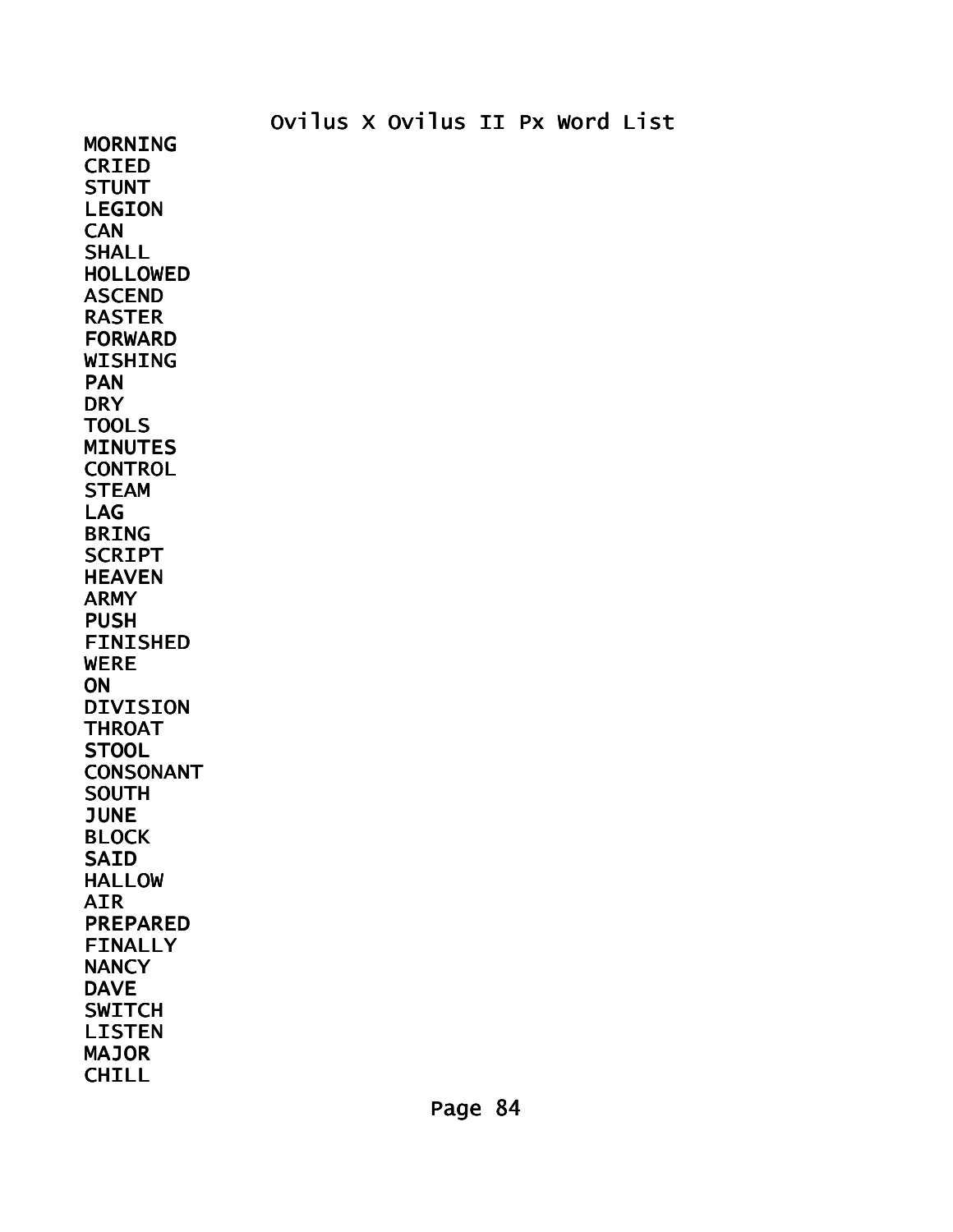SMALL JON BEHIND **ROCKS** GRAB ABLE PLURAL NUMBER USE NODE DAWN **SYMBOLS** LIVE **CAVE** SIGHT IDEA BANG ROAD **GAS** WROTE PERHAPS ELEMENT **TRUST MORE CREMATE** SURGE LEFT **CAME SHADOWS HOLE** ART RANDY FORMAT **WRECK** PALATINE DROWN **TOOK** MINISTER **CONTRACT STATIC** LABOR BRIDLE **SCREAM** REALLY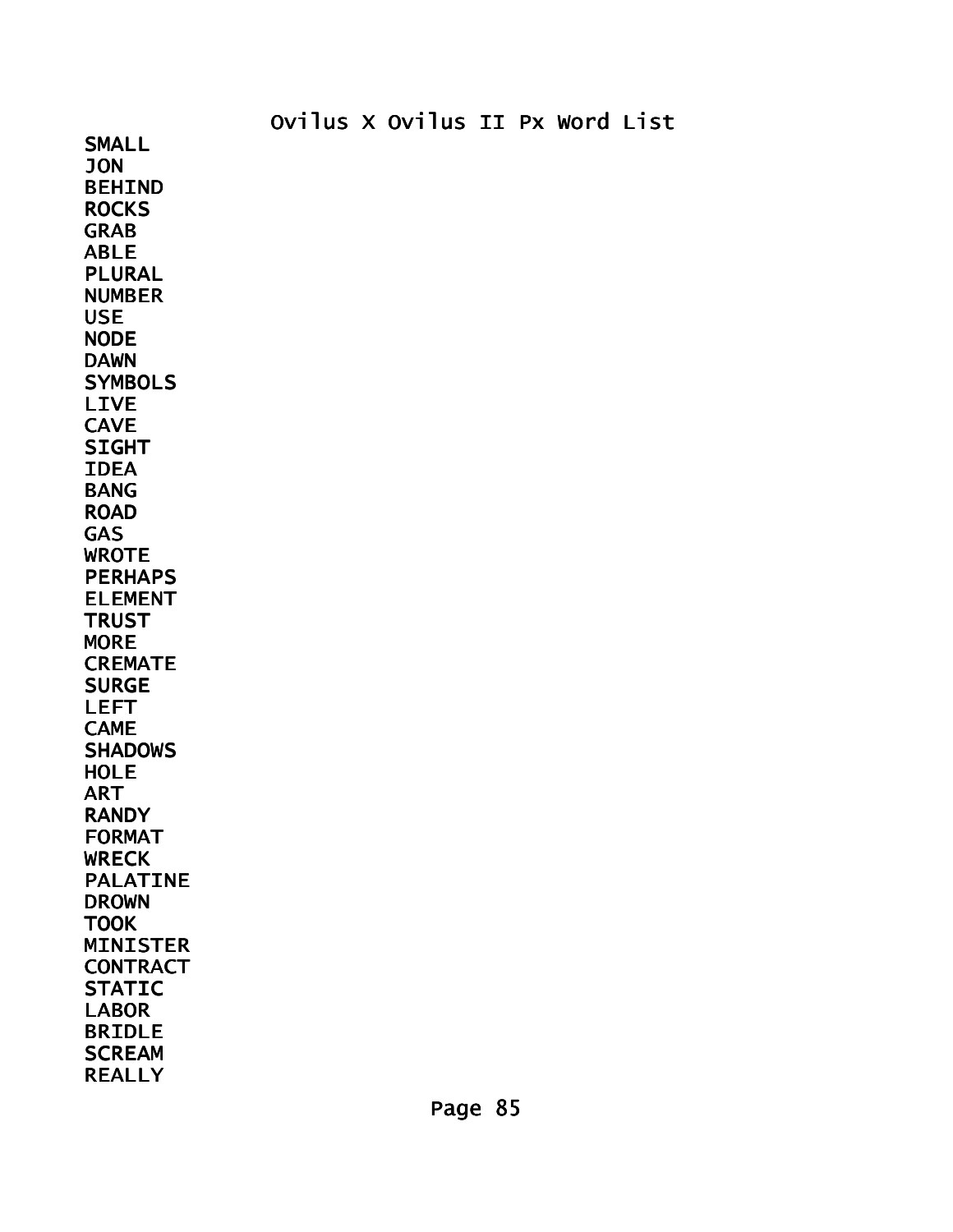AN **PURGATORY** FINGERS **WENCH** OLD DIVIDE THREE **MAY CLUTTER SOUND** JUMP BLED **SADNESS** HAIL AI PRAYER FAST WAIT NOON DEVICE **TEST** MAGNET KID SLOWLY IS BEGAN ROCK **GOUGE** A PLAY EVEN UPSTAIRS CRAWL **STRING** LEAVE **INCUBUS** CAUGHT **SIDE ICE** BALL REMAIN GAME WRITTEN PER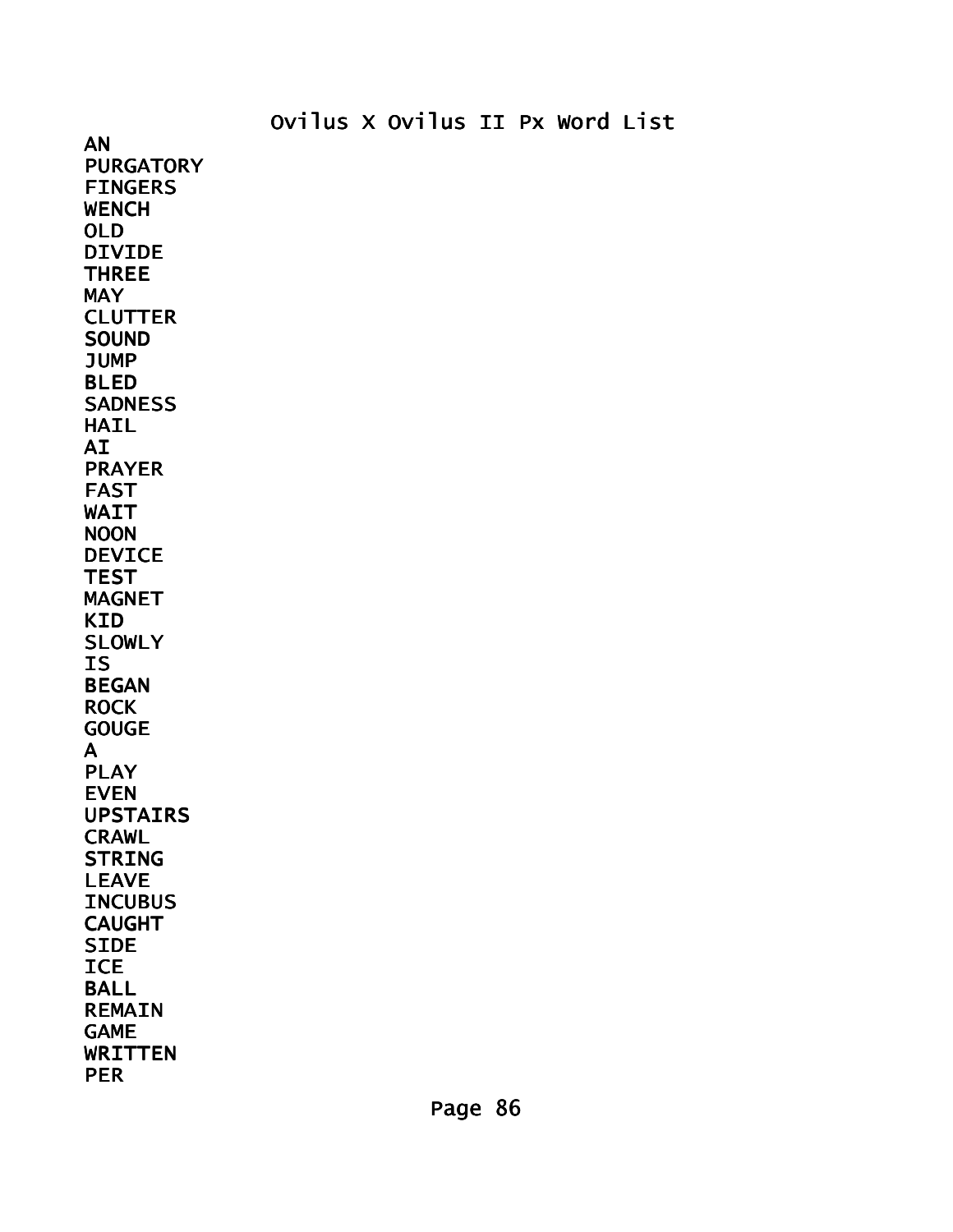EITHER **TROUBLE** MOON **CREATE STRUCK** LED CALLED **SEX HOCKEY** ARREST RAMP FORK WINTER PAIR MOVEMENT TOMB MINE **CONTAIN STATE** KORAN BREAKFAST **SCRAPE** HEAR AMONG PULSE FINE WEIGHT OIL DIVE **THOUSAND** MATTRESS CLOUDED **SORRY JUDGMENT** BLANKET SACRILEGE H FLOOR PRACTICE FARM W NONA DETERMINE **TERRY**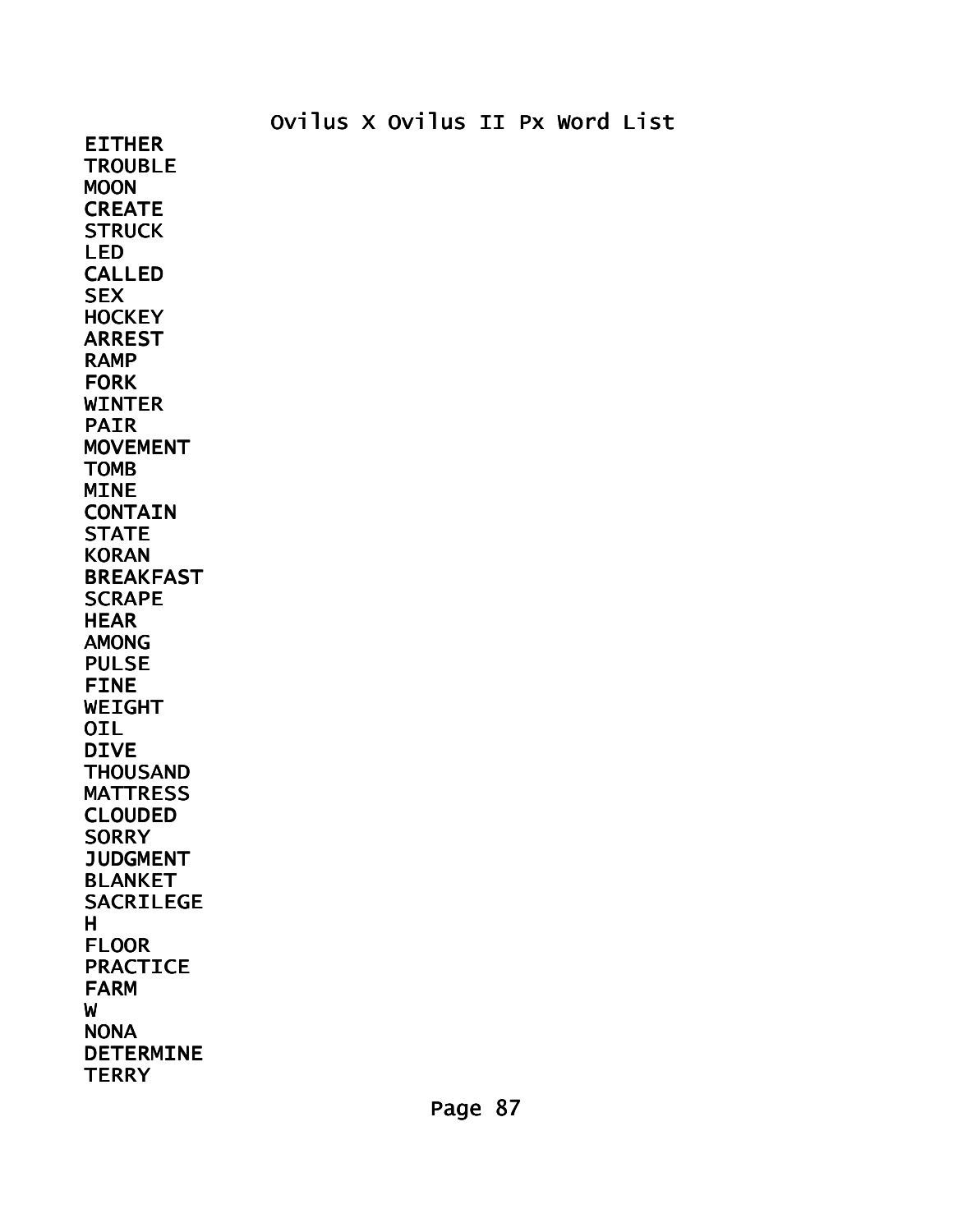MADE **CHICKEN** SLIP **INTO** BEFRIEND ROBB GOODBYE 8 PLASTIC **ETCH** UPHOLD NAME **DATA** SWELL LISP **CATHY** BLOW HUSBAND **BAD** RELICS GAGE WRITE **PENNY** EIGHT **TROLL MONTHS** STAR KNIT **BRASS** AT **SEVENTY HIT** AWKWARD RAISE FOREST **WINDS** PAIN DRINK TOLD MILLION **COUSIN** START KNOW BREAK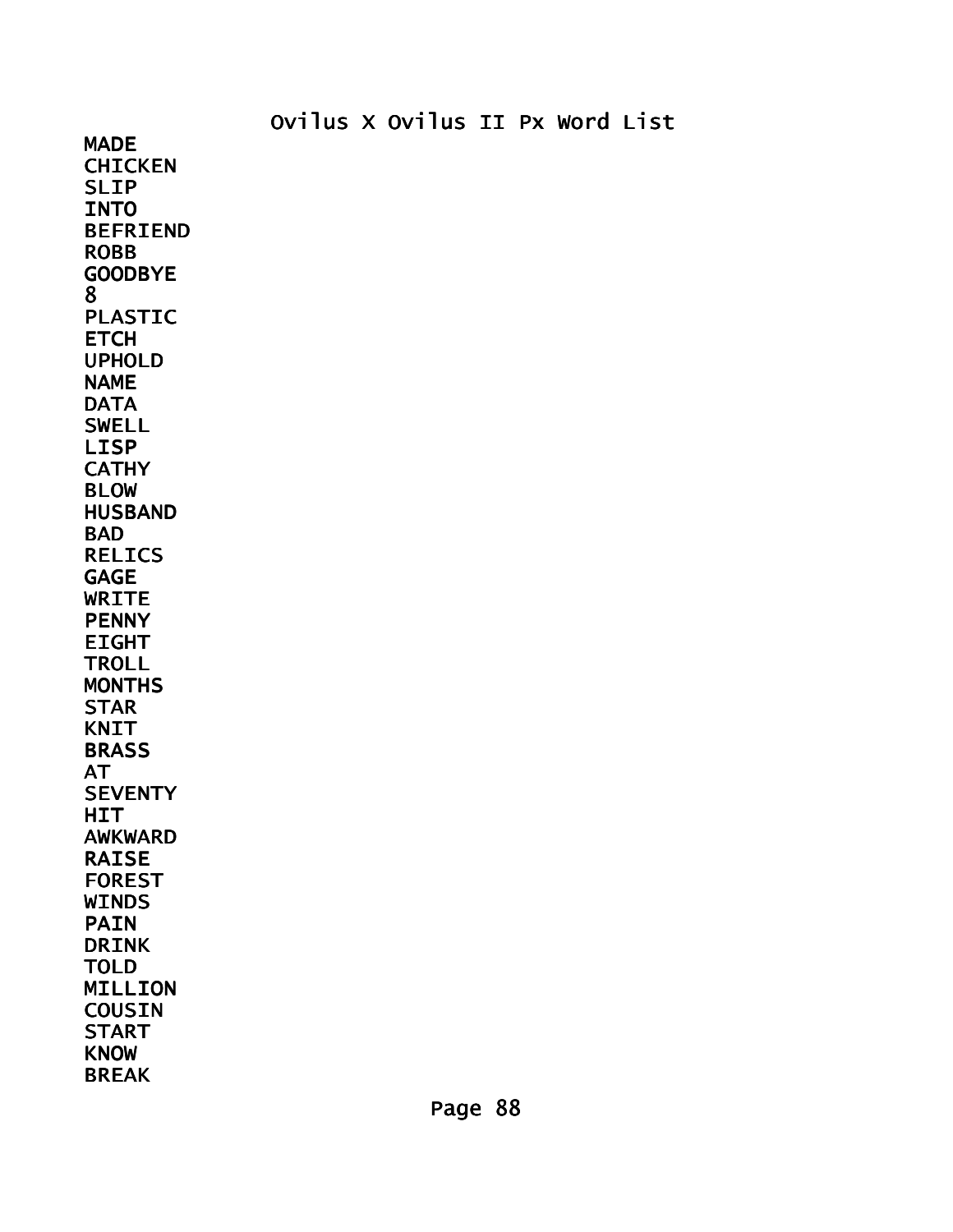Ovilus X Ovilus II Px Word List **SCIENTISTS** HEAD STONE DARKNESS

AMERICA PULL FOOD WEEK **OH** DISTANCE **CORN** MATRIX **CLOTHES** SONG **KITTY** BIT **SACRED** GUN AGREED POWDER FAN VOID **OCTOBER** DESOLATE **TENT** MACHINE **CHECK** SLEEP INTERN BEFORE RUSS GONG 6 WARRANT ERROR UNTIL

**CAT SHOWERS HURRY** BACK RELAX

N

**TEEN** LIQUID

G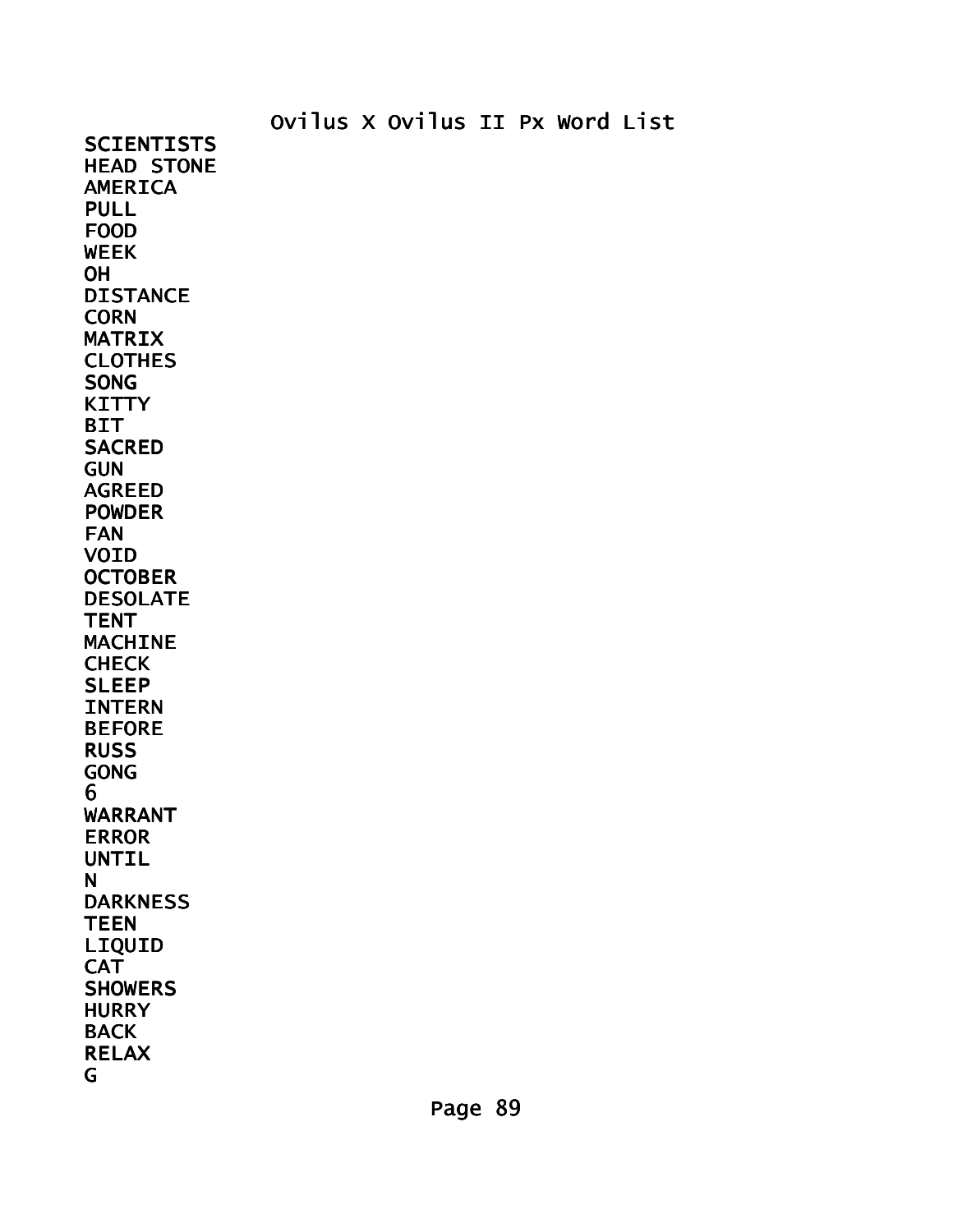EXCEPT PENCIL EFFECT TRILLION MONO COWS **STREP** LEAST CAGE SETTLED **HIS** ARM RAIL FORCE WIND PACK DRESSER TODAY MILE CONSIDER JOHN BIRD RUSTS **QUANTUM HE AMBULATORY PUCK** FILLED WEATHER **OFFICE** DISPOSE **THOMAS MATCH** CLOSE SOMETIME JOINED BIRTH **SACK** GROW AGENT POUT FAMILY VISIT NOAH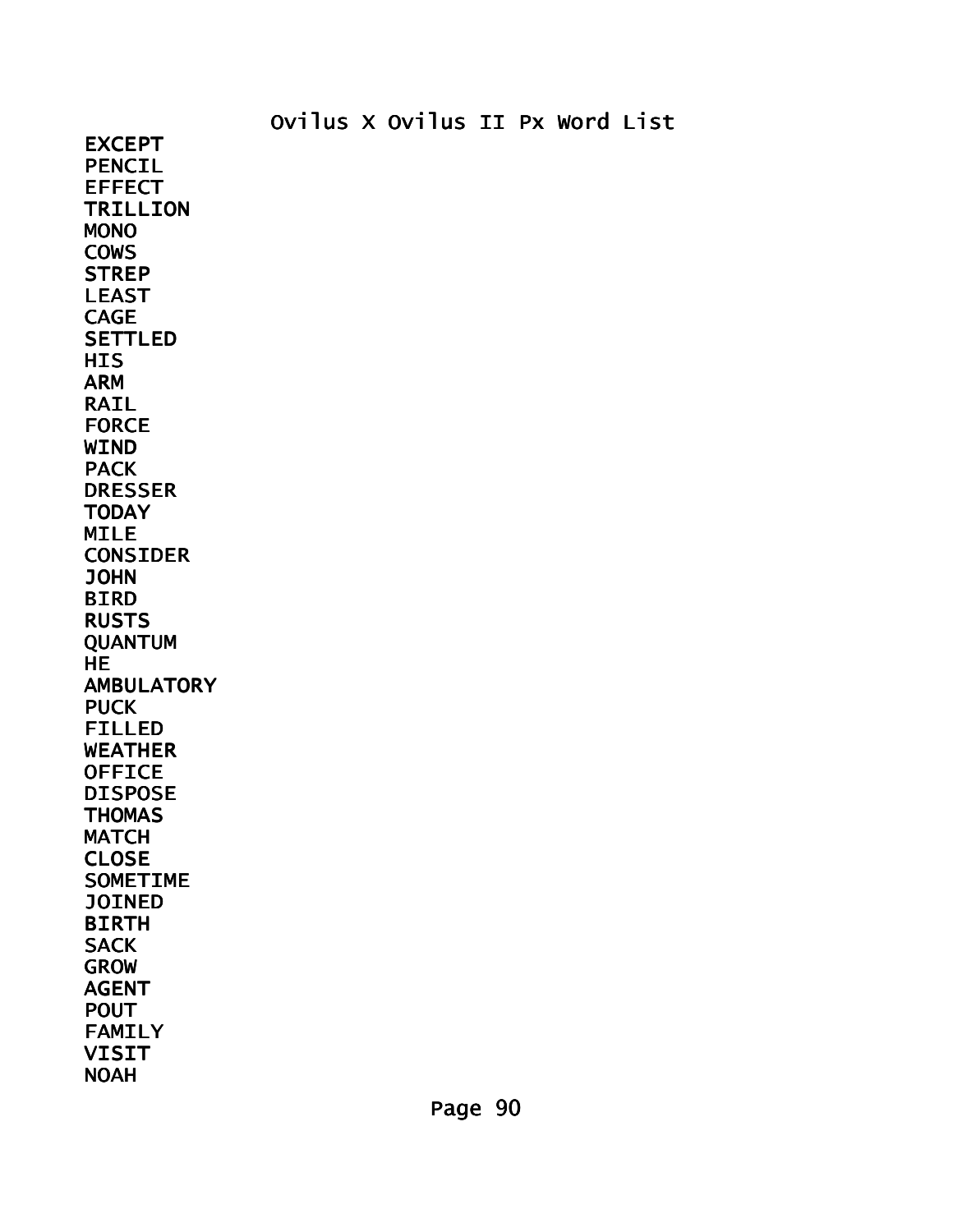DESIGNATE **TEN SPECTER CHAT** SLAM INTENTION BEEN RISE GOLD 4 PLANE EQUATOR **UNIT** MY **DANCE SURELY** LINE CAST **SHOVEL** HUNTED B REFICIO **FURY** WOVEN PEGGY EDNA TRICK **MONICA** COVERED **STREET** LEAN **BY SERVE** HIMSELF ARE RAGE FOR WILLIAM **TUG** DRAWING TISSUE MIGHT **CONFESS STALK**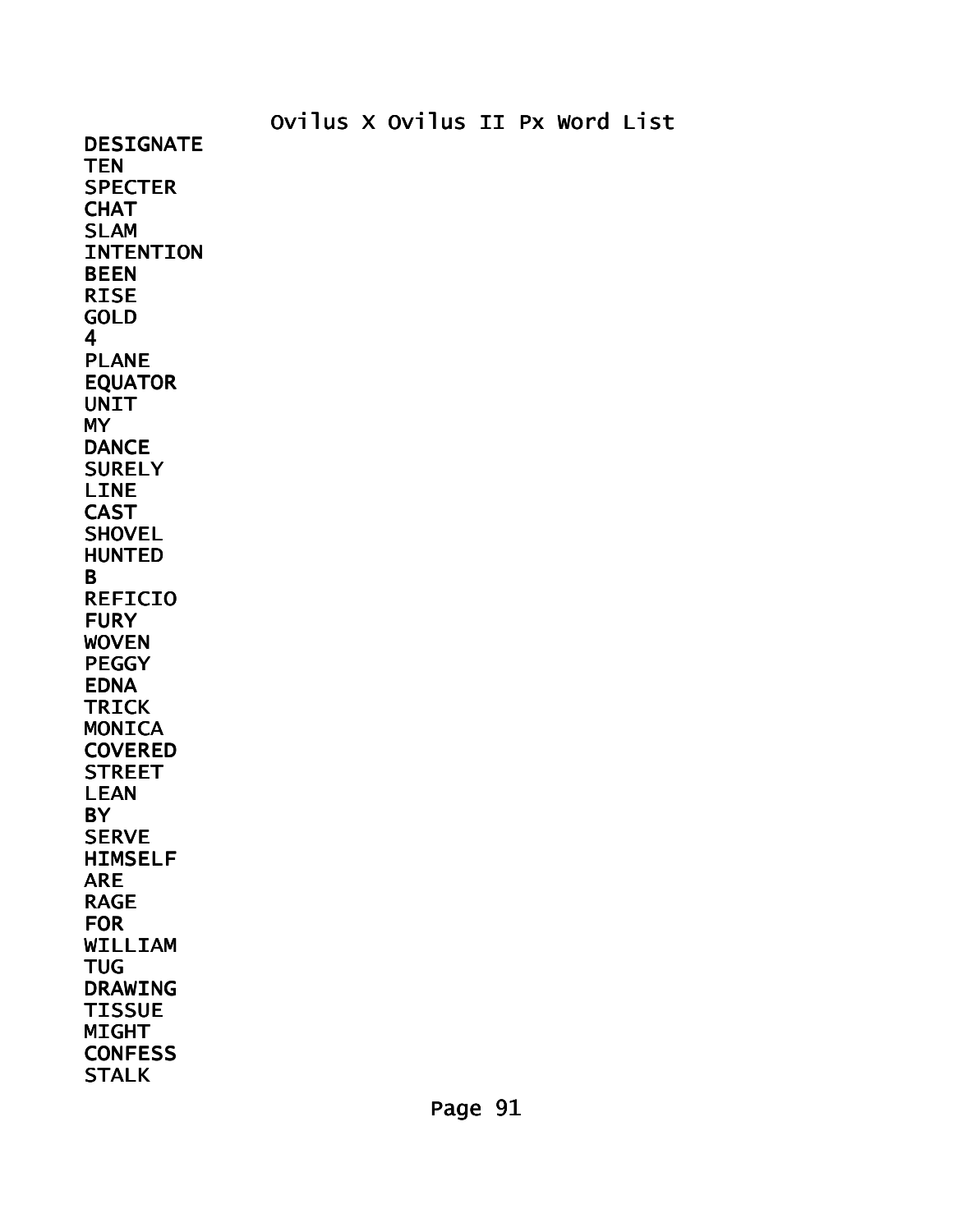KNEW BRAD **SCARE HAVE** AMANDA PROVIDER FIGURE WEAPON OF DISEMBODIED **THIRTY** MASS CLOCKWISE SOMEONE BECAUSE RICH **GLORY AGAINST** POUND FALLS VIOLENCE **NINETY** DESERT TELL LUNCH CHARLES **SKY** INSTEAD BECOME RIGHT GO 2 PLAINS EQUATE UNDERSTAND **MUST** DAM SUPPOSE LIMIT CASE **SHOUTED** HUNG BEAR

RED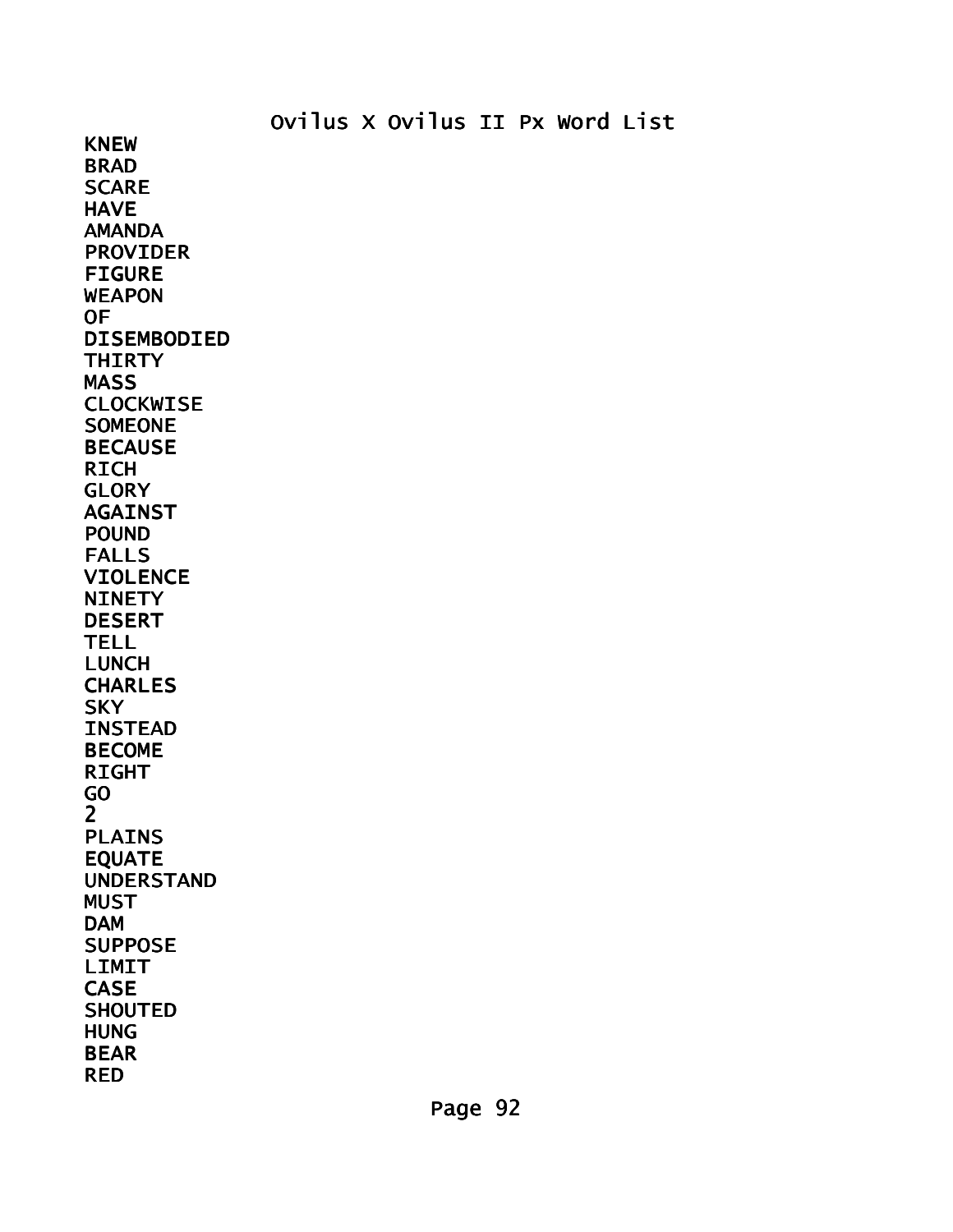FUN WOULD PAY EDGE TRIAL **MONDAY CURT STRANGE** SILENT BUTTON **SEPARATE** HILL APRIL RADICAL FRIENDS WILD OWN DRANK TINY METHOD **CONCENTRATE STABBED** LATE **BRACE SCALE HATE** AM PROVIDE FIG **WAY OTHER** MIRA THIRST **MARS** CLIP **SOLUTION** JOB BILLION SAT GREW AFTERLIFE POST FAITH VILLAGE